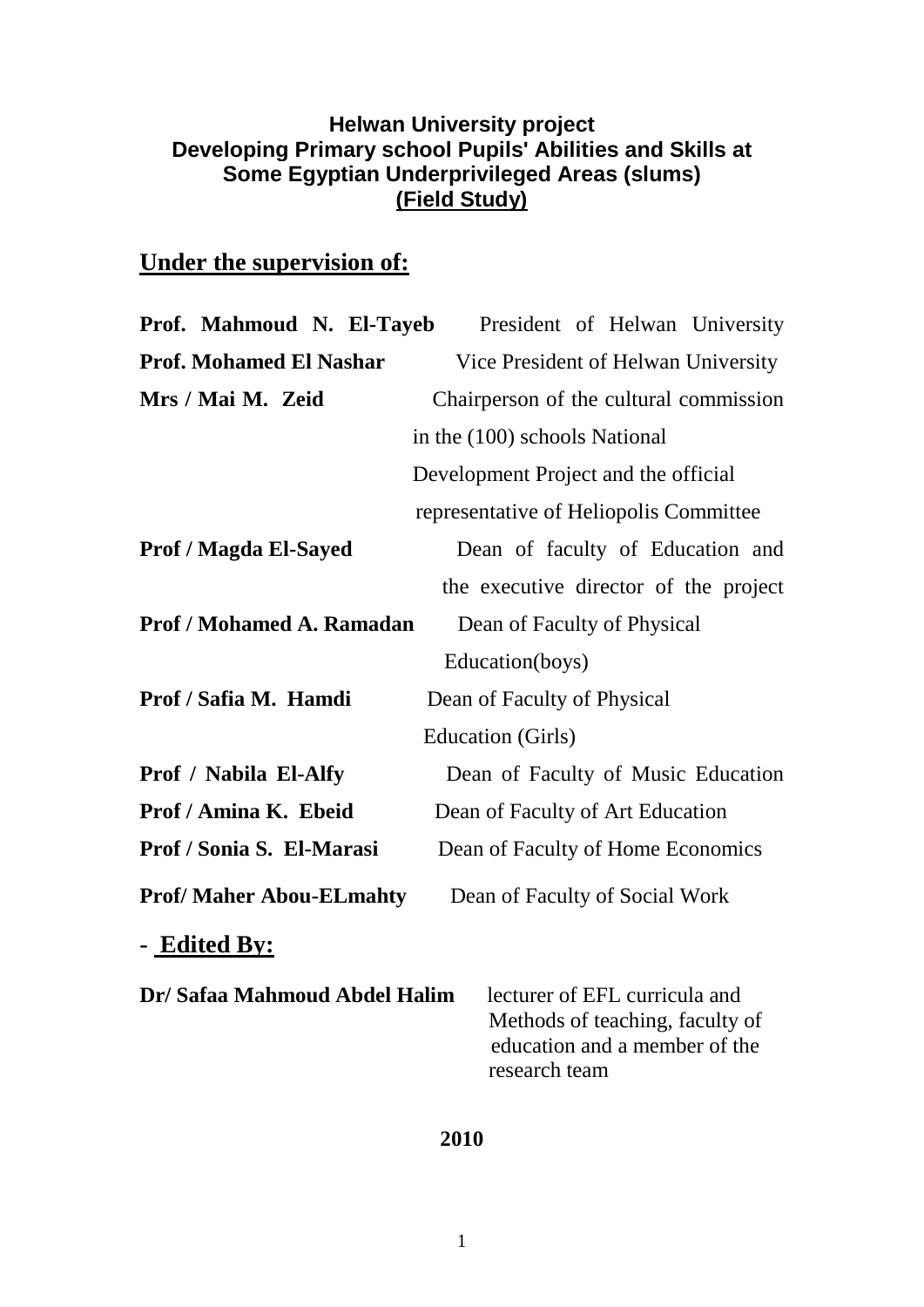## **Abstract**

Through directing concerted efforts and educational services of seven Faculties of Helwan University towards socially underprivileged pupils in slum areas (EL-Marg area in big Cairo) this research project had two main aims: firstly, modifying a set of arbitrary behaviors of those pupils, in a trial to develop some behavior skills associated with positive social values (character building); Secondly, developing their loyalty values and attitude towards studying. This was done by using various educational activities through all school subjects as well as involving pupils in practicing different activities in sports, music, art, family economics, and social work that support and sharpen their skills as well as other learning outcomes and build their characters in an integrated and civilized manner. This was within the frame of the "100 Schools National Development Project" under the auspices of Egypt's First Lady/ Suzanne Mubarak.

The seven faculties presented an integrated educational program based on a variety of learning and instructional activities that are suitable for the pupils' age group (6:12 years old). This field study of the project was implemented in one primary school in El-Marg educational zone over the full academic year (2009/2010). The project made use of pre-diagnostic, intervene and post measurement tests. Data was collected through four main tools: attitude towards studying measure, loyalty measure, behavior problems measure, and physical Ability test as both pre- and postintervention measurement tools. Collected data is illustrated through tables and graphs throughout the paper followed by narrative analysis.

Results indicated that there were significant modifications in the pupils' behaviors, as they became able to behave in a well civilized manner with their colleagues, teachers and other adults in the school also they became more motivated and engaged in the learning process. Moreover, results assured that incorporating integrated learning activities into daily school schedule improved pupils' self esteem, loyalty, and positive attitude towards school. The project team recommends continuation of this research project and the dissemination of its aims in many schools of different Egyptian governorates through the Egyptian universities to serve pupils living in slums.

## **Introduction and background of the problem:**

Education leads to dramatic improvements in the quality of life, promoting equity and enhancing opportunities to participate in society. Musinguizi (2009) indicated that education of underprivileged deprived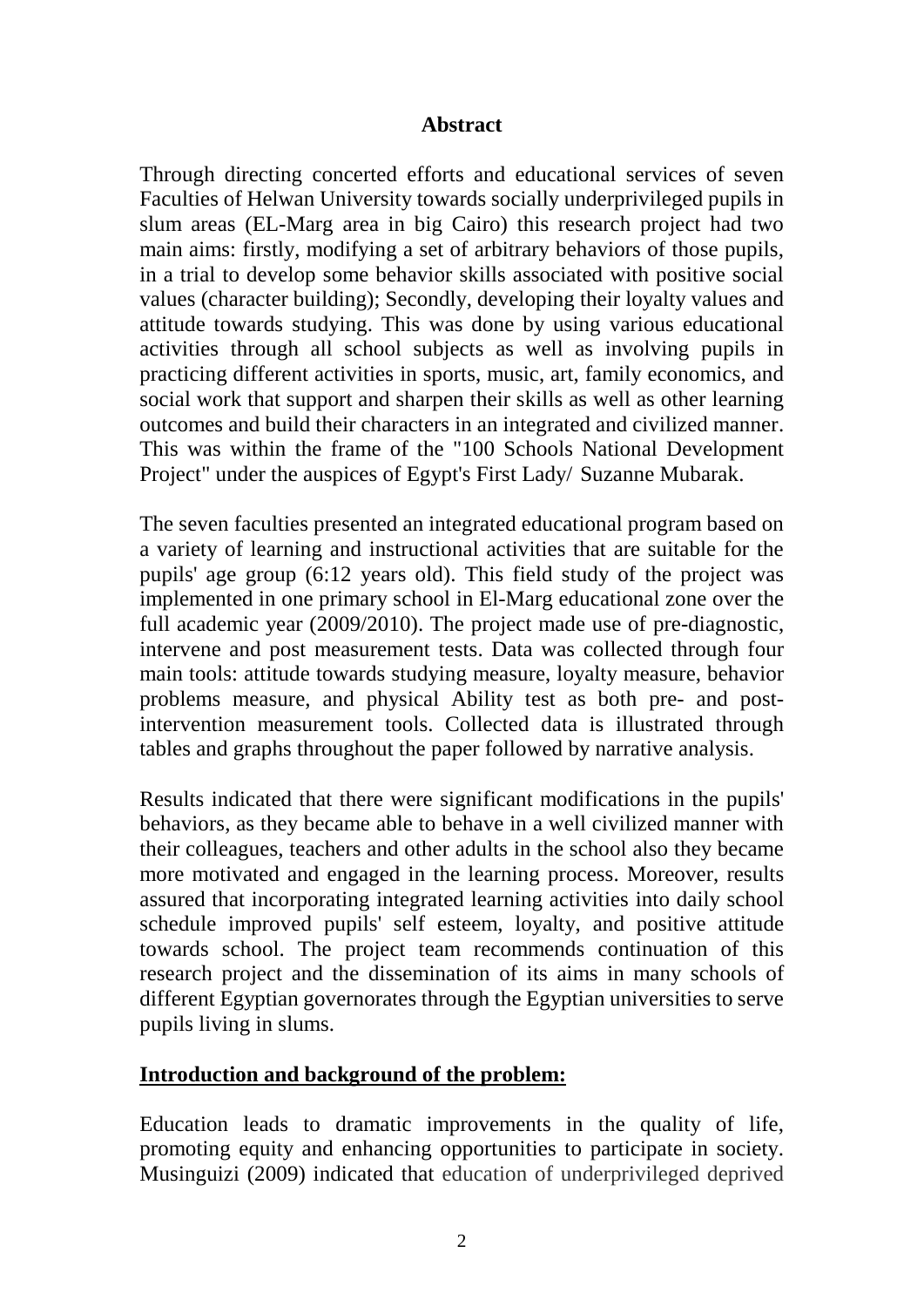children living in slums continues to remain a challenge because they are constrained by poor feeding, accommodation, poverty, hunger, orphaned early in life, poor drainage and sanitation, diseases, inadequate health services, congestion, petty trade, violence, sexual abuse, slum area business, un-conducive learning environment and lack of enough sleep, as the research findings say. Moreover, lack of a friendly learning environment both at home and school has largely forced urban slum primary school-going children out of school.

The link between education and poverty reduction is clear. In Egypt, the strongest correlate of poverty is lack of education and the greatest barrier to education is poverty. Poverty is most severe for those who are unable to read and perform basic mathematical operations. Furthermore, education is recognized by Egyptian government as a basic human right, one that has significant impact on the individual and the community, and thus it has committed to the 'Education for All, and Millennium Development Goals'. Therefore, offered services and grants from different society firms and organizations are strongly recommended in supporting and developing the educational system especially in slum areas.

Public schooling in Egypt has come under heavy fire as graduating students do not possess the behaviors, values and skills needed in today's competitive market nor the discipline of quality education. This is especially the case for the pupils of the Egyptian underprivileged areas (slums), which are becoming rapidly impoverished. In these areas school pupils, who are supposed to be the hope of Egypt in its advancement in keeping pace with civilization and progress, suffer from low loyalty as well as educational levels, negative arbitrary behaviors (i.e. stealing, lie, violence, cheating), lack of basic positive social behaviors and negative attitude towards school and studying in general. Consequently, education at these areas has been gaining interest and support by the Egyptian government.

Canadian international development Agency (CIDA) (2009) assured that Egypt, although on a path to economic development and having reached the lower middle-income status, is lagging behind in human development at slums, in particular with high illiteracy rates (amongst the 10 worst countries in the world), low quality of education, low levels of loyalty and negative arbitrary behaviors among school pupils, which are holding Egypt's development back.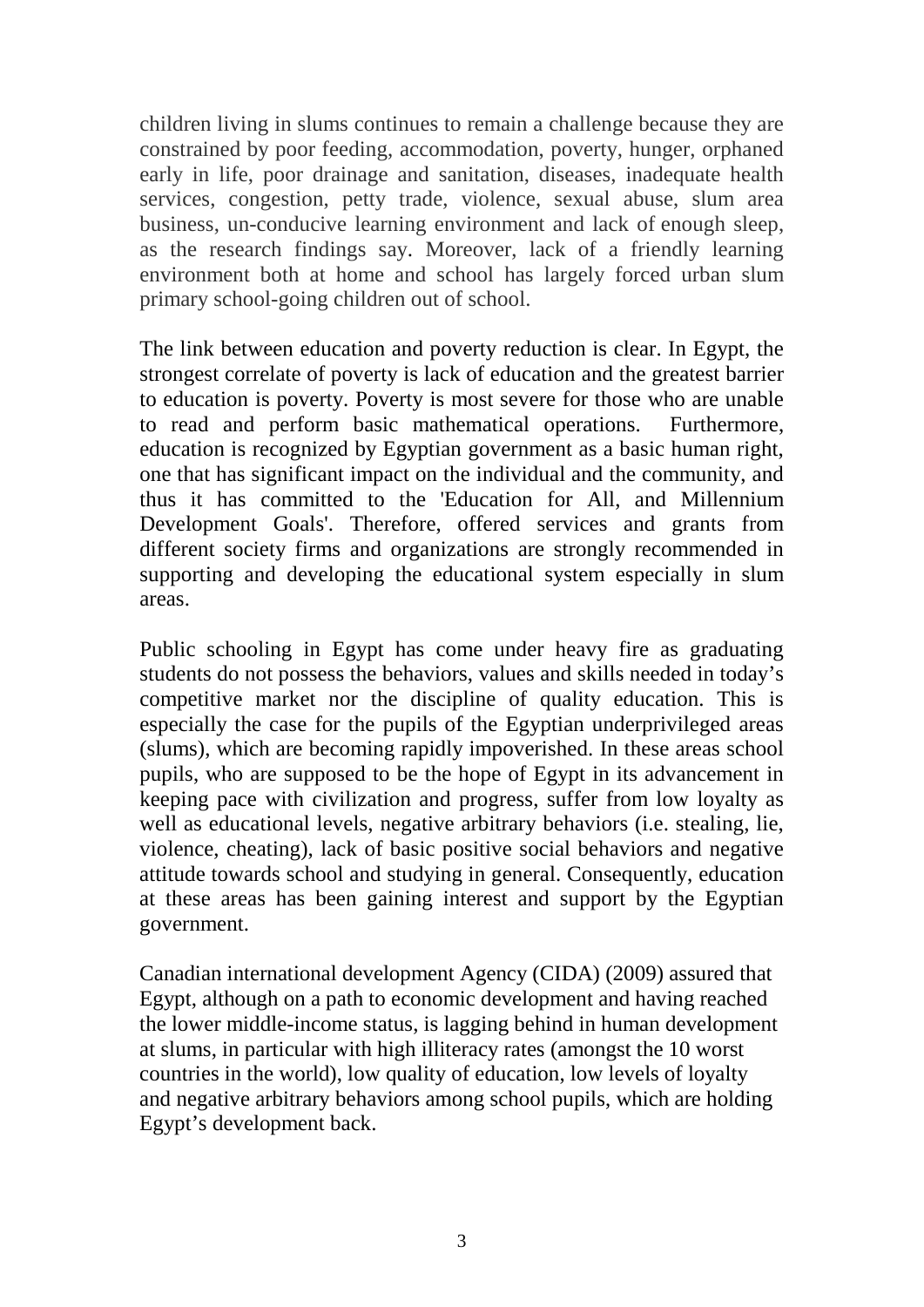In fact, Egypt embarked on a path to education reform in the early 1990s and made important achievements, in particular towards universal primary enrolment and reduction of the gender gap. In the last decade or so, Egypt has focused increasingly on quality issues, as well as reforming its system through decentralization and restructuring exercise, as well as capacity-building. Egypt published its National Strategic Plan for Pre-University Education Reform 2007-2011. Yet, the public education system continues to produce illiterate or poorly-educated youth. Children and youth disadvantaged by location (in particular rural Upper Egypt and urban slums), socio-economic status or gender, continue to struggle in an education system that no longer serves as an instrument of social mobility. Therefore, there is a need for reform in non-formal education and educational activities also, in order to equip this young cohort of disadvantaged pupils, living in slums, with the necessary tools (basic literacy, livelihood skills, loyalty values and positive social behaviors) to improve their lives and their roles as active and loyal Egyptian citizens.

Government and World Bank estimates of poverty levels among Egypt's urban (slums) population are misleading and "grossly underestimated", said Sarah Sabry of London University's School of Oriental and African Studies (SOAS) "The slums poor are much more prevalent than commonly assumed. The populations of informal areas are increasing, both in absolute numbers and relative to the rest of the city's [Cairo] population," she stated, drawing on research for her study published in May/2009. According to estimates by the UN Human Settlements Program (UN- Habitant), some 40 million, or 50 percent, of Egypt's population of 80 million were urban (slum) dwellers in 2010. It projects that by 2025, the country would have an urbanization rate of 59 percent (57 million people out of a population of 96 million).

 While some initiatives have tried to develop the skills and abilities of Egyptian school pupils, none of those have been concerned with educating disadvantaged slum pupils, modifying their arbitrary behaviors, developing their loyalty values and improving their attitudes towards studying in a trail to prepare them to become well qualified citizens able to meet the demands of a civilized community and the labor market. Also, while a few initiatives have implemented recreational projects in these areas, those have been mostly of short duration and limited scope. The present research project instead focused on implementing an educational program (based on recreational activities) through different school subjects and enrichment activities at-school.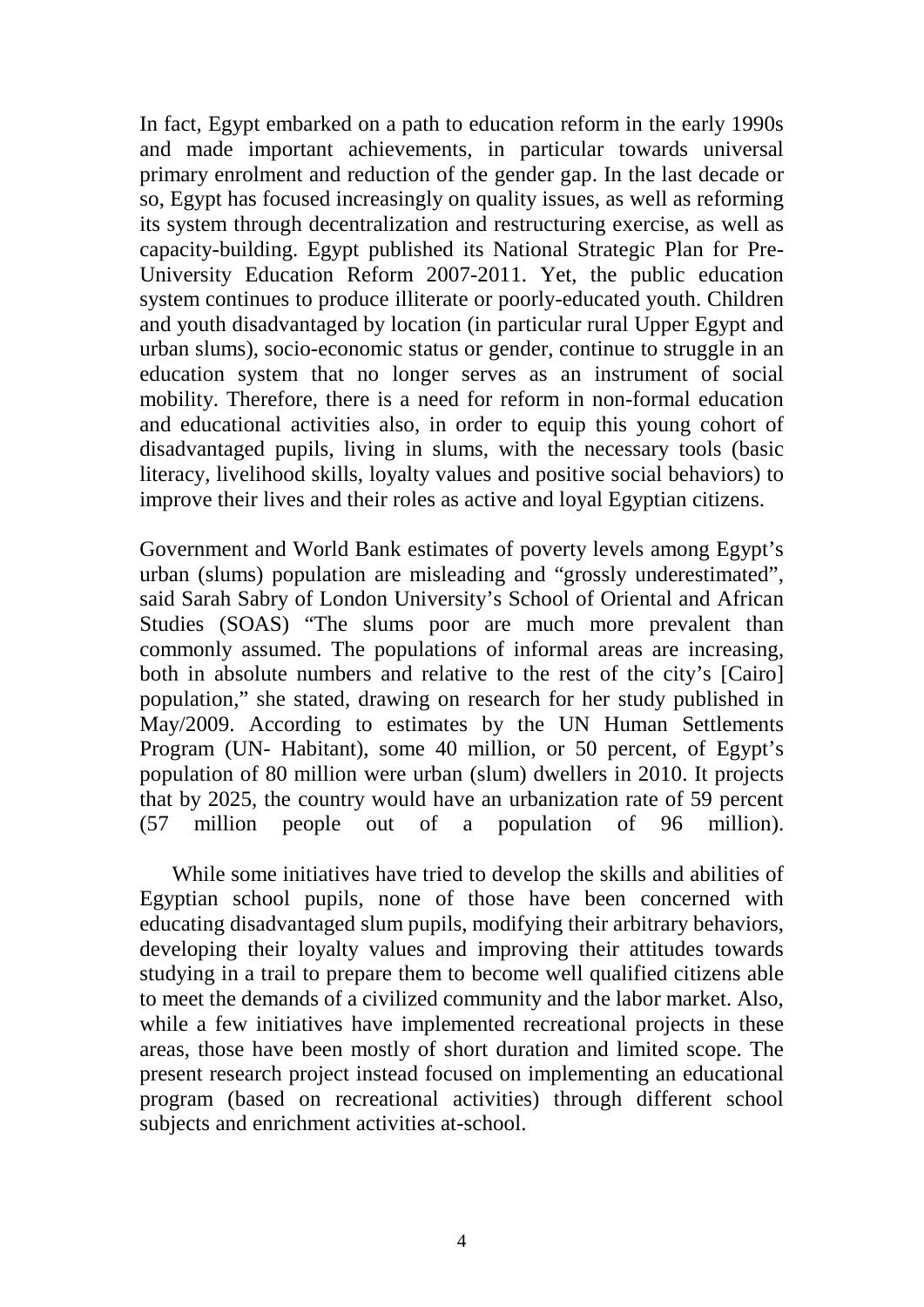Actually, Helwan University is directing its attention to the problems and issues of society not hesitate to provide its expertise, capabilities and potential to resolve some of these problems. The problem of slum pupils' lack of loyalty values, negative attitude towards studying and arbitrary behavior modification is among these problems as some of the critical problems facing the Egyptian society in general, which requires the effort of various institutions and firms to eliminate them, as they really hinder the society in creating its way of growth, progress and prosperity.

Moreover, in the field of education at slums in Egypt official statistics assured that there are many pupils stumbling in the course of the study for various reasons, among them negative attitudes towards school, lack of the values of loyalty towards self, family and society, and, if they do not receive the appropriate help in overcoming these educational difficulties, the way is open to increasing the number of illiterate dropouts from education. To overcome this serious problem, Helwan university, as one of the educational centers in the society, recommend that those pupils are in critical need to a well designed and attractive various educational activities as well as artistic, sporting, social and home economic activities that are integrated in a scientific manner with the key objectives of the educational aims at schools that are directed towards core goals: help pupils in developing their values of loyalty, positive attitude towards studying, and modifying their arbitrary behaviors.

Helwan University implemented, through its present suggested research project, an experimental program that included training its student teachers, participating in the project, on recent teaching/learning activities and behavior modification techniques in order to help slums pupils reach the intended aims of the research project. To do so, concerted efforts of seven faculties of Helwan University, under the auspices of Prof. Dr. / Mahmoud El-Tayeb, took their decision to start this project to pilot innovative approaches and activities to serve this high-risk group of pupils. The seven faculties are:

- Faculty of Education.
- Faculty of social work.
- Faculty of Home Economics.
- Faculty of Music Education.
- Faculty of Art Education.
- Faculty of Physical Education (Girls)
- Faculty of Physical Education (Boys)

The seven faculties put a plan to design an integrated educational program based on a variety of learning and instructional activities that are suitable for the pupils age group (6:12 years old) also these attractive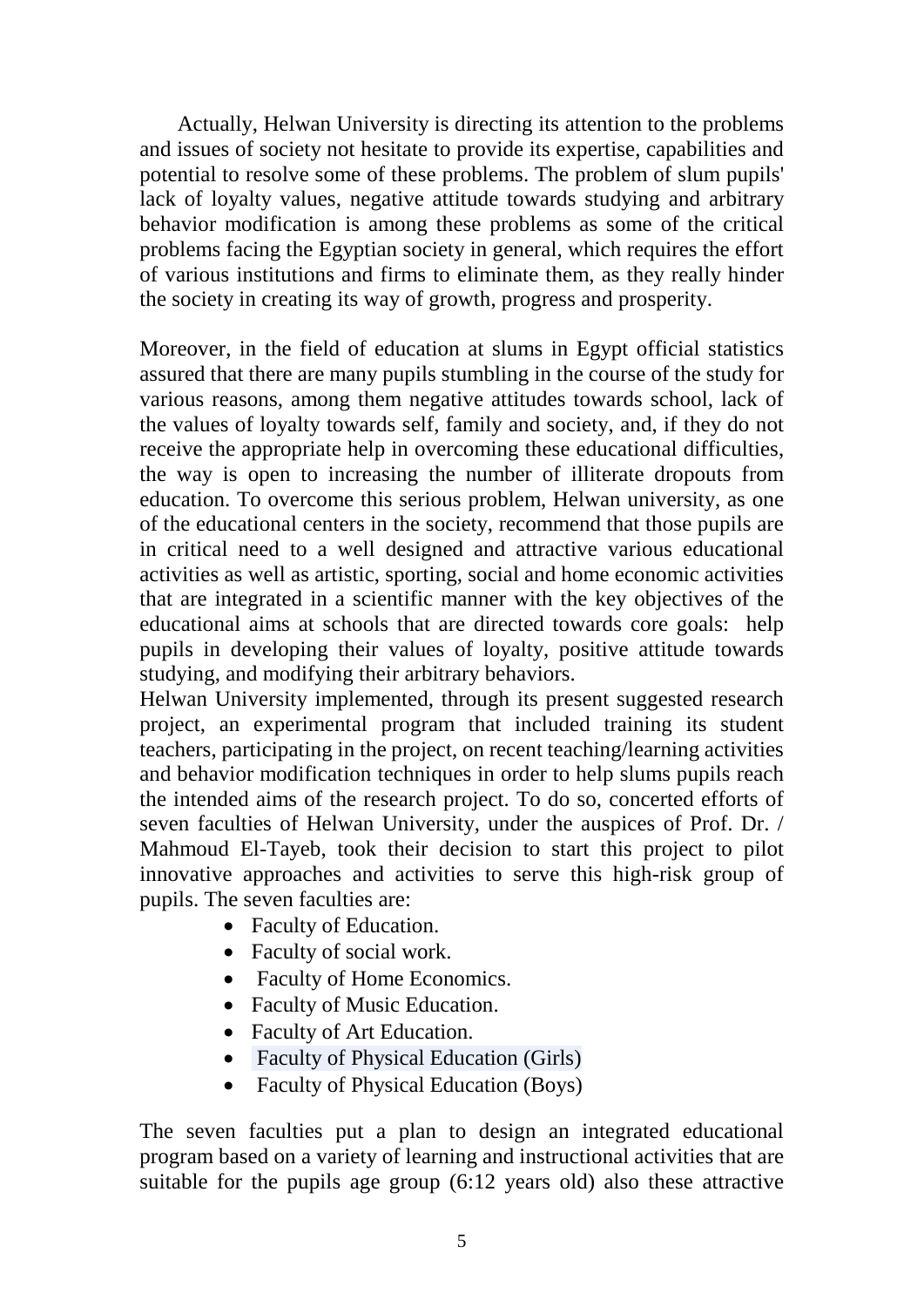activities were built in the light of recent educational theories that stress active learning and multiple intelligences and learning styles of the learners.

Values and character education development usually occurs over a number of years and within a number of environments. Since family members are the first individuals with whom one comes into contact the influence of the family continues to be extremely important to a child's character and values development. This fact is particularly appropriate in the preschools and early school years. As students progress through public schools, it is important that their education provide instructional opportunities, explicit and implicit that help them develop their beliefs about what is right and good. For slums pupils the problem is more critical since they do not have the proper educated families that put the bases for their characters, they are left to the street to be their first influence in their values development. Those pupils come to school with a completely negative value system and ill-treated character that is full of arbitrary behaviors (stealing, lie, vulgar language, cheating). Also, they exhibit extreme levels of impatience, self control problems, time inconsistency, and violence. Accordingly they are in a bad need for an organized and concentrated effort in helping them build their character in a well civilized manner, modify their behavior, develop loyalty values, and attitude towards school and learning in general.

Behavior is the way a person reacts to a particular stimulus and varies from individual to individual. Behavior modification technique is the way you improve the behavior of a person, through use of some positive and negative reinforcements and punishments. It is the process of altering a person's reaction to stimuli. Behavior modification is much used in clinical and educational psychology, particularly in case of people with learning difficulties. In the day to day life, it is mostly used in the classroom scenario, where the teachers use such techniques to reform the behavior of a child. Read on to know more about techniques used for modifying behavior.

Stages of Behavior Modification:

Behavior modification is based on two types of theories. One involves antecedents i.e. events which occur before a particular behavior is demonstrated and the other is observable behavior i.e. those events that occur after a particular behavior has been occurred. A behavior modification technique is applicable only after a series of changes. An inappropriate behavior is observed, identified, targeted, and stopped.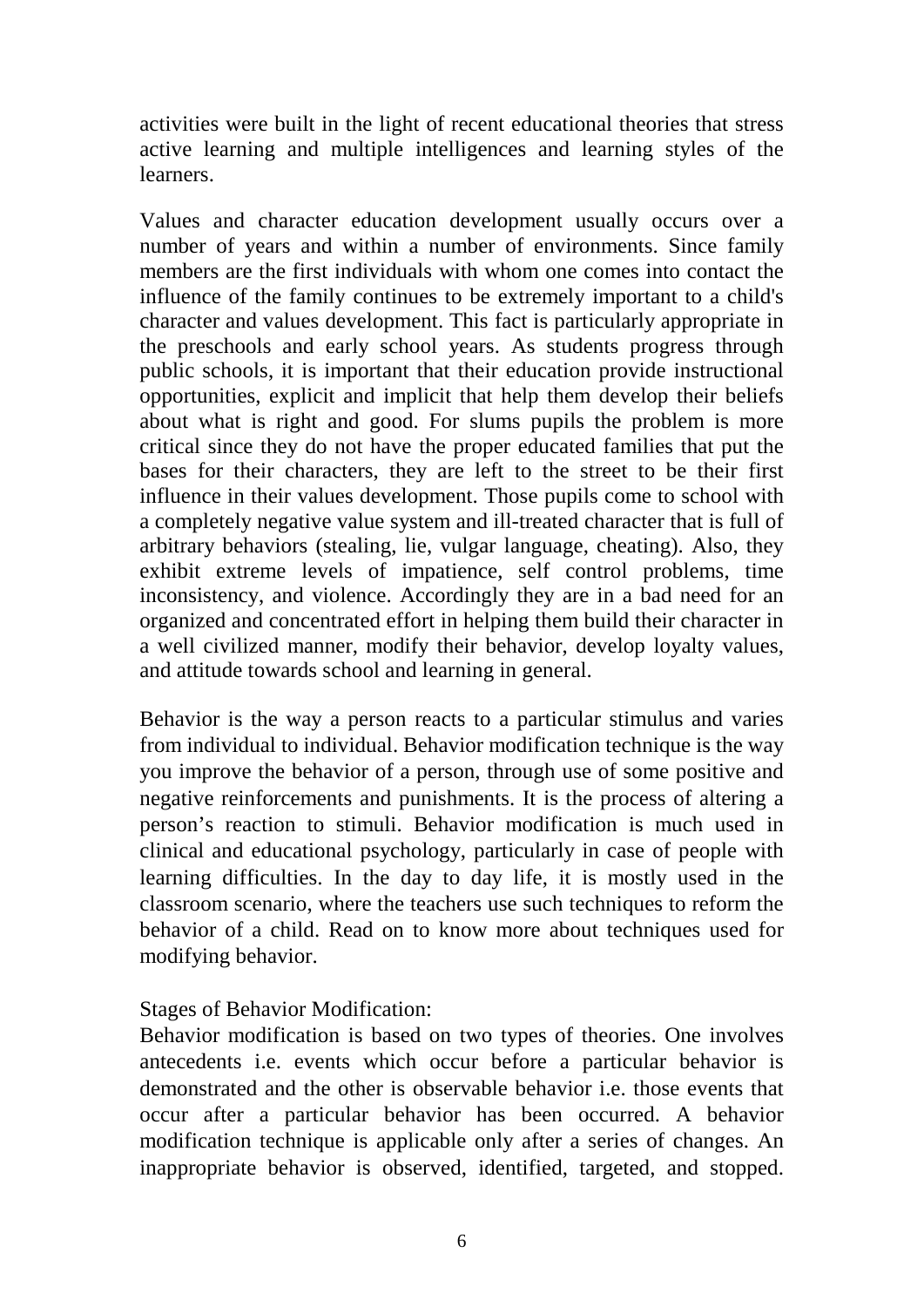Meanwhile, a new, appropriate behavior must be identified, developed, strengthened, and maintained.

Reinforcements and Punishment:

Positive reinforcements are the ways in which you encourage the desired behavior. It increases the future frequency of the desired behavior. Patting the back, passing a smile or sometimes even giving a chocolate when a person behaves properly is called positive reinforcement. Negative reinforcement, on the other hand, increases the likelihood that a particular negative behavior would not happen in the future. It is often confused with punishment. While punishment is negative, negative reinforcement is positive. It is a positive way of reducing a particular behavior.

[\(http://lifestyle.iloveindia.com/lounge/behavior-modification-techniques-](http://lifestyle.iloveindia.com/lounge/behavior-modification-techniques-2949.html)[2949.html\)](http://lifestyle.iloveindia.com/lounge/behavior-modification-techniques-2949.html)

Behavior Modification Techniques

- Classroom Monitoring: Effective teaching practices, frequent monitoring, strict rules and regulations, social appraisal, etc
- Pro-social Behavior: Positive and negative reinforcements, modeling of pro-social behavior, verbal instruction, role playing, dramatization, story telling etc
- Moral Education: Moral Science classes on real-life situations, imaginary situations and literature. Let students play different roles as a teacher, principal, parents, etc and participate in school administration.
- Social Problem Solving (SPS): Direct teaching of SPS skills (e.g. alternative thinking, means-ends thinking), dialoguing, selfinstruction training, etc
- Effective Communication Models: Values explanation activities, active listening, importance of communication and interpersonal skills, training for students and teachers

Actually the present research made use of these techniques, as classroom daily activities, in an integrated manner through all school subjects concentrating on achieving its two main aims.

University student-teachers, from the seven faculties, were responsible for applying the suggested activities of the present study during their teaching practice training at school. Teaching practice is considered as an integral part of teacher education. An introduction to the realities of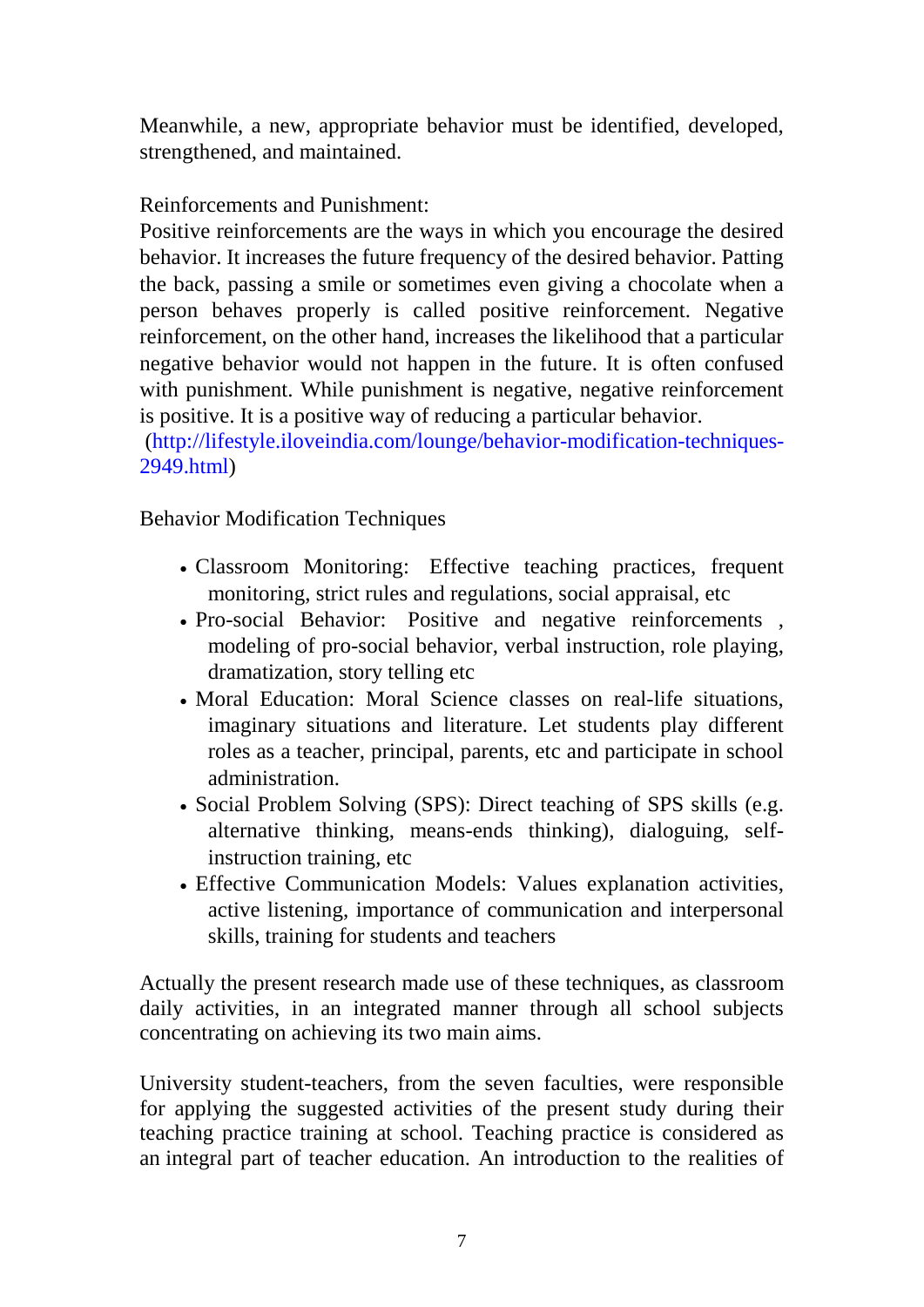the situation is an essential part of effective professional training. This process also allows the student teacher an opportunity to determine whether the appropriate choice has been made. The aims of the teaching practice experience are to provide opportunities for student teachers to integrate theory and practice and work collaboratively with and learn from the teachers.

Interns observe subject teachers at work so as to learn about teachers' skills, strategies and classroom achievements. They also evaluate their own teaching experiences through conferencing with teachers and lecturers and, through self-reflection, implement a variety of approaches, strategies and skills with a view to bring about meaningful learning.

In this way interns gain experience in managing and evaluating class work; in maintaining discipline and good order in the classroom; find their own teaching style and personality and become acquainted with school organization and administration.

The present research Program offers those student teachers hands-on experience with civic action, an enhanced awareness of the meaning of citizenship and the opportunity to find solutions, provide comfort and guidance, and assume a leadership role in the community through helping primary pupils living in slums overcome their problems in studying as well as help in modifying their negative behaviors and developing their loyalty values towards self, family, school, and the country.

## **Statement of the problem:**

 According to what has been mentioned above the research problem of the present study could be summarized in the following statement:

 There is a remarkable percentage of arbitrary behaviors (negative), lack of loyalty values, and negative attitudes towards studying among slums primary school pupils at El Marg educational zone; mainly at Gamal Abdel-Naser primary school, that leads to their school dropout and impact passively on their characters. Therefore, the present research project attempts to investigate the effect of suggested various specialized educational activities through all school subjects as well as involving pupils in practicing different activities in sports, music, art, family economics, and social work that develop their loyalty values, modify their arbitrary behaviors, improve their attitude towards studying, and build their characters in an integrated and civilized manner.

## **Research Questions**

The problem of the present study can be stated in the following major question: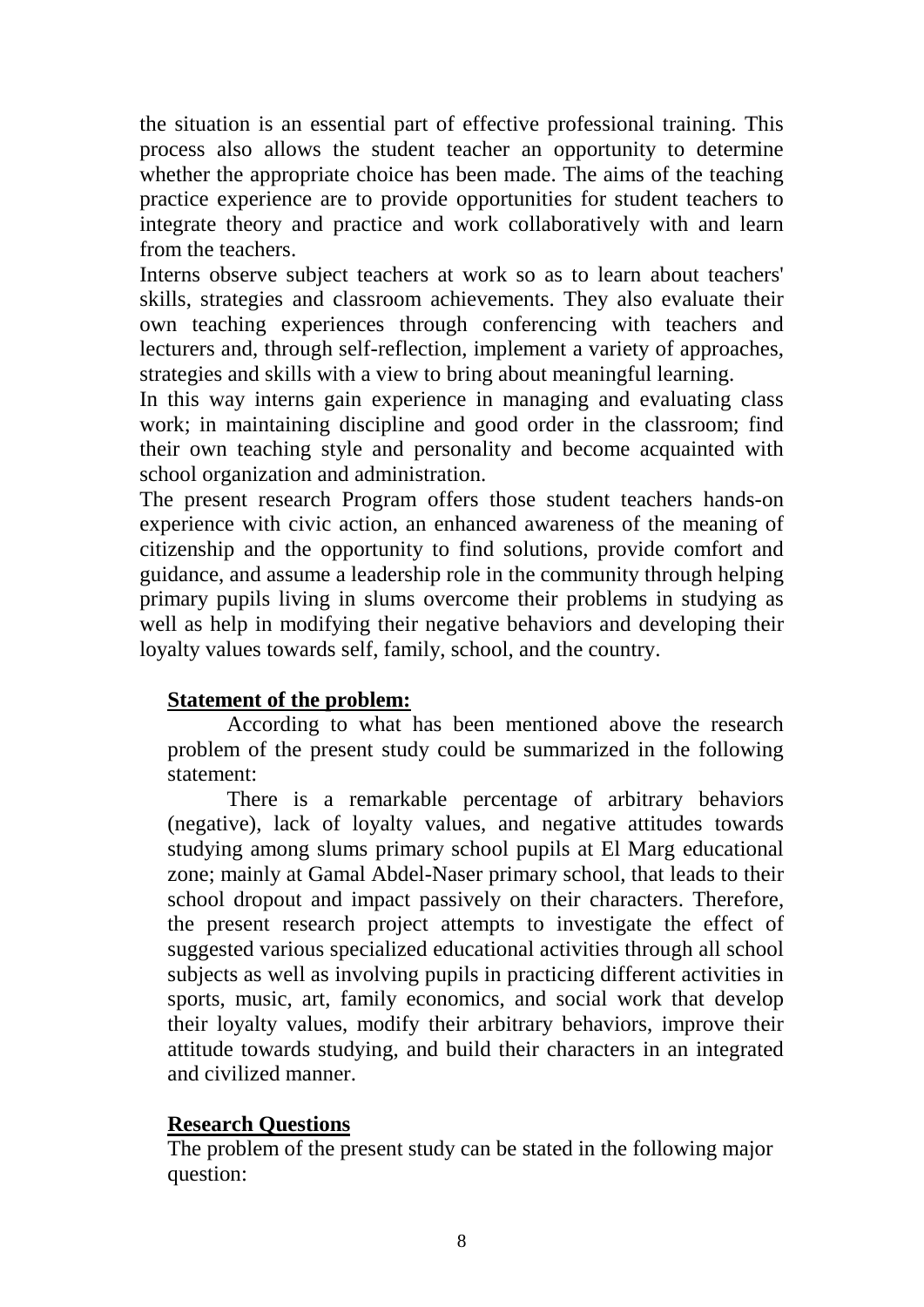- What is the effect of using a group of suggested specialized educational activities through all school subjects as well as practicing different activities in sports, music, art, family economics, and social work on modifying arbitrary behaviors of primary school pupils', living in slums, and developing their attitudes towards studying and loyalty values towards self, family, school, and the country?

This major question can be translated into the following sub questions:-

- 1. What are the arbitrary behaviors of pupils living in Egyptian slums? "What does literature say about education at Egyptian slums?"
- 2. What is the design of the educational and specialized activities that help in modifying these behaviors and develop pupils' attitude towards study and loyalty values?
- 3. What is the effect of the suggested design in developing the primary pupils' (the experimental group) attitude towards study?
- 4. What is the effect of the suggested design in developing loyalty values among the experimental group pupils?
- 5. What is the effect of the suggested design on the experimental group behavior modification?

## **Hypotheses:**

- **The study hypotheses are as follows:**

## **A) Hypotheses comparing the experimental and control group mean scores on the post test:**

- 1. There is a statistically significant difference between the experimental and the control group pupils' mean scores on the post administration of the loyalty measure, according to the whole score, in favor of the experimental group.
- 2. There is a statistically significant difference between the experimental and the control group pupils' mean scores on the post administration of the loyalty measure, according to the analytical scoring on the four main cores of the measure, in favor of the experimental group.
- 3. There is a statistically significant difference between the experimental and the control group pupils' mean scores on the post administration of the behavior observation checklist in favor of the experimental group.

## **B) Hypotheses comparing the experimental group mean scores before and after the experiment:**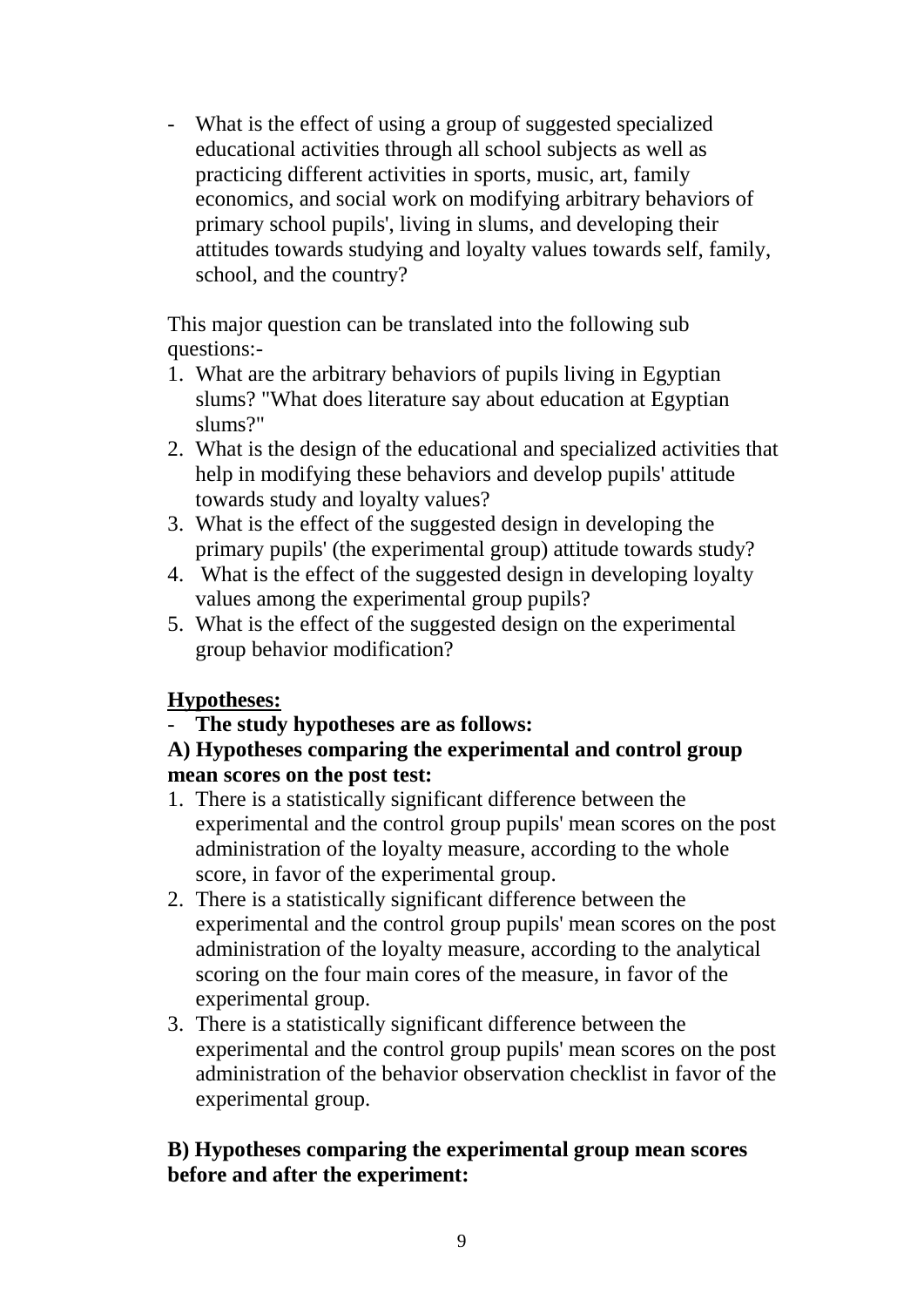- 4. There is a statistically significant difference between the experimental group pupils' mean scores on the pre-and post administrations of the attitude towards study measure in favor of the post-administration.
- 5. There is a statistically significant difference between the experimental group pupils' mean scores on the pre-and post administrations of the loyalty measure, according to the whole score, in favor of the post-administration.
- 6. There is a statistically significant difference between the experimental group pupils' mean scores on the pre-and post administrations of the loyalty measure, according to the analytical scoring on the four main cores of the measure, in favor of the postadministration.
- 7. There is a statistically significant difference between the experimental group pupils' mean scores on the pre-and post administrations of behavior problems measure in favor of the postadministration.
- 8. There is a statistically significant difference between the experimental group pupils' (males and females) mean scores on the pre-and post administrations of physical ability test in favor of the post-administration.

## **Delimitations of the study:**

- The present study was conducted on a number of 240 pupils chosen from among first, second, and third grade pupils enrolled in Gamal Abdel-Naser primary school and a number of 274 fourth, fifth, and sixth grade pupils. This school is located in El-Marg educational zone, Big Cairo, Egypt. Thus the results are not to be generalizable.
- The study lasted for a whole school academic year, 2009/2010.
- The study was also limited to investigate the effect of the suggested design of activities on the following dependent variables only:
- Modifying arbitrary bad behaviors.
- Developing attitude towards studying.
- Developing loyalty values, towards self, family, school, and the country.
- Developing pupils' physical fitness.

- The study was limited to applying four main research tools: attitude towards studying measure, loyalty measure, behavior problems measure, and physical Ability test as both pre- and post-intervention measurement tools.

## **Importance of the research project:**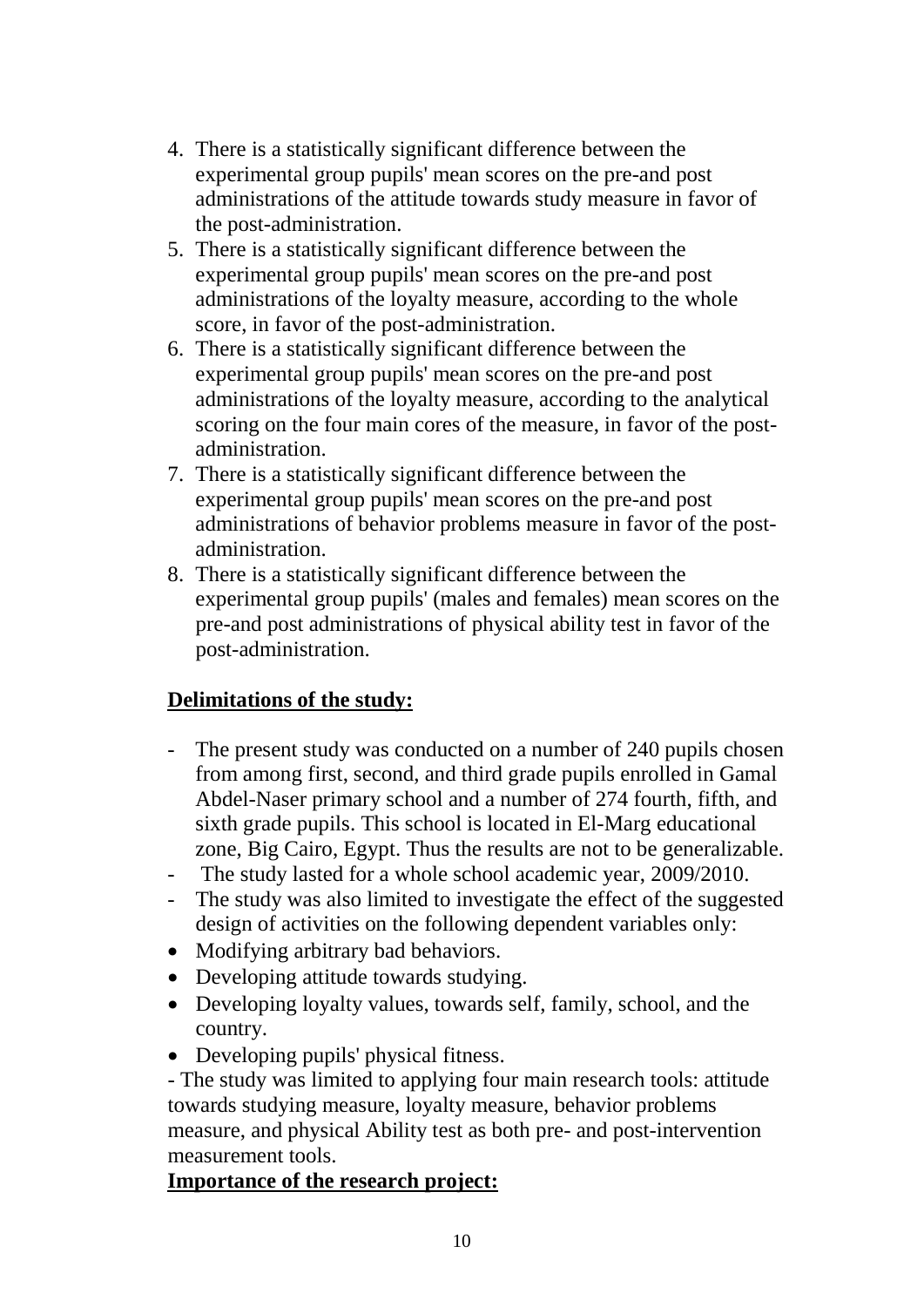The importance of the present study lies in the following:

- 1. It directs the attention of stake holders and university staff members to the importance of developing loyalty values among slums pupils.
- 2. It shed light on the importance of early intervention in overcoming negative attitudes towards school and studying among primary pupils due to its significant role in increasing the percentage of school drop out.
- 3. It expands university student teachers' repertoire of activities, techniques, tools, and strategies beyond the typical instructional and logical ones predominantly used in the Egyptian primary classrooms that help in modifying behaviors, developing values and changing attitudes of the pupils.

## **Key terms of the research:**

- Values Concepts: ideas, beliefs or understandings one has that guide and are reflected in one's behavior
- Values Education: the process of providing opportunities for the continuous development in all students of the knowledge, skills and attitudes related to certain values which lead to behavior exhibiting those values
- Character: attributes or features that make up and distinguish the individual; the complex of mental and ethical traits making a person, group or nation
- Character Concepts: actions, attitudes and practice that characterize a person. Acting honorably under all circumstances, even when it is to the disadvantage of the self
- Character Education: the proem by which positive personality traits are developed, encouraged and reinforced through example, study (history and biography of the great and good) and practice (emulation of what has been observed and learned).

In the present study character education or building is illustrated in modifying some of the arbitrary and negative behaviors (stealing, lie, cheating, bad temper, violence, vulgar language, bad communication skills, and expression skills) of primary school pupils living in slums.

 Loyalty: steadfastness or faithfulness to a person, institution, custom or idea to which one is tied by duty, pledge or a promise.

In the present study loyalty refers to pupils' feel of respect, duty, and esteem towards self, family, school, and the country.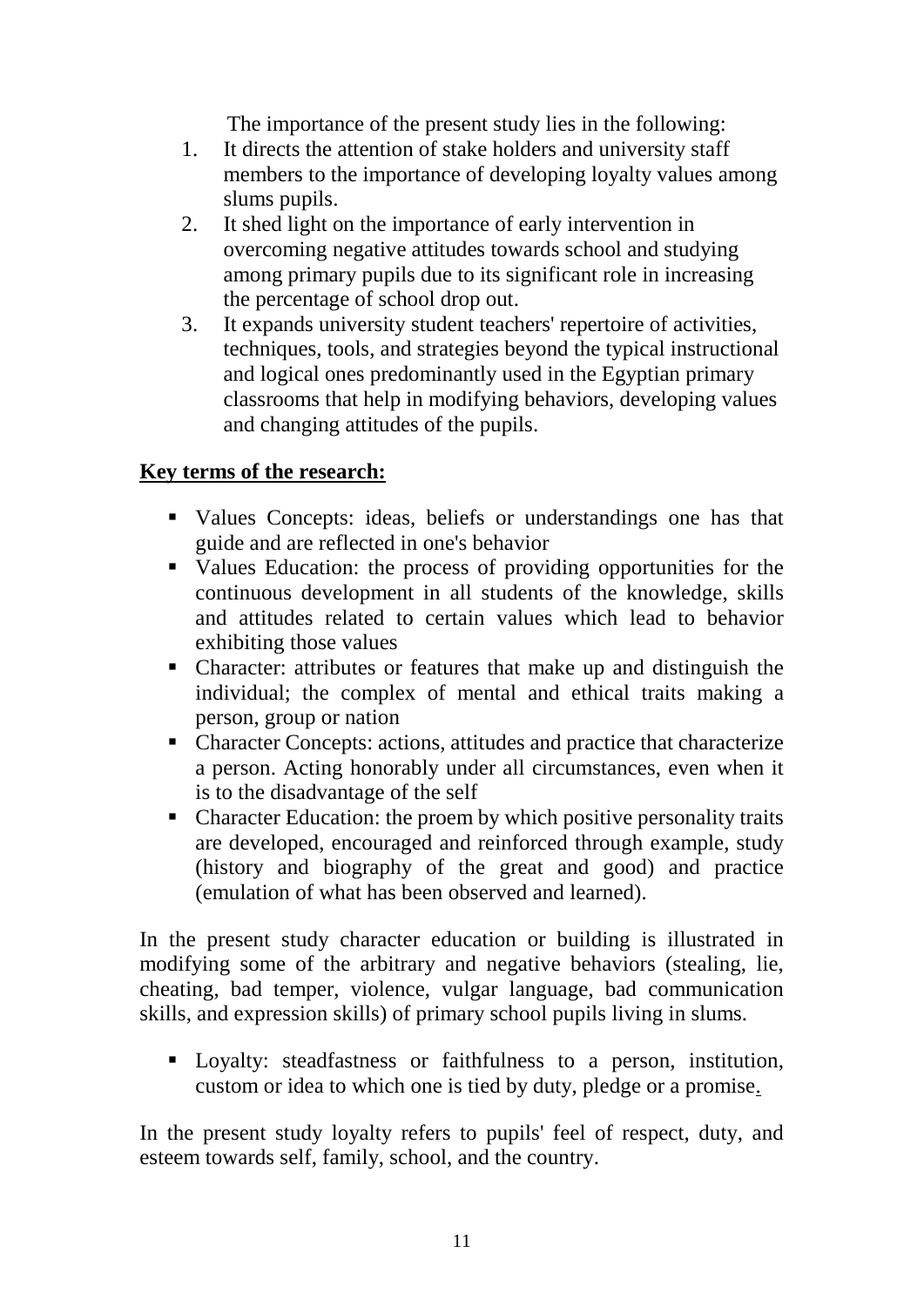## **The Research Project Description and intended purpose:**

 The suggested project aimed at directing its services towards socially disadvantaged (underprivileged) pupils at Egyptian general (public) schools mainly in slum areas (EL-Marg) in order to improve their loyalty values, attitude towards studying and modify their arbitrary behaviors as a trial to access their education, acquire better education opportunities, and give them a successful chance at life. The program targets pupils age 6 to 12 and aimed, also, at empowering them through using both formal and non-formal education, particularly through activities and training sessions on basic skills and abilities concentrating on the importance of gender equality. The project idea is to bridge the social gap that those pupils from underprivileged areas suffer by equipping them with a vital set of values, behaviors, attitudes and skills to overcome the exclusion and isolation they live in.

## **Project Vision:**

The Egyptian universities become centers of cultural, social and environmental enlightens in the public as well as local societies and to lead its natural role in eliminating the social problems and social services challenges through contributing in the modification of arbitrary bad behaviors, and development of loyalty values of primary school pupils at underprivileged areas (slums), namely El-Marg area located in big Cairo, within the (100) school development national project under the auspices of Egypt's First Lady/ Suzanne Mubarak.

## **Project Mission:**

Helwan University seeks to provide opportunities for the integrated development of the future university students' personalities and deepen their concepts and the behaviors of social responsibility and citizenship concentrating on the pupils at El-Marg Educational zone (within the 100 Schools Development National Project) through the following tasks:

- Voluntary active participation in the development of El-Marg educational zone primary schools.
- Training university student-teachers on recent educational and training methods for behavior modification and developing the loyalty values towards self, family, school, and the country of El-Marg primary school pupils, as part of the 100 Schools Development National Project⋅
- preparing cadres of volunteer faculty members within hierarchy system to share in following up and supervising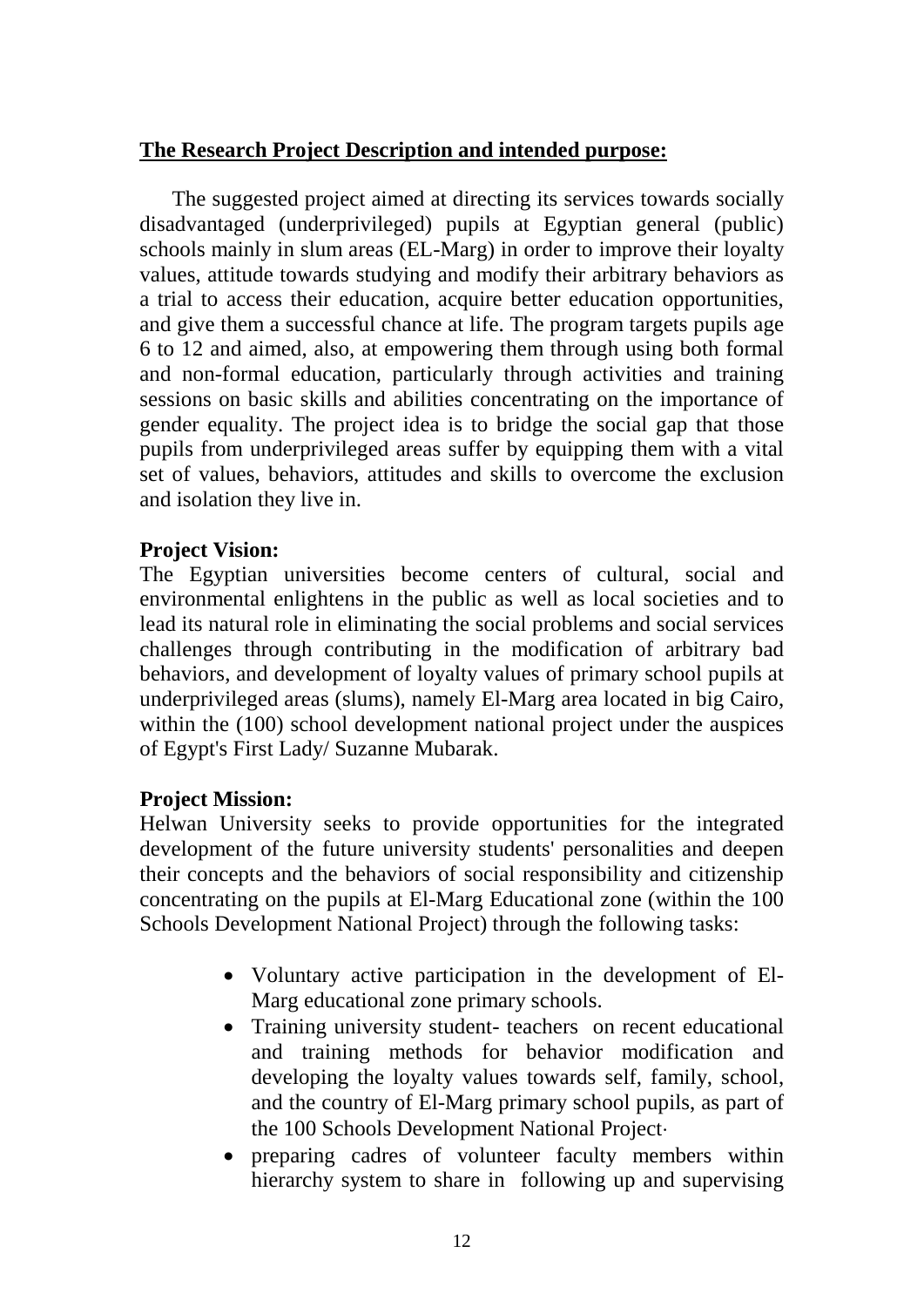the needs of the actual implementation of the project in the light of the possibilities of infrastructure and material resources available to schools under the project in different activity areas.

- Designing the project activity based program in different educational areas: language, math, physical education, music, art, social work etc and integrated it within the school schedule.
- Designing the pre and post evaluation and assessment tools to monitor the development of abilities and skills of the pupils so as to allow a degree of flexibility in the development and modification of the applied program.

## **II. Method and Procedure**

## **2.1 Design of the experiment:**

 The study utilized the control/experimental group design. The independent variable was the use of the suggested design of the integrated instructional and specialized activities throughout all school subjected. The dependent variables were:

- Modifying arbitrary (negative) behaviors.
- Developing loyalty values, towards self, family, school, and the country.
- Developing the physical fitness.

- The design of the experiment can be symbolized as follows:

Treatment group (T1) ………..ISIA………T2

Non-treatment group (T1) ………RI……….T2.

T1=pre-testing

 $T2$ = post testing.

ISIA= Integrated and Specialized Instructional Activities. RI= regular traditional teaching.

## **2.1 Research Sample:**

The research sample consisted of:

- 1. 240 first, second and third year primary pupils (120 in the control group- 120 for the experimental group)
- 2. 274 fourth, fifth and sixth primary pupils (as one experimental group).

## **2.3 Measurement Instruments:**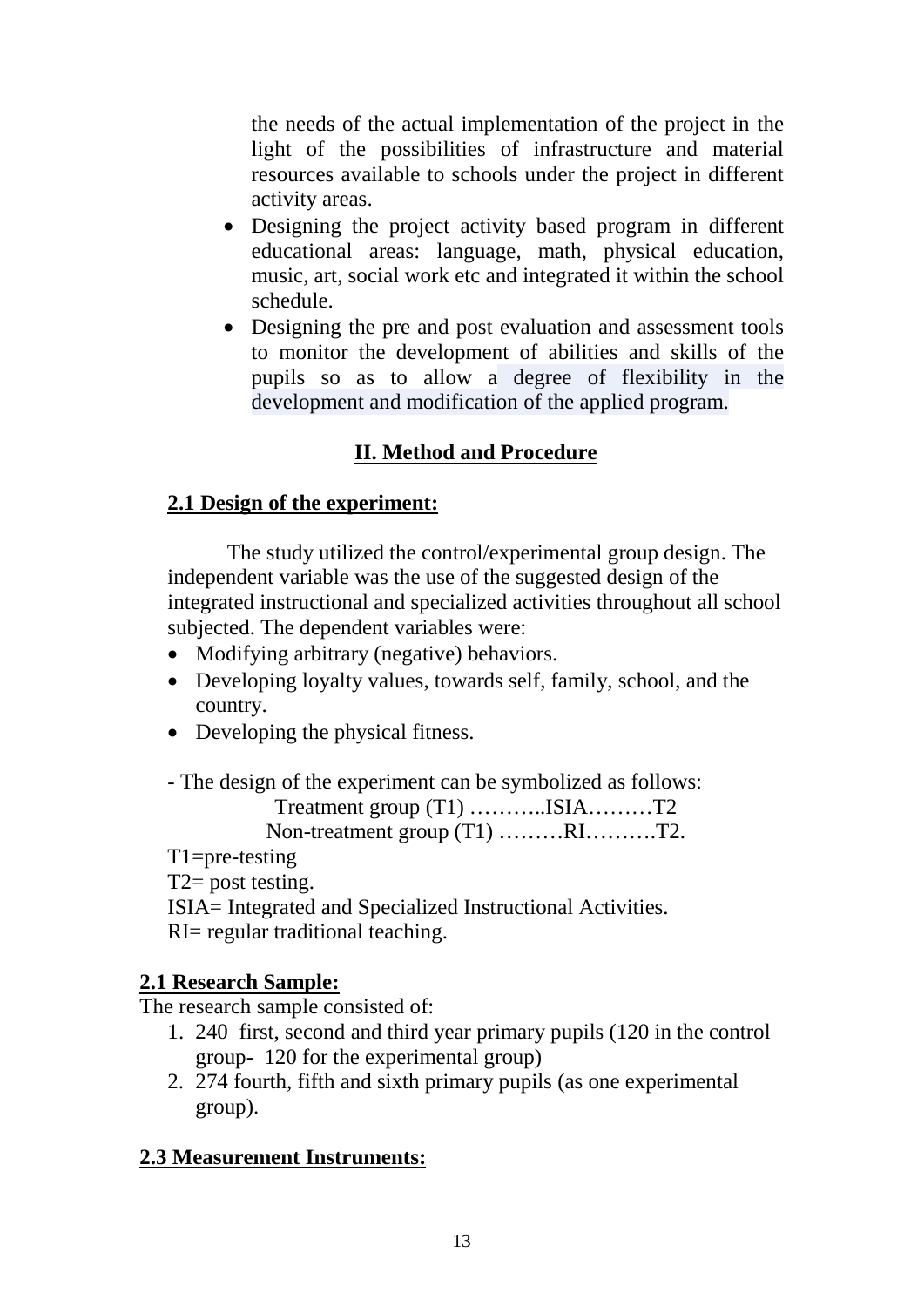### **(1)Attitude towards study measure:**

This measure aimed at testing the pupils' attitude towards studying. The measure was used as a pre- and post tool in order to trace the change in the pupils' attitude towards studying if it occurs. In order to identify the measure dimensions and to construct the measure items the related literature was reviewed and the researchers chose a group of statements that suits primary pupils' level. The first version of the measure consisted of 55 statements.

### **Validity of the measure:**

 The measure was given to a group of experts in the field. they were asked to examine the clarity of the language of the measure statements and the extent to which each statement was related to its specific dimension. Some statements were modified others were excluded. The final version consisted of 50 statements.

### **Reliability:**

 The measure was administered to a group of 25 pupils of the fourth, fifth and sixth primary pupils. After two weeks, the measure was re-administered to the same group. The correlation co-efficient between the pupils' scores on the two administrations of the measure was computed. The reliability co-efficient was (0, 87) that was statistically significant at 0.01 and 0.05.

## **(2)Behavior problems measure:**

## **Aim:**

 In order to answer the first question of the present study: "what are the arbitrary bad behaviors of primary pupils living in slums?", the researchers designed this measure, to be used in determining the most critical arbitrary behaviors (quantitative estimation) to be modified for the slums primary pupils and on which the study would be based. The following is a full description of this measure.

## **Description:**

The measure was prepared by the researchers in the light of:

- Field visits and recorded observations.
- An interview (informal) with primary teachers and supervisors at slum areas.
- An intensive review of literature. The researchers reviewed some designed tools for measuring behavioral problems in general, Mahmoud (2006), El Sharkawy (2003), Abaza (2003), El-Harony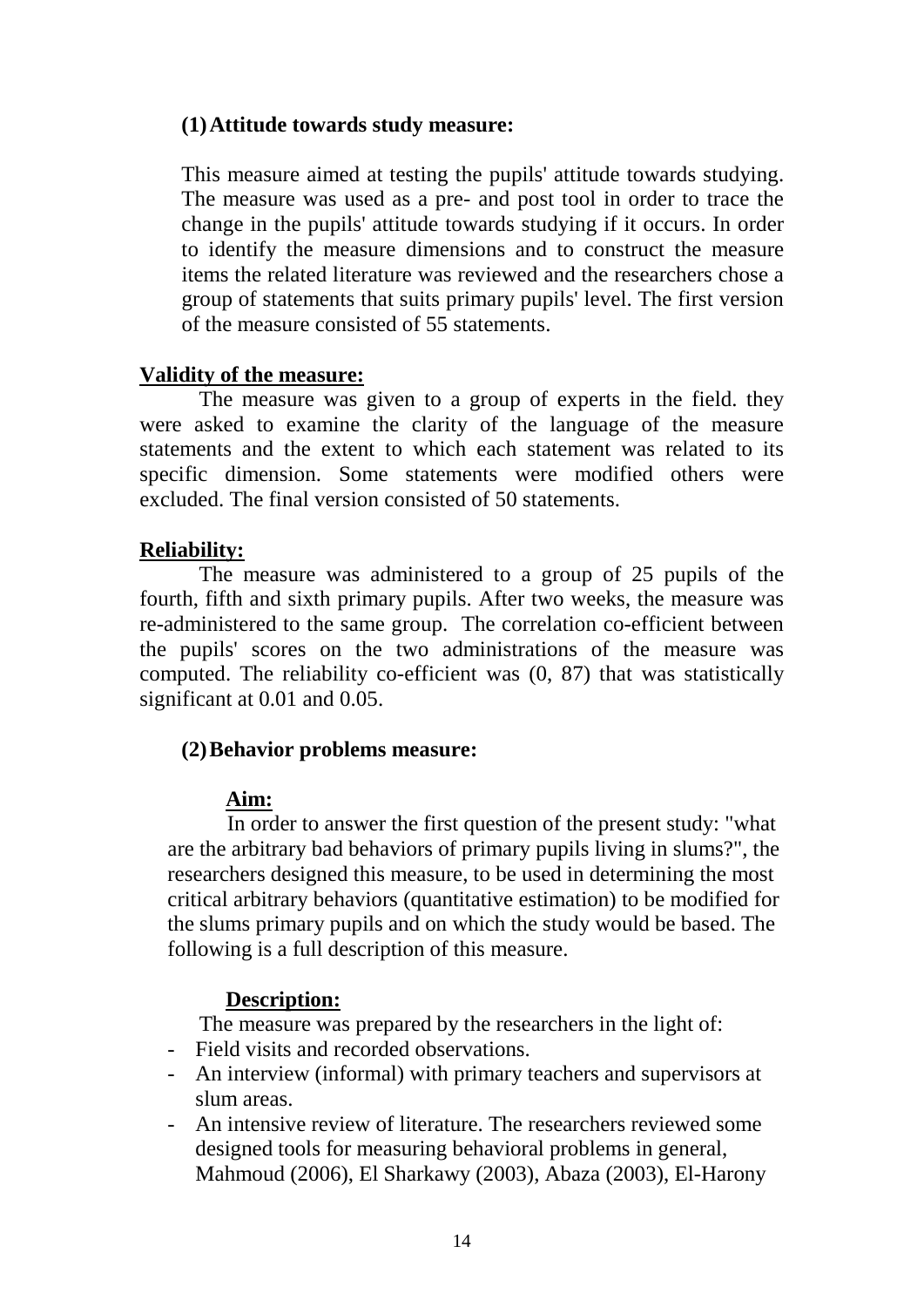(2010), and used them as a guide in forming the measure items that suits primary school pupils living in slums. The review resulted in a preliminary list comprising 6 behavior problems.

The first version of the measure included six main-behaviors namely: violence, destruction, theft, lie, and escape from school, each behavior had a number of statements that represent the measure items with a total number (60 statements). The measure statements were formed to be clear, simple, not misleading, and suits the primary pupils' level. The assessment scale adopted for the measure was mainly a four point scale. The four grades included in the measure were: always, sometimes, rarely, never. Each level of these was given an estimated value. The first level (i.e., always) took 4), the second level (i.e., sometimes) took (3), the third level (i.e., less rarely) took (2), and the fourth level (never) took (1). Hence the total scores of the measure ranged between (56: 224), as the high score on the measure mean that the pupil had behavior problems while low score means the opposite.

#### **Validity of the measure:**

 To validate the measure, it was submitted to a jury committee who modified some statements. The jury members were kindly asked to apply their comments and notes regard to the following points:

- Clarity of the items and elements of the measure.
- Adding any other behaviors that are critical for those pupils.

The researcher made the necessary modifications and the measure in its final version contained 56 statements under six main behaviors.

#### **Reliability of the measure:**

 The measure was administered to a group of the fourth, fifth and sixth primary pupils other than the research sample. After two weeks, the measure was re-administered to the same group. The correlation coefficient between the pupils' scores on the two administrations of the measure was computed. The reliability co-efficient was (0, 91) that was statistically significant at 0.01.

#### **(3)The loyalty measure:**

#### **Aim:**

 In order to answer the third question of the present study: "What is the effect of the suggested design in developing loyalty values among the experimental group pupils?" The researchers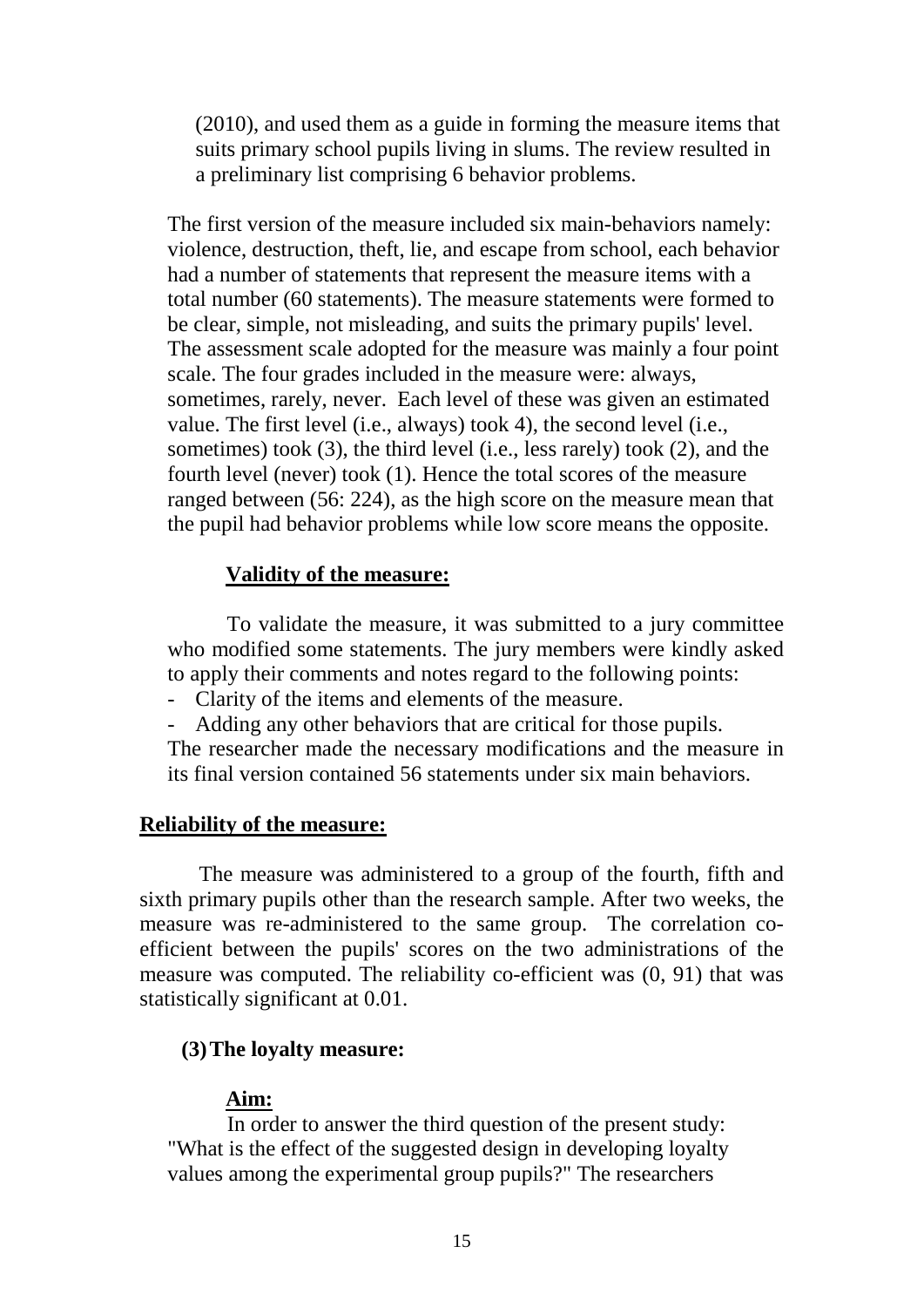designed this measure. They also administered it as a pre- and postintervention measurement to see if pupils' loyalty level changed in order to modify the study hypotheses related to loyalty.

 This measure was divided into two sub measures: a photographical measure to be applied on first, second and third grade primary pupils (age group: 6-9), and a situation based measure to be applied on fourth, fifth and sixth grade primary pupils (age group: 10-12). Following is a full description of the two sub measures:

## **A. The photographical copy of the measure:**

## **Constructing the measure:**

 The following procedures were followed in constructing the measure:

- 1. Reviewing literature and standardized measures i.e., Abdel-Fatah Gazal measure of estimating the concept of loyalty for preschool children (2001), and Olfat Elaraby photographical measure (2000).
- 2. Identifying the main characteristics of this age group (6-9) and putting them in consideration as basis for building the items of the measure.
- 3. Designing the main cores of the measure which came to comprise four main cores of loyalty: towards self, family, school, and the country.
- 4. selecting the alternative photos of the measure according to the following standards:
	- Simple clear picture, in order to avoid ambiguity from the pupil.
	- Uncolored photos, in order to avoid pupils' choice depending on preferred colors.
- 5. designing the measure criteria (56) distributed as follows:
- a choice among a group of pictures that deal with loyalty towards oneself (pictures 1-10) that represent pupil's loyalty towards his sex (male/female), personal cleanness, and self independent.
- A choice among a group of pictures that deal with loyalty towards family (pictures 11-26). These pictures represent the social level of the pupil, relation with his/her family, role at home, identification of the main structure of his/her home, and level of satisfaction towards it.
- a choice among a group of pictures that deal with loyalty towards the school (pictures 27-41). These pictures represent pupils' loyalty to school community and his/her participation in school activities.
- a choice among a group of pictures that deal with loyalty towards the country (pictures 42-56). These pictures represent the pupil's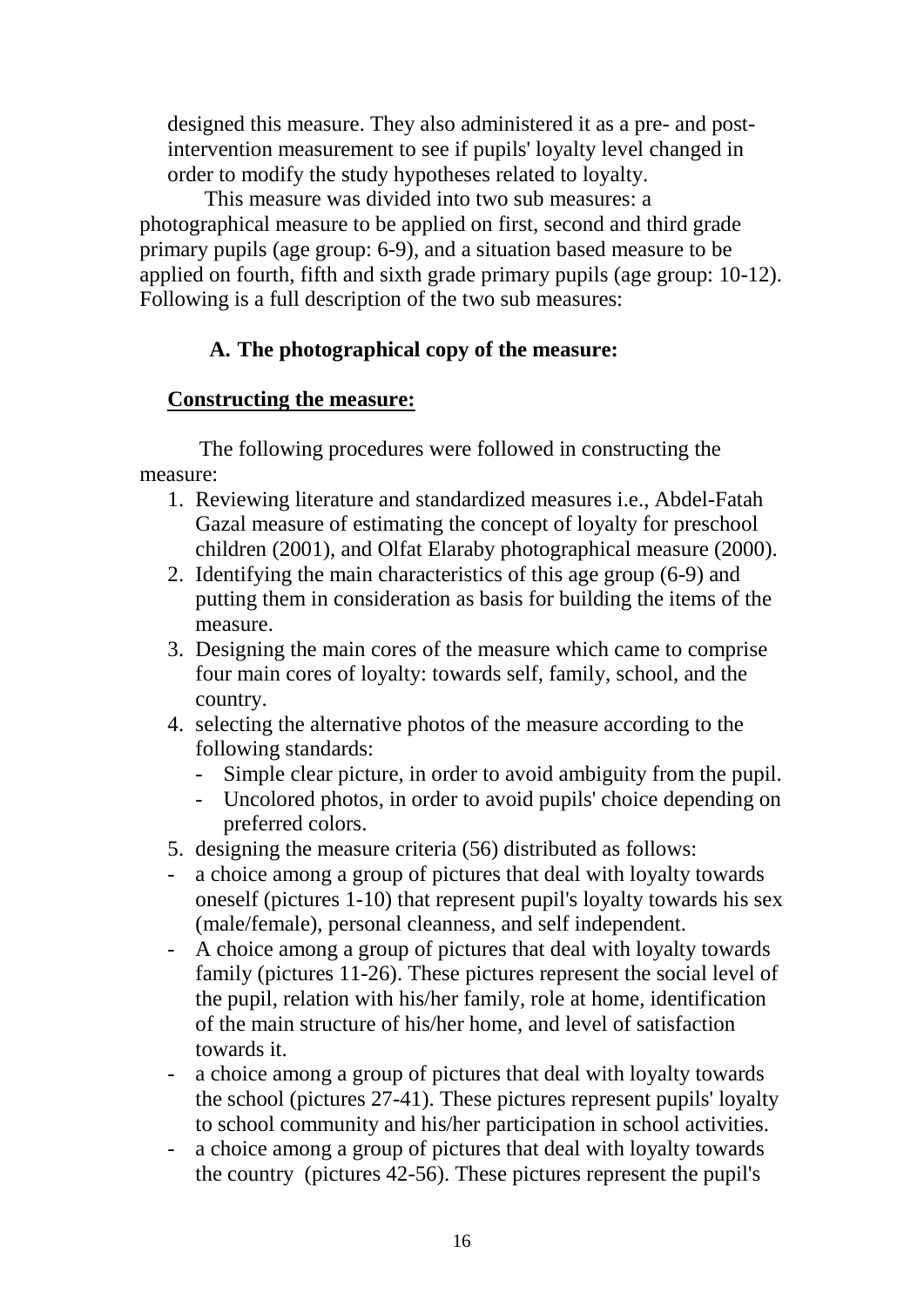level in distinguishing his country flag, president, national sport team, monuments and tourism places.

- 6. Designing the measure in its first version.
- 7. Submitting the survey to the jury members and modifying it according to their suggestions. In the light of the jury recommendations some pictures were omitted because they do not represent their related core clearly (i.e. pictures 5 &6) and replacing them with other more related pictures. Also pictures 17, 18 and 19 were excluded.
- 8. Writing and revising the measure in its final version (see appendix A).

#### **Reliability of the measure:**

 To determine the reliability of the loyalty measure, the test-retest method was used. The measure was administered to a randomly chosen sample of 20 pupils, other than the sample of the experiment. Then it was re-administered to the same group after 3 weeks. Correlation between pupils' scores on the two administrations of the test was computed using Pearson's correlation coefficient ratio. The resulting reliability coefficient was found to be high (0.85). Table (1) shows how the reliability of the test was calculated:

|                | ---------- |       |  |                       |  |  |  |  |  |  |  |
|----------------|------------|-------|--|-----------------------|--|--|--|--|--|--|--|
| administration |            |       |  | Pearson's coefficient |  |  |  |  |  |  |  |
|                |            |       |  | ratio                 |  |  |  |  |  |  |  |
| first          | 7 Q        | 10.68 |  | 0.85                  |  |  |  |  |  |  |  |
| second         |            | 7.05  |  |                       |  |  |  |  |  |  |  |

Table (1) the reliability of the loyalty measure

#### **Scoring of the measure:**

The researchers used a rating scale of three levels, the marks of the scale range from 0 to 2. Two indicates the highest level while zero is the lowest. The best level is level two which means two marks of two. So the full mark of the measure was  $(40)$  marks  $(2 \times 20)$ .

### **B. The situation based copy of the measure: Constructing the measure:**

 The following procedures were followed in constructing the measure:

> 1. Reviewing literature and standardized situation based measures trying to identify: what is meant by loyalty, components, and what are the main dimensions of loyalty measure.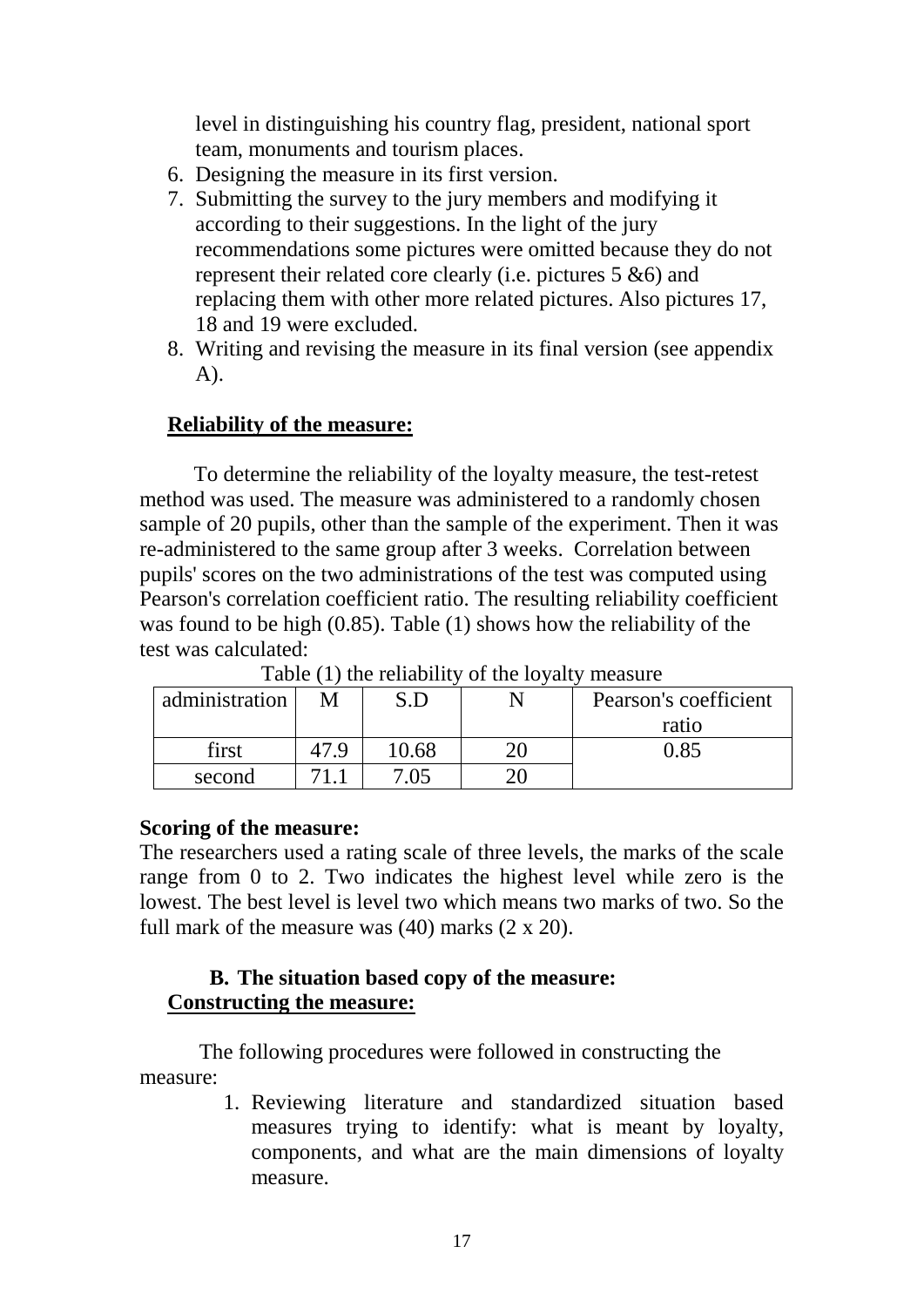- 2. Identifying the main characteristics of this age group (10-12) and putting them in consideration as basis for building the items of the measure.
- 3. Designing the main cores of the measure which came to comprise six main cores representing pupils' loyalty to their country: loyalty to the country, maintains identity, proud of country civilization and history, sacrifice for the country (by self or effort or money), preserve the country monuments (Antiquities), and preserving the environment.
- 4. forming the situations of the measure, in its first version according to the following standards:
- Simple clear situations, each situation represent one idea concerning one of the six cores of the measure, in order to avoid ambiguity from the pupil.
- Forming the measure situations in the form of scenarios using simple and clear words.
- Each situation is followed by three choices expressing three levels of pupil's loyalty degree.
	- 5. After forming the measure situations it was reread by the researchers after two weeks, in order to avoid familiarity of the situations of the measure.
	- 6. selecting the measure situations (30 out of 48) depending on the following criteria:
	- Covering the six cores of the measure,
	- Reality based situations that pupils face in and outside school,
	- Suitable to the mental, affective, social, and behavioral levels of the primary pupils living in slums.
	- 7. Designing the measure in its first version.
	- 8. Submitting the survey to the jury members and modifying it according to their suggestions. In the light of the jury recommendations some situations were reformed because they do not suit pupils' level.
	- 9. Writing and revising the measure in its final version (see appendix B).

#### **Reliability of the measure:**

 To determine the reliability of the loyalty measure, the test-retest method was used. The measure was administered to a randomly chosen sample of 60 pupils, other than the sample of the experiment. Then it was re-administered to the same group after 3 weeks. Correlation between pupils' scores on the two administrations of the test was computed using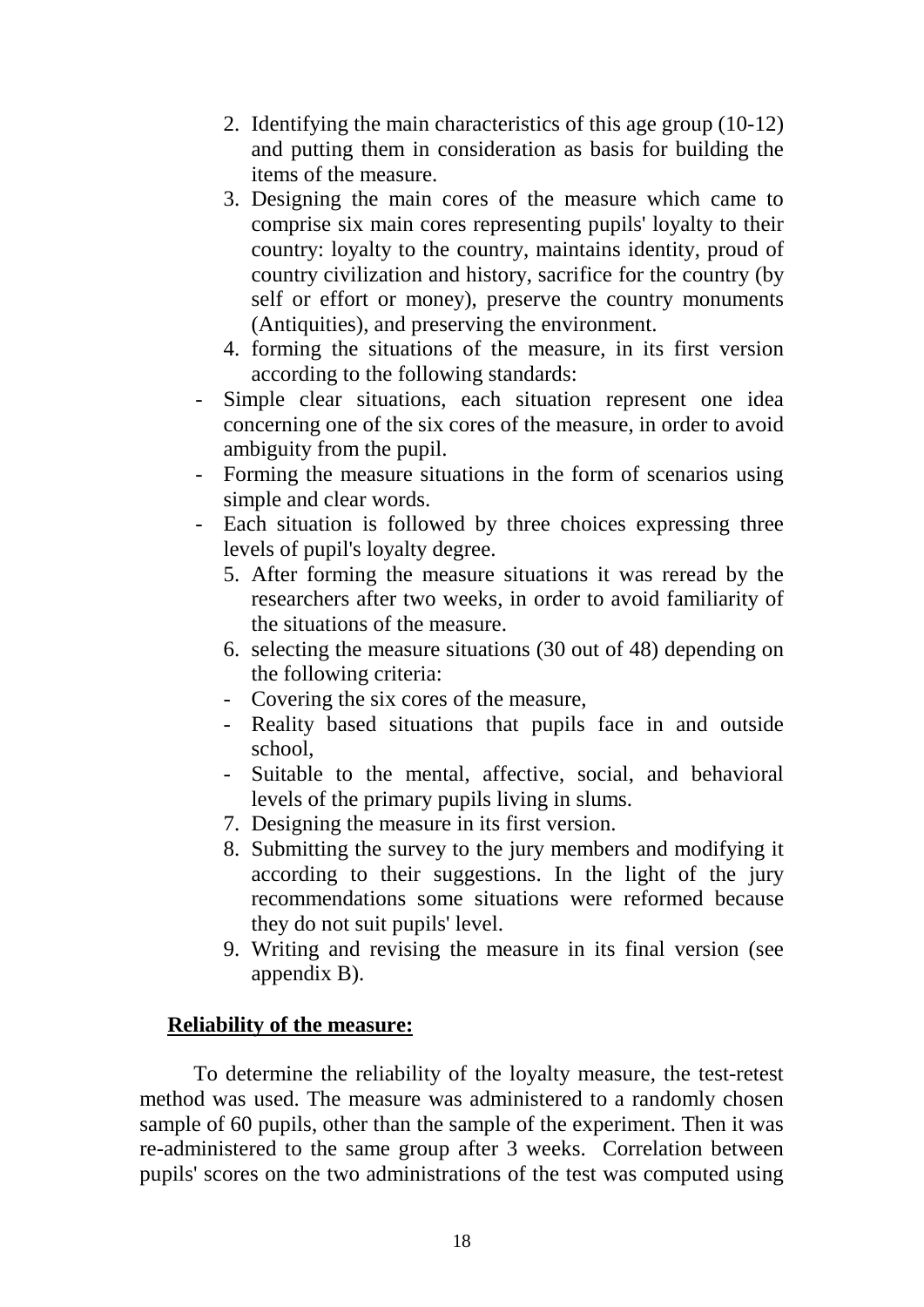Pearson's correlation coefficient ratio. The resulting reliability coefficient was found to be high (0.82).

## **Scoring of the measure:**

The researchers used a rating scale of three levels, the marks of the scale range from 0 to 2. Two indicates the highest level while zero is the lowest. The best level is level two which means two marks of two, so the full mark of the measure was  $(60)$  marks  $(2 \times 30)$ .

## **(4) The Physical Ability (PA) Test:**

It included the following group of sub-tests that test pupils' ability in:

- Running a distance of 30 meters with an average time.
- Jumping an average distance.
- Draping onyx with an average length.
- Side-stepping within 10 seconds with an average number of steps.
- Pressing within 60 seconds with an average number.
- Bending forward within 30 seconds with an average number.

## **Aim of the research Project:**

This project aimed at:

• Directing a group of various suggested instructional activities throughout the education process to achieve the development of slums primary pupils' loyalty values, behavioral skills associated with some positive social values, attitudes towards studying, and physical fitness.

## **Objectives of the research project:**

By the end of the project pupils should be able to:

- Practice some well mannered and civilized behaviors with their colleagues as well as teachers and other adults inside and outside school.
- Express their loyalty towards self, family, school, and the country in form of both positive behaviors, learning outcomes in different school activities.
- Display a positive attitude towards school and studying/learning.

## **Activities of the research project:**

- 1. Dramatization.
- 2. Role playing,
- 3. puppet theatre,
- 4. Story telling.
- 5. Educational songs
- 6. Art activities,
- 7. Activities for sporting competitions, fitness exercises,
- 8. Musical activities,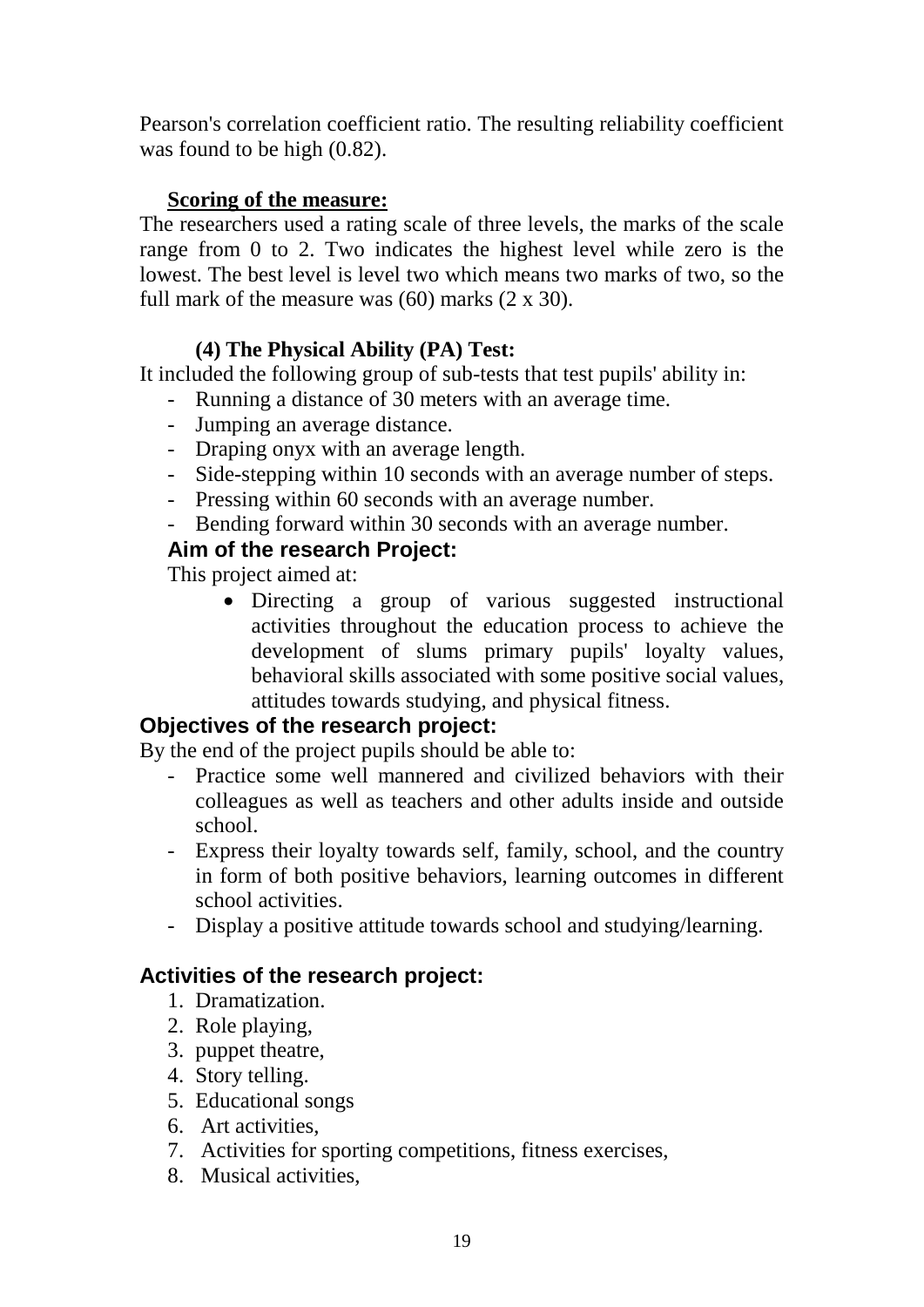- 9. Activities for the theater,
- 10.The activities of family home affairs, and
- 11. Arranging cultural and social meetings.

## **Mechanisms for the project implementation:**

This project was implemented in a number of primary, preparatory and secondary schools in a poor underprivileged (slum) area, El-Marg educational zone located in big Cairo, but the statistical results reported here are restricted to only one primary school (Gamal Abdel-Naser). A Plan was developed to implement the project over the full academic year (2009/2010) in accordance with the following stages:

- First: planning and preparation stage:
- Identify the number of faculty's members and their assistants supervising the implementation of the project from the seven sharing faculties of Helwan University, the total number was 40 faculty members.
- Identifying the number of student teachers participating in the project experiment (47 student teachers from the seven faculties).
- Concentrating on one primary school (Gamal Abdel-Naser School) for applying the research tools.
- Prepare the activities of the project program, which support and improve the pupils loyalty values towards self, family, school and the country, attitude towards studying/learning, and develop and modify their arbitrary behaviors, using a specialized faculties including: Faculty of Education, Faculty of Physical Education (Boys), Faculty of Physical Education (Girls), Faculty of Art Education, Faculty of Music Education, and Faculty of Home Economics.
- Identify the requirements and facilities for the completion of the training and educational activities of the suggested program at the identified school.
- Determining the start date of the suggested program application to be on 5/10/2009 and the ending date to be on 18/4/2010.
- Held introductory sessions with the student teachers, participating in the project, in each faculty to make them familiar with the project aim, educational objectives and Train them on recent and effective methods for attaining the project aim according to the specialization of each faculty in an integrated way.
- Designing the project evaluation tools, the project made use of implementing some scientific assessment tools, prepared by some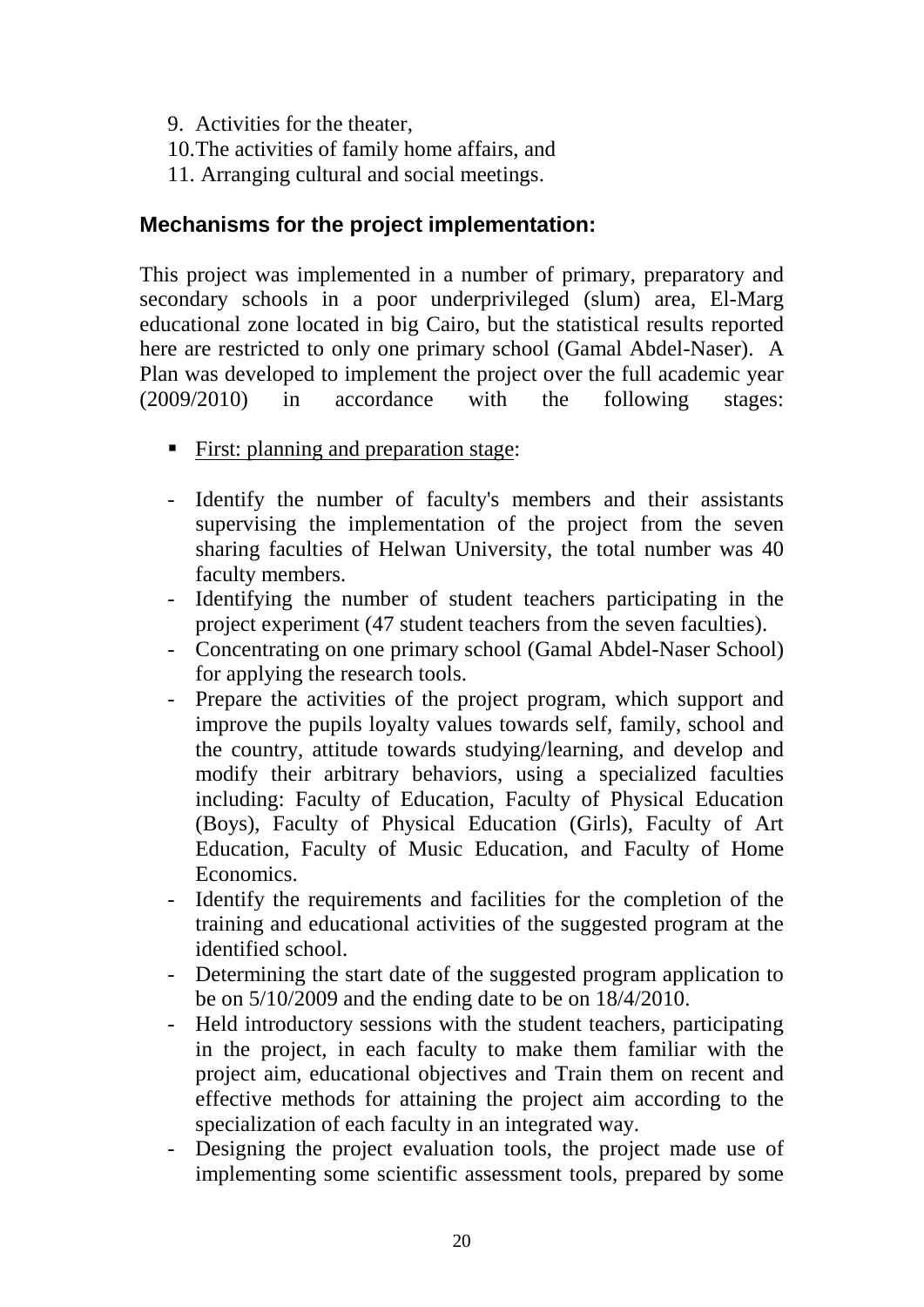of the university specialized staff in the area of educational evaluation and assessment, in order to make use of the findings of these tools in identifying the positive as well as the negative aspects of the project implementation aiming at utilizing these valuable findings in applying the project in other new areas in the future. The project tools included: loyalty measure, behavior observation checklist and physical ability tests to measure the effect of the suggested project activities.

- Validating the evaluation tools by submitting them to a jury.
- Piloting the tools and calculating their reliability.
- Second: the implementation phase:

## **The action plan**:

- Pre-administering the project evaluation tools to the treatment group (Gamal Abdel-Naser primary school pupils) before starting the application of the suggested activities.
- Applying the suggested program activities, through
- Determining the number of school days for implementing the project activities (5) days per week (Sunday, Monday, Tuesday, Wednesday, and Thursday),
- Announcing the schedule of the suggested program activities and matching it with the school schedule,
- Following-up the implementation process of the program through discussing the problems and providing suitable solutions from the supervision team, and
- Rewarding pupils who made a remarkable success in the targeted objectives as well as other educational activities, sports and art, music, computer etc; with simple gifts presented from Heliopolis assembly and Helwan University.
- Administering the project evaluation tools as post tests for the pupils
- Third: the Evaluation stage:
- Analyzing the obtained data statistically using the appropriate techniques.
- Interpreting the results, and coming to conclusions and recommendations.

#### **Results**

The results of this study were presented by relating them to the hypotheses of the study.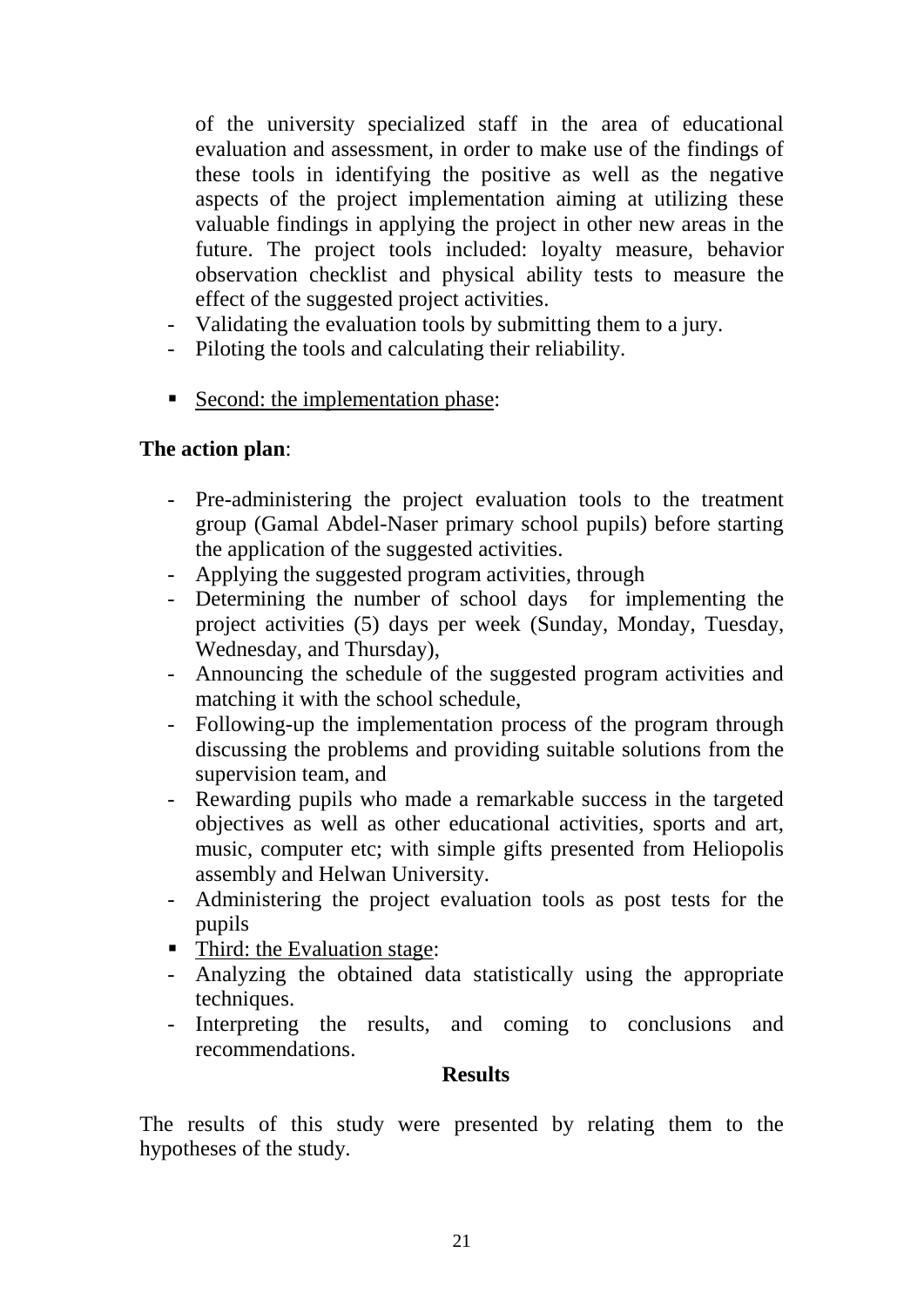a) Hypotheses concerned with comparing between the experimental and control groups mean scores on the post tests:

To confirm the validity of the first and second hypothesis the "*t"* test for independent samples was used to compare the mean scores of the two groups on the post application of the loyalty measure, both according to holistic and analytical scoring. The calculated t values (6.2), (11.21), (6.78) on the total holistic scoring and on the analytical scoring of the four cores of the measure:  $(3.20)$ ,  $(3.81)$ ,  $(3.27)$ ,  $(5.79)$  for the first grade, (4.96), 9.14), (8.79), (8.34) for the second grade and (5.14), (3.48), (3.92), (2.88) for the third grade respectively were statistically significant at 0.05 level (See table 3). Thus, it can be safely said that the first and the second hypothesis were confirmed.

Table (2) Mean, standard deviation for both experimental and control groups on post application of the loyalty measure according to the four main cores and total score of the measure.

| The main cores   |     |    | First grade |           |    | Second grade |           | Third grade |      |           |  |
|------------------|-----|----|-------------|-----------|----|--------------|-----------|-------------|------|-----------|--|
| Loyalty towards: |     | N  | M           | <b>SD</b> | N  | M            | <b>SD</b> | N           | M    | <b>SD</b> |  |
| Self             | Exp | 40 | 9.33        | 0.96      | 40 | 9.43         | 0.77      | 40          | 9.47 | 0.51      |  |
|                  | Con | 40 | 8.4         | 1.28      | 40 | 7.87         | 1.55      | 40          | 8.47 | 0.94      |  |
| Family           | Exp | 40 | 8.37        | 0.93      | 40 | 8.83         | 1.05      | 40          | 9.03 | 1.13      |  |
|                  | Con | 40 | 7.37        | 1.1       | 40 | 6.57         | 0.86      | 40          | 8.03 | 1.09      |  |
| School           | Exp | 40 | 8.83        | 1.12      | 40 | 9.37         | 0.72      | 40          | 9.30 | 0.84      |  |
|                  | Con | 40 | 7.7         | 1.53      | 40 | 6.6          | 1.57      | 40          | 8.37 | 0.99      |  |
| The              | Exp | 40 | 9.10        | 1.18      | 40 | 9.77         | 0.68      | 40          | 9.47 | 0.86      |  |
| country          | Con | 40 | 7.2         | 1.39      | 40 | 7.17         | 1.64      | 40          | 8.7  | 1.18      |  |
| Total            | Exp | 40 | 35.40       | 2.46      | 40 | 37.30        | 2.51      | 40          | 37.3 | 2.02      |  |
| score            | con | 40 | 30.5        | 3.78      | 40 | 27.83        | 3.89      | 40          | 33.6 | 2.24      |  |

Table (3) "t" value of the differences between the mean scores of the experimental and control groups pupils on the post administration of the loyalty measure.

| The four             | First grade |      |      | Second grade | Third grade |      | Sign at |
|----------------------|-------------|------|------|--------------|-------------|------|---------|
| Cores<br>Loyalty to: | M           | T    | M    | T            | M           | T    | 0.05    |
| Self                 | 0.93        | 3.20 | 1.57 | 4.96         |             | 5.14 | 0.05    |
| Family               |             | 3.81 | 2.27 | 9.14         |             | 3.48 | 0.05    |
| School               | 1.33        | 3.27 | 2.77 | 8.79         | 0.93        | 3.92 | 0.05    |
| Society              | 1.93        | 5.79 | 2.7  | 8.34         | 0.77        | 2.88 | 0.05    |
| Total score          | 5.1         | 6.2  | 9.47 | 11.21        | 3.73        | 6.78 | 0.05    |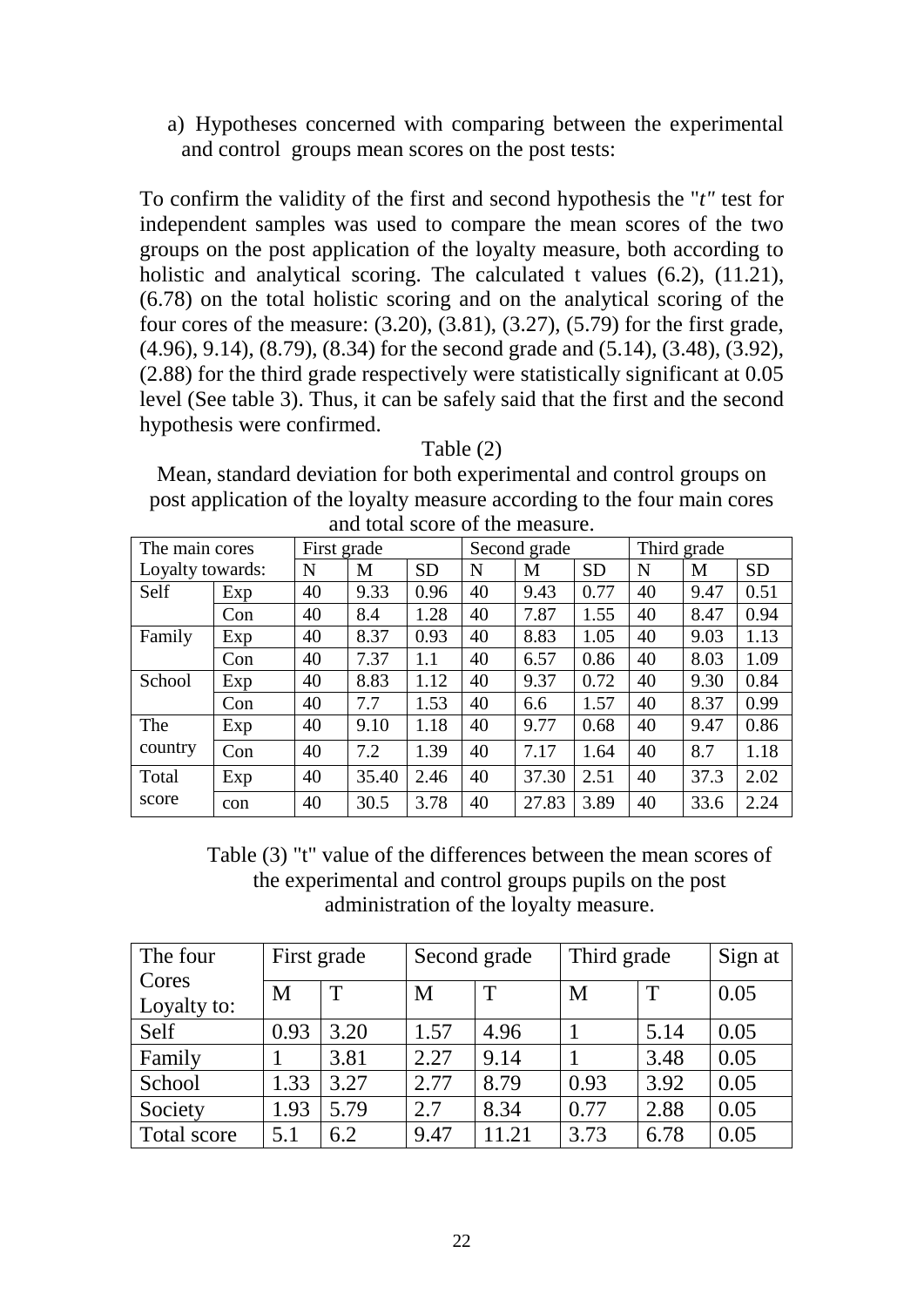**Verifying the third hypothesis**, In order to verify the validity of this hypothesis, t- tests for independent samples were used to compare the mean scores of the two groups on the post- application of the behavior observation checklist.

 Table (4) below shows Means, Standard Deviations, and t-value obtained by subjects of both the treatment and the control groups in the post –application of the behavior observation checklist.

|                 | Experimental group |           | Control group |           |                 |         |        |  |  |  |
|-----------------|--------------------|-----------|---------------|-----------|-----------------|---------|--------|--|--|--|
| Variables       | means              | <b>SD</b> | means         | <b>SD</b> | <i>t</i> -value | Level   | Effect |  |  |  |
|                 |                    |           |               |           |                 | of sig. | size   |  |  |  |
| <b>Behavior</b> | 25.93              | 1.887     | 10.30         | 1.389     | 50.12           | Sig. at | 8.50   |  |  |  |
| observation     |                    |           |               |           |                 | 0.01    |        |  |  |  |
| checklist       |                    |           |               |           |                 |         |        |  |  |  |

Table (4)

 Table (4) indicates that there were statistically significant differences between mean of scores obtained by subjects of both the experimental and control group on the post-application of the checklist favoring the experimental group. For the experimental group "t-value" was (50.12). This value was significant at the level of (0.01). Moreover, the estimated effect size value (8.50) reveals that the suggested activities of the project had a large effect on the experimental group students' behavior modification as compared to the control group.

b) Hypotheses focusing on comparing between the experimental group mean scores before and after the treatment:

*The fourth hypothesis.* In order to verify the validity of this hypothesis the attitude measure was administered before and after the application of the experiment. The main aim was to trace the change in pupils' attitude towards studying as a result of using the suggested instructional activities. The researcher did all the statistical procedures that were needed to find out if the change in the pupils' attitude has occurred or not.

To make sure whether this change in pupils' attitudes towards studying was statistically significant, T-test for paired samples was used to find if there is a statistically significant difference between the mean scores of the experimental group in their attitudes before and after the application of the study as shown in table (5).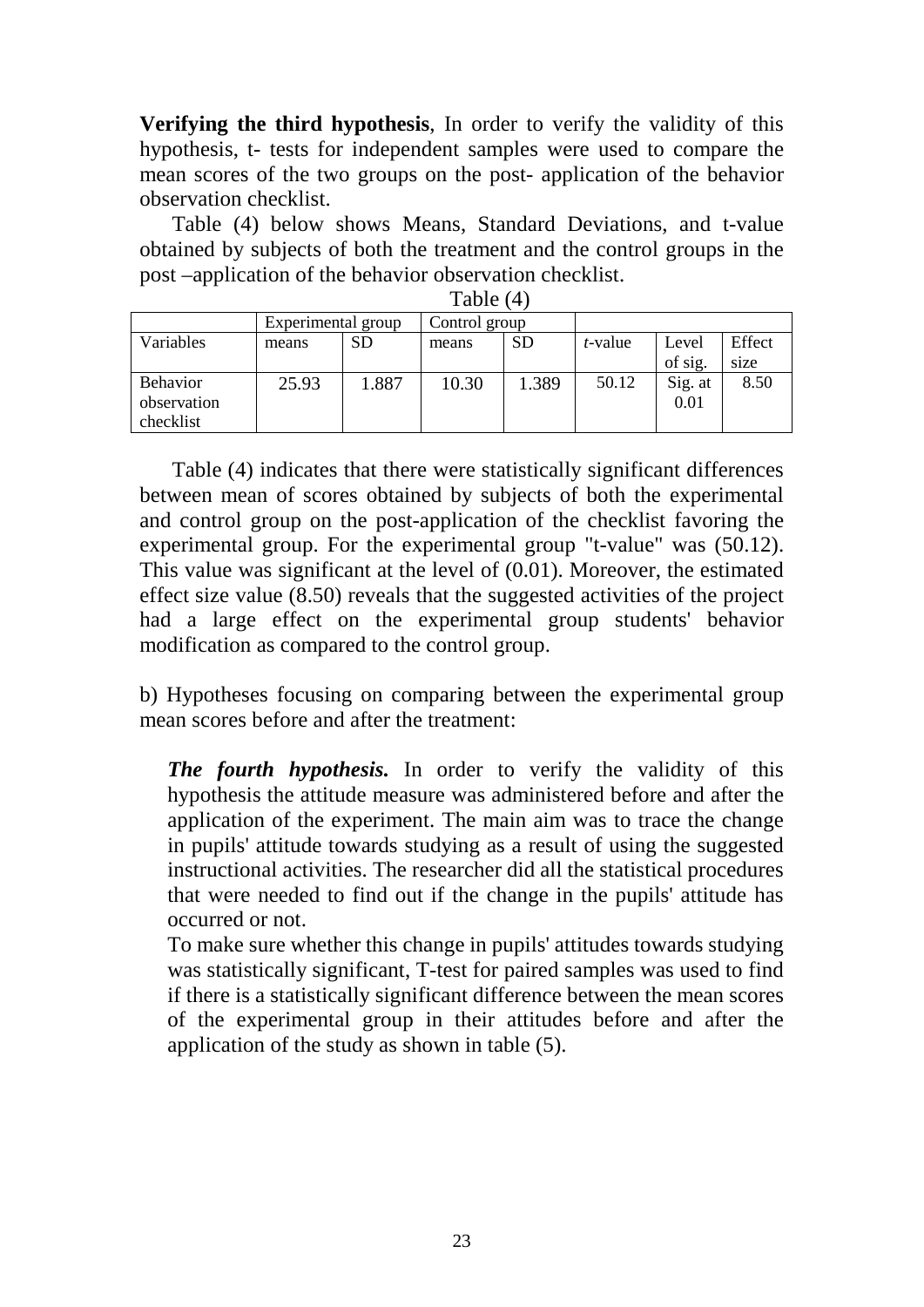### Table (5)

| T-test results comparing the pre-application vs. post application of the |                   |  |
|--------------------------------------------------------------------------|-------------------|--|
|                                                                          | attitude measure. |  |

|                  | $N_{\rm h}$ |     | SD   |          | Sig         |
|------------------|-------------|-----|------|----------|-------------|
|                  |             |     |      |          |             |
| Pre-application  | 33.43       | 274 | 6.43 |          |             |
| Post-application | 40.41       |     | 5.80 | $-18.48$ | Sig at 0.01 |
|                  |             |     |      |          |             |

**Paired samples statistics**

Table (5) illustrates that there was statistically significant differences at 0.01 level of significance in the attitude towards studying between the mean scores of the experimental group in the pre- post application of the measure in favor of the post-application scores. From the table, it can be indicated that t-value (-18.48) is significant at 0.01 level in favor of post application. The mean of the post application was higher than that of the pre-application in the experimental group (40.41).

*fifth and the sixth hypotheses*. To determine the relative extent of change fostered by the implementation of the proposed activities from the pretest to the post-test for the experimental group, t-test for paired samples was used. This t-test aimed at comparing the mean scores of the treatment group on the pre-test and the post-test in loyalty values according to holistic and analytical scoring of the measure in its two copies (the photographical copy for grades one, two, three and the situation based one for grades four, five, and six).

Firstly, the results of the photographical copy of the loyalty measure: the calculated t-values was (6.03), (9.48), (6.21) on the holistic scoring and (3.99), (3.81), (2.85), (7.05) for the first grade, (4.59), (8.28), (8.38), (8.35) for the second grade, and (4.38), (3.94), (3.70), (2.39) for the third grade according to the analytical scoring of the measure. All 't' values were significant at 0.05 level (see table 6). Thus, it can be said that the tresults proved to be statistically consistent with the hypotheses.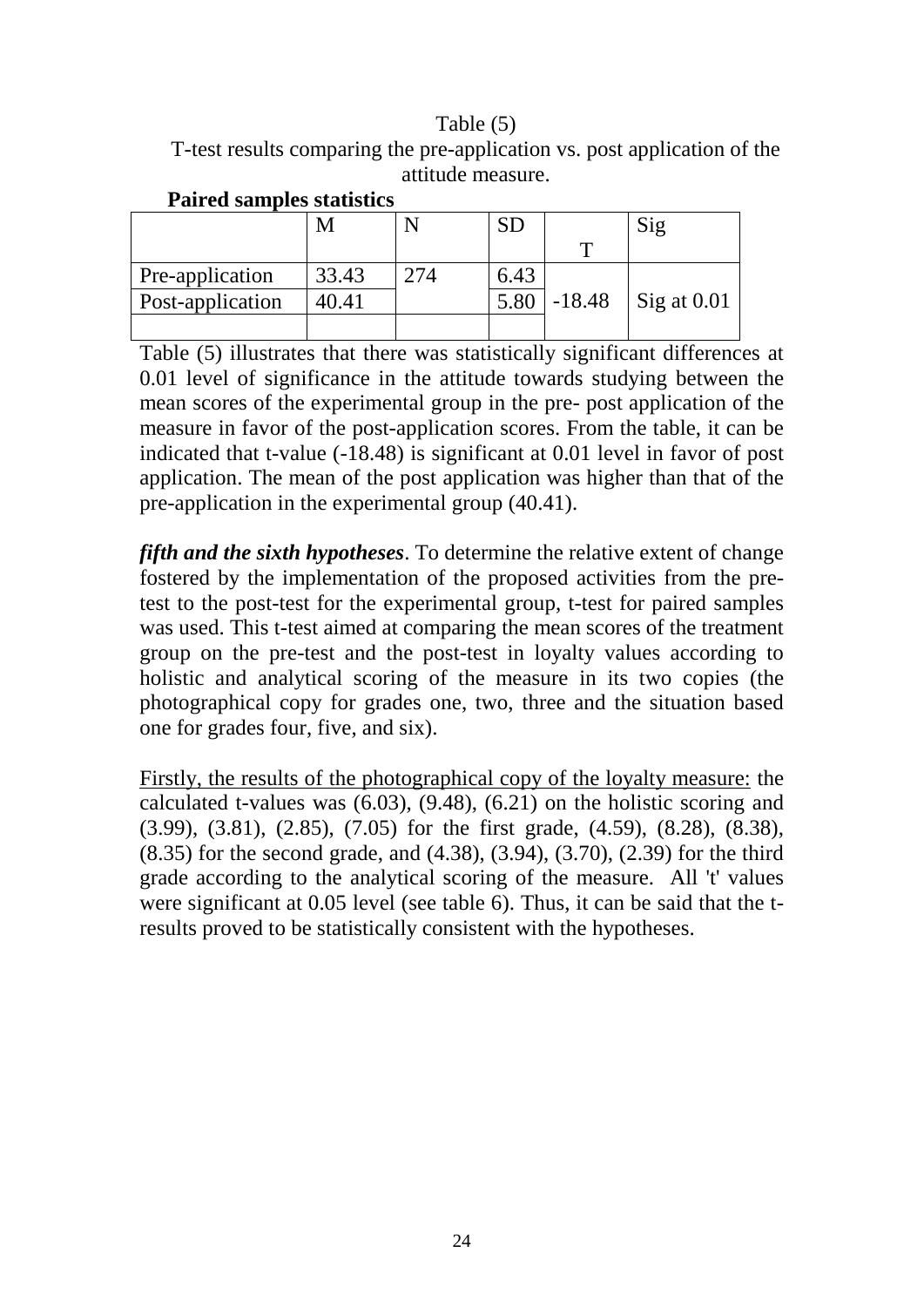#### Table (6)

| Mean, standard deviation of the experimental group pupils on the pre and |  |  |
|--------------------------------------------------------------------------|--|--|
| post administration of the photographical copy of the loyalty measure    |  |  |

| The main cores |      |    | First grade |           |                     | Second grade |      |    | Third grade |           |
|----------------|------|----|-------------|-----------|---------------------|--------------|------|----|-------------|-----------|
| Loyalty        |      | N  | M           | <b>SD</b> | <b>SD</b><br>M<br>N |              |      | N  | M           | <b>SD</b> |
| towards:       |      |    |             |           |                     |              |      |    |             |           |
| Self           | Pre  | 40 | 8.37        | 1.38      | 40                  | 7.87         | 1.55 | 40 | 8.57        | 1.01      |
|                | Post | 40 | 9.33        | 0.96      | 40                  | 9.43         | 0.77 | 40 | 9.47        | 0.51      |
| Family         | Pre  | 40 | 7.39        | 1.13      | 40                  | 6.60         | 0.89 | 40 | 8.03        | 1.10      |
|                | Post | 40 | 8.37        | 0.93      | 40                  | 8.83         | 1.05 | 40 | 9.03        | 1.13      |
| School         | Pre  | 40 | 7.77        | 1.63      | 40                  | 6.67         | 1.58 | 40 | 8.47        | 1.04      |
|                | Post | 40 | 8.83        | 1.12      | 40                  | 9.37         | 0.72 | 40 | 9.30        | 0.84      |
| The            | Pre  | 40 | 7.10        | 1.30      | 40                  | 7.10         | 1.63 | 40 | 8.83        | 1.21      |
| country        | Post | 40 | 9.10        | 1.18      | 40                  | 9.77         | 0.68 | 40 | 9.47        | 0.86      |
| Total          | Pre  | 40 | 30.40       | 3.83      | 40                  | 27.97        | 3.86 | 40 | 33.90       | 2.43      |
| score          | post | 40 | 35.40       | 2.46      | 40                  | 37.30        | 2.51 | 40 | 37.30       | 2.02      |

### Table (7)

Means, "t" value of the experimental group subjects on the pre and post administrations of the loyalty measure

| The four | First grade    |           |      | Second grade |           |      | Third grade |           |      | Sign |
|----------|----------------|-----------|------|--------------|-----------|------|-------------|-----------|------|------|
| Cores    |                |           |      |              |           |      |             |           |      | at   |
| Loyalty  | M              | <b>SD</b> | T    | M            | <b>SD</b> | T    | M           | <b>SD</b> | T    | 0.05 |
| to:      |                |           |      |              |           |      |             |           |      |      |
| Self     | 0.97           | 1.33      | 3.99 | 1.57         | 1.87      | 4.59 | 0.90        | 1.12      | 4.38 | 0.05 |
| Family   |                | 1.44      | 3.81 | 2.23         | 1.48      | 8.28 |             | 1.39      | 3.94 | 0.05 |
| School   | 1.07           | 2.05      | 2.85 | 2.70         | 1.76      | 8.38 | 0.83        | 1.23      | 3.70 | 0.05 |
| Society  | $\overline{2}$ | 1.55      | 7.05 | 2.67         | 1.75      | 8.35 | 0.63        | 1.45      | 2.39 | 0.05 |
| Total    | 5.20           | 4.72      | 6.03 | 9.33         | 5.39      | 9.48 | 3.40        | 3         | 6.21 | 0.05 |
| score    |                |           |      |              |           |      |             |           |      |      |

 Moreover, the effect size of the independent variable (the proposed activities) was calculated in its relation to the dependent variable (developing the experimental subjects' loyalty values) using "t" values for the differences between the means to get Etta square ή2 whose value shows the effect size.

## Table (8)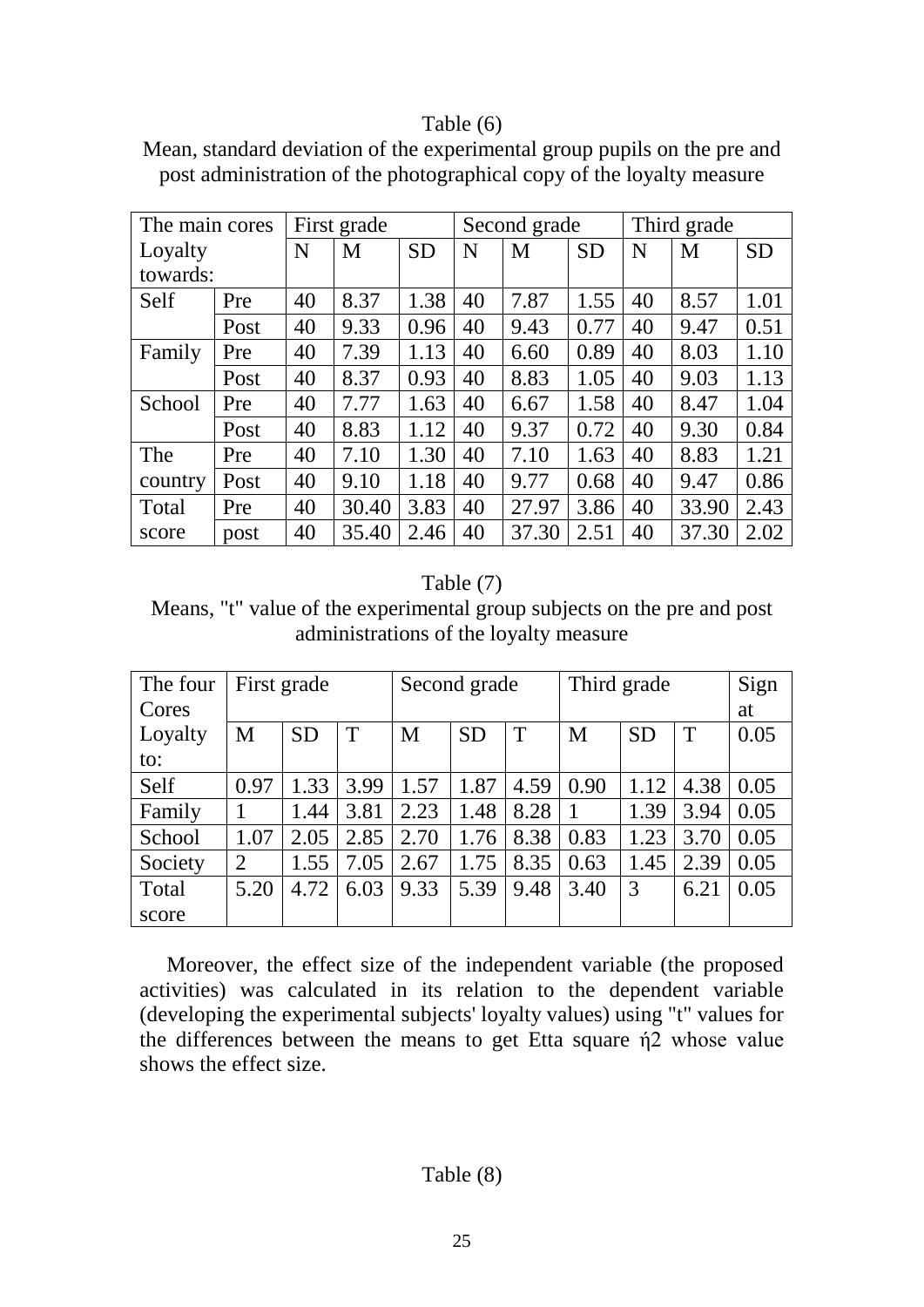"t" value and  $\hat{\eta}^2$  of the treatment group subjects on the pre and post administrations of the photographical copy of the loyalty measure Effect size of the proposed activities on the experimental group loyalty

|        |      | values       |      |      |  |  |  |  |  |
|--------|------|--------------|------|------|--|--|--|--|--|
| grades |      | And <i>n</i> | d    |      |  |  |  |  |  |
| First  | 6.03 | 0.65         | 2.26 | high |  |  |  |  |  |
| Second | 9.47 | 0.76         | 3.56 | High |  |  |  |  |  |
| third  |      | 0.57         | 2.30 | high |  |  |  |  |  |

Secondly, the results of the situation based copy of the loyalty measure:

Table (9)

Means, std. Deviation, and "t" value of the experimental group subjects on the pre and post administrations of the loyalty measure (the situation based copy)

| Administra<br>tion | M     | S.D   |      | <b>Paired</b><br>differences | '+'<br>value | tabulated<br>т | Sig.<br>at |
|--------------------|-------|-------|------|------------------------------|--------------|----------------|------------|
| pre                | 21.47 | 4.114 | Μ    | S                            |              |                |            |
| post               | 49.37 | 3.447 | 27.3 | 4.03                         | 37.39        | 2.37           | 0.01       |

The above table shows the following:

- There was statistically significant difference between the mean scores of the experimental group on the pre and post administrations of the loyalty test (situation based copy) in favor of the post administration where the mean score of the post administration was 49.37, std. deviation 3.447, whereas the mean score in the pre administration was 21.47, std. deviation was 4.114. The't' value between the two means was 37.39which is significant at 0.01 level as the tabulated '*t*' is 2.37.

 So, it is clear from the results shown in table (9) that the improvement in the post administration of the loyalty measure (the situation based copy) is totally significant.

**The sixth hypothesis**. The data required for testing this hypothesis was obtained by calculating and comparing the mean scores of the experimental group pupils on the pre and the post administration of the behavior observation checklist. The t-test procedure was used to assess the significance of the difference between the mean scores of the participants on the pre-post behavior observation checklist application (See table 10). The calculated t-value was (51.811). This difference is considered to be extremely statistically significant at level of 0.01 favoring the mean scores of the participants on the post-test. The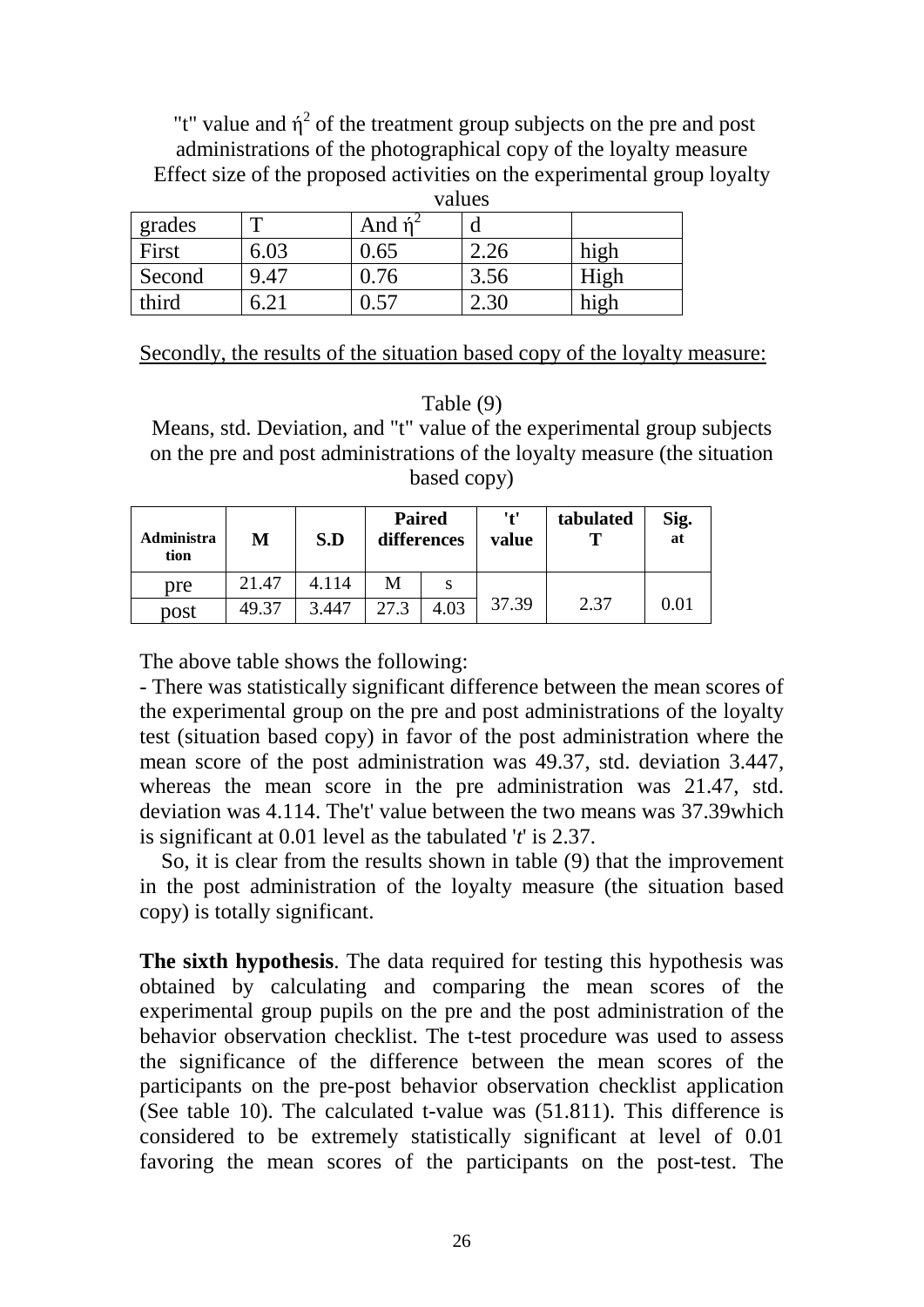difference between the two means (pre and post) confirmed that the suggested program was positively effective in modifying the participants' behavior.

Table (10)

Means, std. Deviation, and "t" value of the experimental group subjects' scores on the behavior observation checklist

| Applicatio | <b>Mean</b> | S.D   | <b>Paired</b><br>differences |       | D. | '1'<br>value | Level<br>of sig. |
|------------|-------------|-------|------------------------------|-------|----|--------------|------------------|
| n          |             |       | М                            |       | F  |              |                  |
| pre        | 1.37        | 2.255 | 14.467                       | 1.532 | 29 | 51.811       | Sig. at          |
| Post       | 25.84       | .627  |                              |       |    |              | $0.01\,$         |

*The seventh Hypothesis. .* In order to verify the validity of this hypothesis T-test for paired samples was used to find if there is a statistically significant difference between the mean scores of the experimental group in their behaviors before and after the application of the study as shown in table (11).

Table (11)

T-test results comparing the pre-application vs. post application of the behavior problems measure.

**Paired samples statistics**

|                  |       |     | SD   |                 | Sig       |
|------------------|-------|-----|------|-----------------|-----------|
|                  |       |     |      |                 |           |
| Pre-application  | 76.73 | 274 |      |                 |           |
|                  |       |     |      | $21.52$   14.18 | Sig<br>at |
| Post-application | 60.47 |     |      |                 |           |
|                  |       |     | 5.57 |                 |           |

 Table (11) illustrates that there was statistically significant differences at 0.01 level of significance in the modification of the pupils behavior problems between the mean scores of the experimental group in the pre- post application of the measure in favor of the post-application scores. From the table, it can be indicated that t-value (14.18) is significant at 0.01 level in favor of post application.

*The eighth Hypothesis*. It predicted that there is a statistically significant difference between the experimental group pupils' (female and male) means scores on the pre-and post administrations of the physical ability test in favor of the post-administration. In order to verify the validity of this hypothesis the physical ability test was administered before and after the application of the suggested activities of the project. The main aim was to trace the change in pupils' physical ability as a result of using the suggested activities. T-test for paired samples was used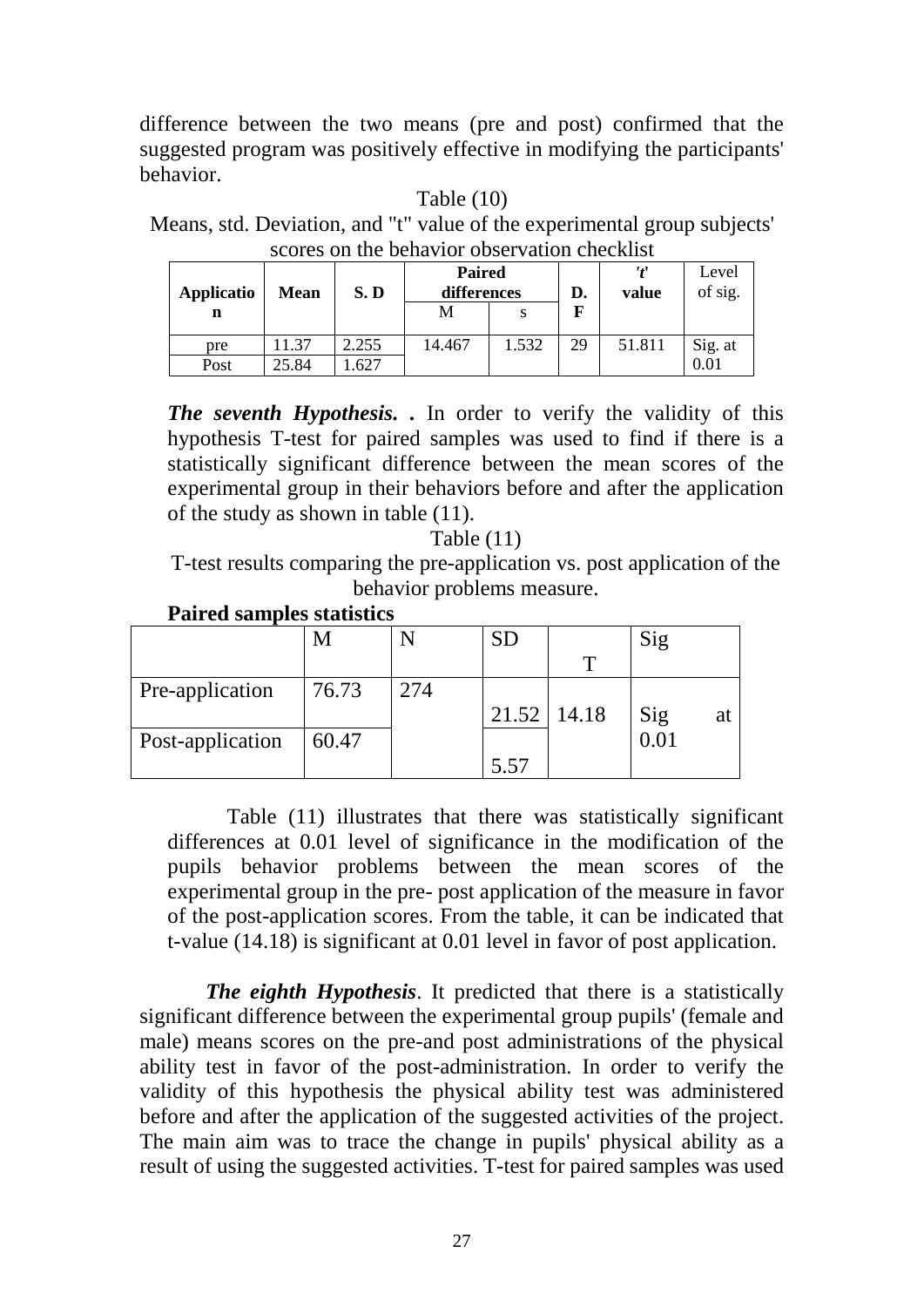to find if there are statistically significant differences between the mean scores of the experimental group in their physical ability before and after the application of the study.

Female-Students showed progress in their physical abilities which was demonstrated by the differences between their average scores of the post application of the physical abilities test (PA-test) which was /pre applied to a sample of (n=60) pupils, and the following is a display of the results:

- 1- The results showed progress of the students' ability to run a distance of 30 meters with an average time (11.924 seconds) during the pre application, while the average time made by the pupils during the post application was (9.44 seconds), bringing the difference between the averages of each of the pre /post application to (2.478 seconds).
- 2- The results showed progress of the students' ability to jump from an average distance (1.07m) during the pre application, while the average distance made by the pupils during the post application was (2.198m), bringing the difference between the averages of each of the pre / post application to (1.28 m).
- 3- The results showed progress of the students' ability to Drape Onyx from an average length (1.105 cm) during the pre application to (2.915 cm) average length during the post application, bringing the difference between the averages of each of the pre / post application to (1.71 cm).
- 4- The results showed progress in the ability of pupils to Side-Step within 10 seconds with an average number of steps that reached  $(2.916 \sim 3$  steps) during the pre application, while the average number of steps made by the pupils in the post application was  $(5.533 \sim 6$  steps), bringing the difference between the averages of each of the pre / post application to (3 side-steps).
- 5- The results showed progress in the ability of pupils bend their stem forward within 60 seconds with an average number that reached  $(2.45 \sim 2$  times) during the pre application, while the average number of times made by the pupils during the post application was  $(5.133 \sim 5$  times), bringing the difference between the averages of each of the pre / post application to (3 times).
- 6- The results showed progress in the ability of pupils to press within 30 seconds with an average number that reached  $(2.166 \sim 2 \text{ times})$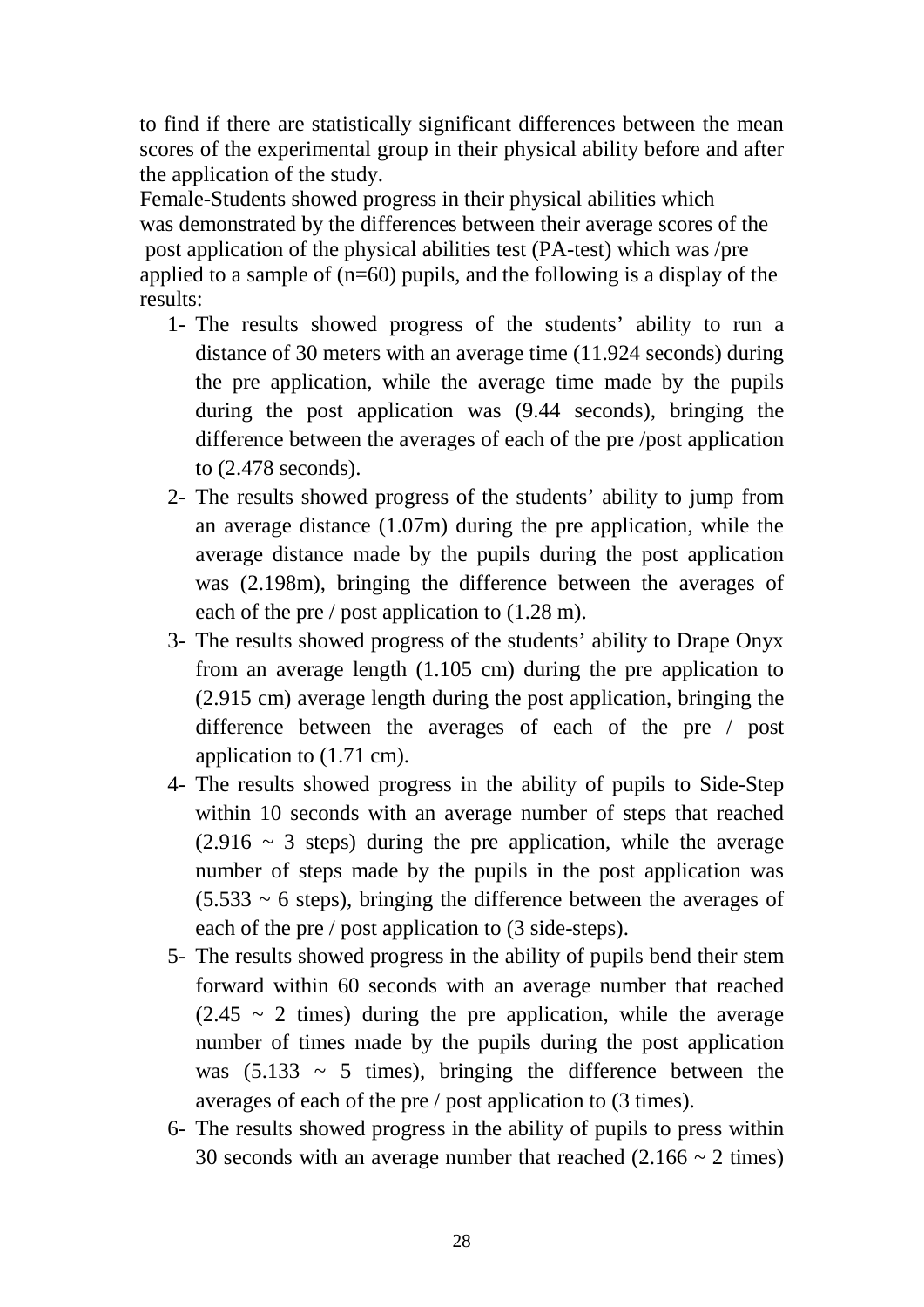during the pre application, while the average number of times made by the pupils in the post application was  $(4.766 \sim 5 \text{ times})$ , bringing the difference between the averages of each of the pre / post application to 3 times.

7- The results showed progress in the ability of pupils to simulate movements with an average score (1.7 marks) during the pre application, while the average score made by the pupils in the post application was (3.483 marks), bringing the difference between the averages of each of the pre / post application to (1.783 marks).

The following graph shows the average scores of the female pupils at the pre and the post application of the (PA-test)



Also, Male-Pupils showed progress in their physical abilities which was demonstrated by the differences between their average scores of the pre / post application to the physical abilities test (PA-test) which was applied to a sample of (n=130) pupils, and the following is a display for the results:

1- The results showed progress of the students' fitness with an average time (14.240 seconds) during the pre application, while the average time during the post application was (20.699 seconds), bringing the difference between the averages of each of the pre /post application to (-ve 6.459 seconds).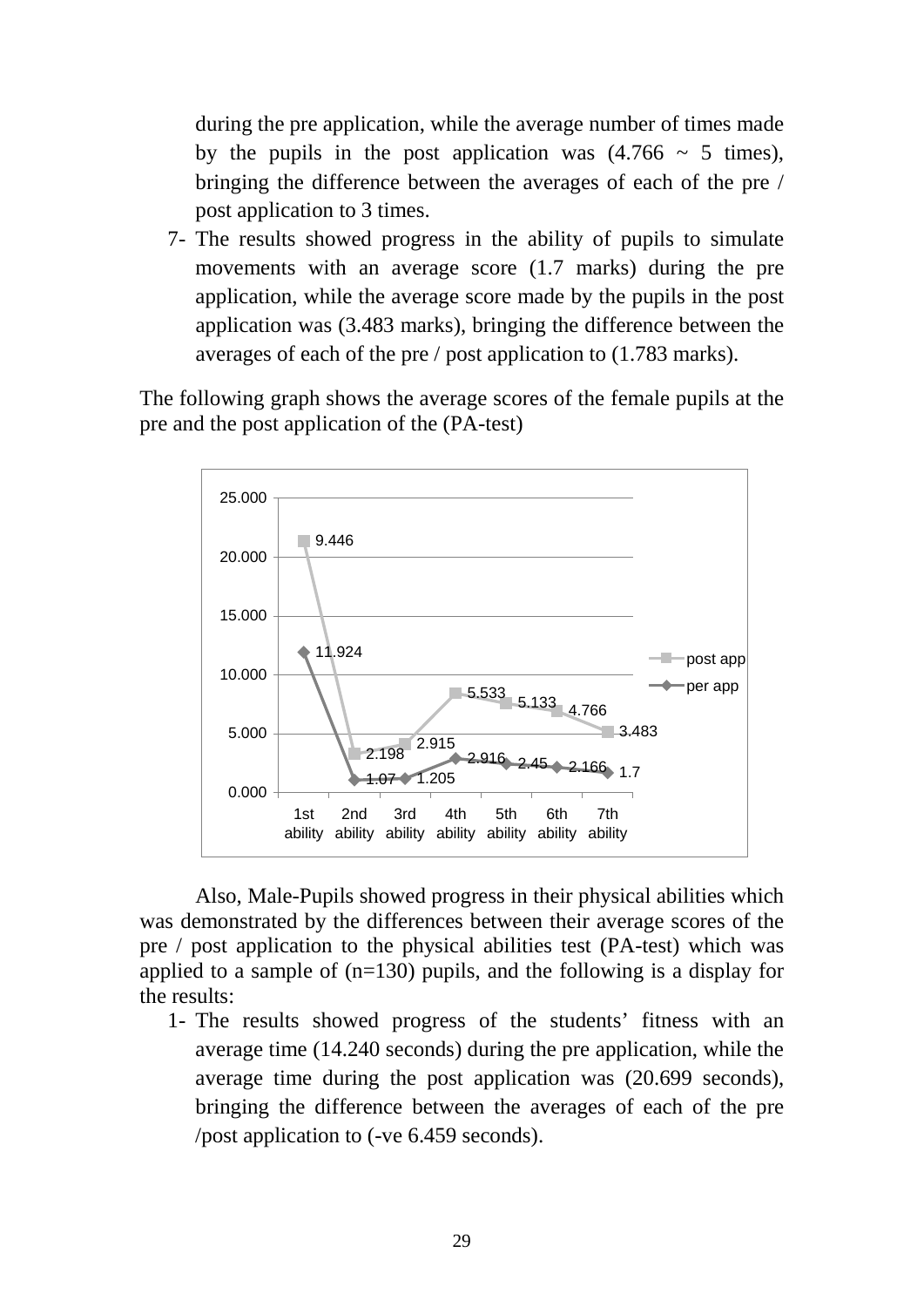- 2- The results showed progress of the students' ability to jump with an average length (1.03106m) during the pre application, while the average distance made by the pupils during the post application was (1.1926m), bringing the difference between the averages of each of the pre / post application to (0.16154m).
- 3- The results showed progress in the ability of pupils to run a distance of 50m with an average time (16.985sec) during the pre application, while the average time made by the pupils in the post application was (13.994sec), bringing the difference between the averages of each of the pre / post application to (2.99sec).
- 4- The results showed progress in the ability of pupils to endurance with an average distance that reaches (12.84m) during the pre application, while the average distance made by the pupils during the post application was (43.884m), bringing the difference between the averages of each of the pre / post application to (31.04m).
- 5- The results showed progress in the pupils' flexibility with an average distance that reaches (0.0617cm) during the pre application, while the average distance made by the pupils in the post application was (2.9838cm), bringing the difference between the averages of each of the pre / post application to (2.3668cm).

The following graph shows the average scores of the pupils at the pre and the post application of the (PA-test)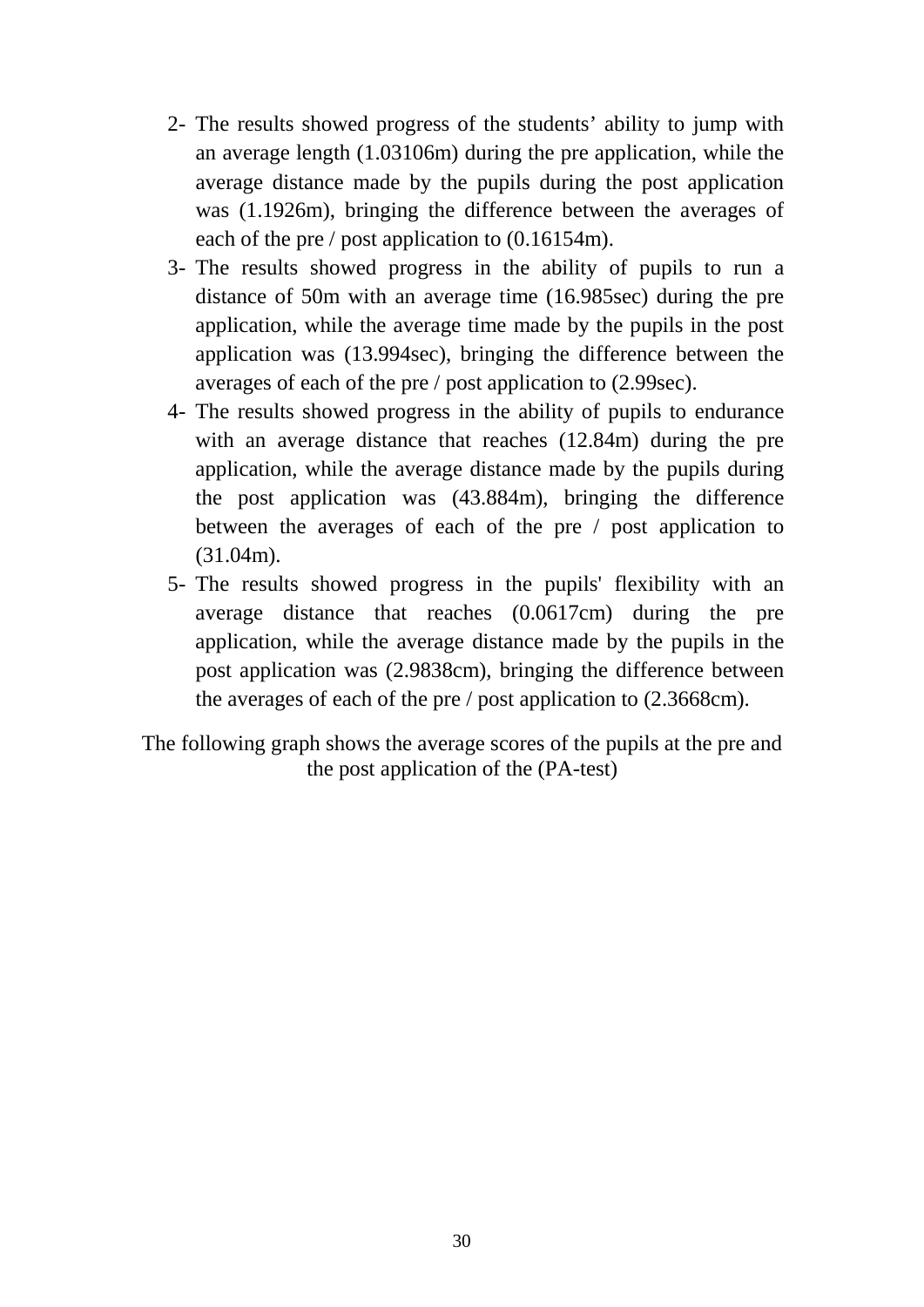

## **Discussion of the results**

### **Most important results of the project**:

This research project through its specialized activities contributed in:

1. The development of the pupils' loyalty values, towards self, family, school, and the country, through a group of instructional and specialized activities developed by the seven participated faculties of Helwan University, that aimed at improving the capacity of those pupils. This result is consistent with El-said study (2001) that assured the role of art education in developing students' loyalty values and that was actually observable in the present research project through involving pupils in drawing activities through which they express their loyalty to their school, country, and family. Moreover, organizing an exhibition for pupils' drawings gave them more motivation and supported their self esteem and attitude towards school. Again, studies of Bedar (1995) and Pachano (1997) stressed the effective role of both indoor and out door activities in developing pupils' loyalty. Elaraby's study (2000) that aimed at designing an instructional program based on folklore stories and measuring its effect on developing loyalty value among kindergarten children, recommended the critical need for such programs that focus on developing students' loyalty throughout all school stages.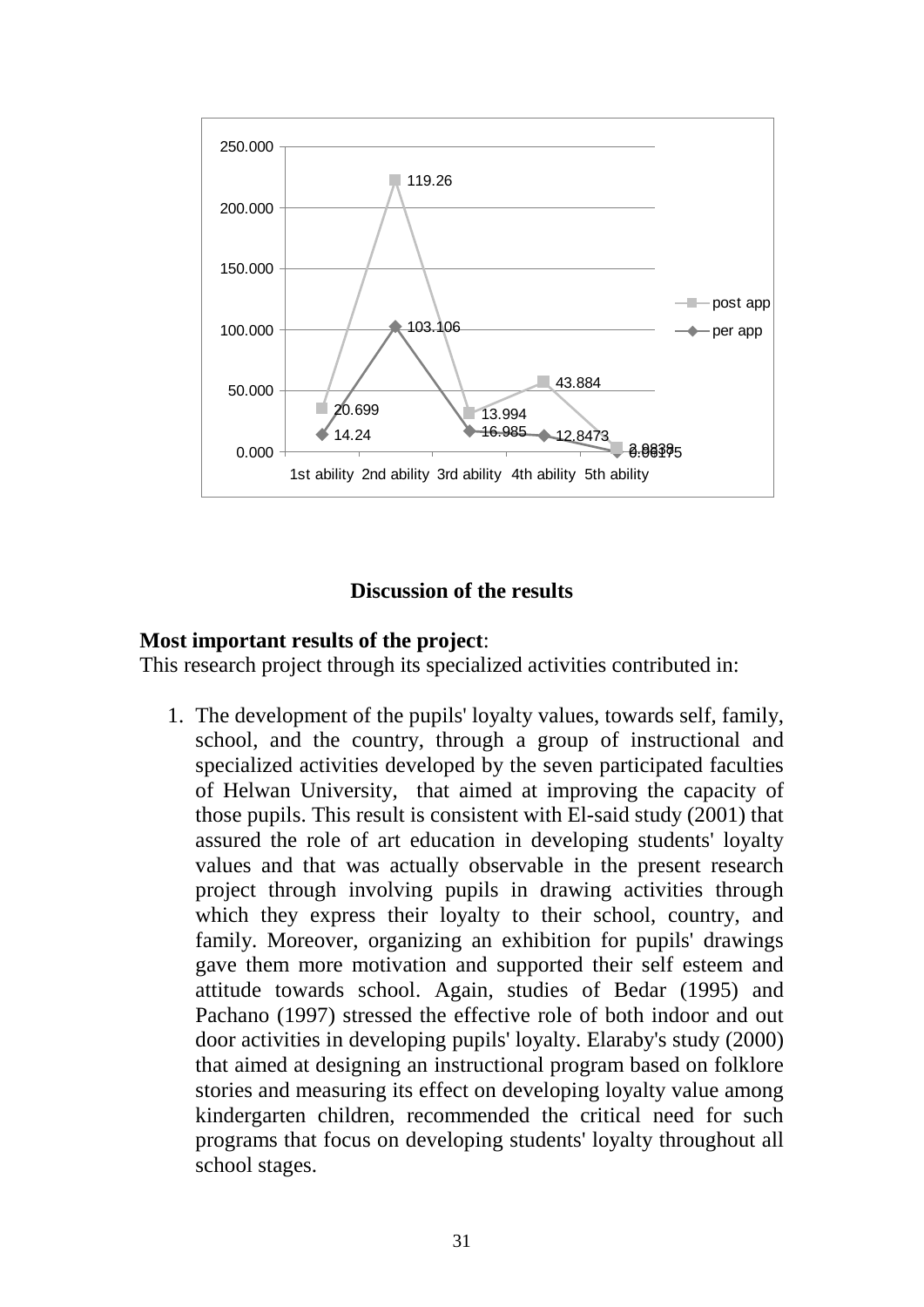- 2. The modification of the pupils' arbitrary behaviors through the development of behavioral skills associated with some positive social values. This was carried out through involving pupils' throughout all school subjects and other specialized activities in practicing activities through which they express their feelings, ideas, opinions in a well civilized manner, model certain behaviors through role playing, dramatization of certain parts of history, science or Arabic school curriculum, and training them on acceptable ways for discussion and respecting others.
- 3. The preparation of Helwan University student-teachers to confront community-based problems as a trial for preparing them to meet the challenges of the labor market. Student teachers reflected their satisfaction concerning this experience commenting that they not only developed their teaching skills but also they actually developed their loyalty towards their society and its problems through sharing in teaching those pupils living in slums as part of their society.

Actually, there were certain reasons behind the success of this research project, following are the main positives of the project:

- 1. The systematic preparation, planned distribution of the varied activities, of the seven faculties involved in the project, and integrating them within the school study schedule throughout five days of the week this is to ensure the proper functioning of the project study program.
- 2. unequivocal support of the Egyptian Assembly of Heliopolis (for social work) under the supervision of Mrs. Mai Zeid, where her active role was a core reason in the successful implementation of the program of the project through supporting the project by:
	- a) Providing the tools and raw materials necessary for implementing the specialized activities of the project in the field of: art, music, sport, Home Economics, and social work.
	- b) Preparing recreational trips for the pupils and student teachers (trainers).
	- c) Providing a meal for each pupil during the break time of the training day.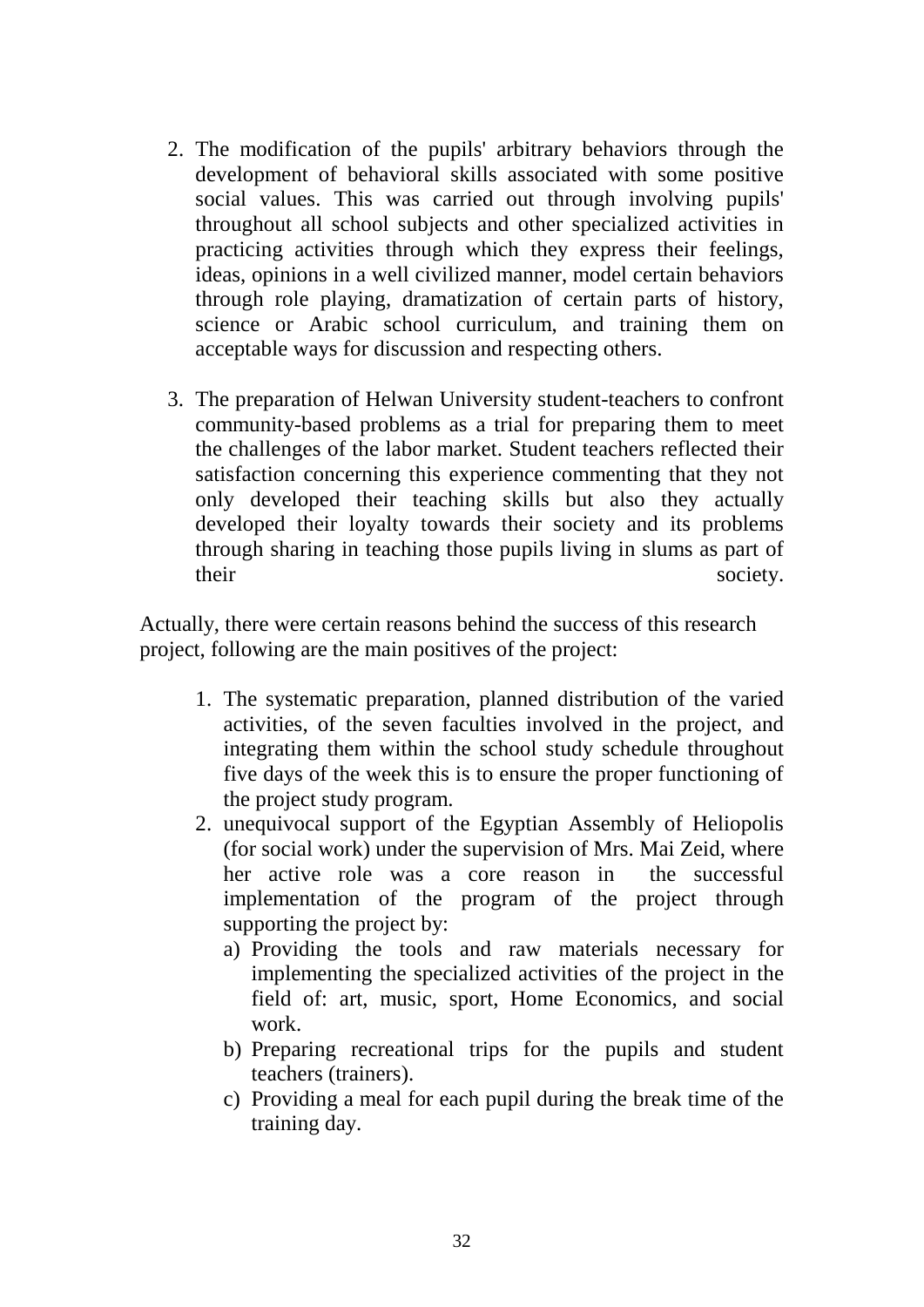- d) Helping in overcoming all the problems during the course of implementation of the project in coordination with the Ministry of Education and other departments concerned.
- e) Buying shoes and t-shirts, track pants for the pupils sharing in the final sport demonstration, as well as providing the tools used in the closing ceremony: flags, sticks and straps.
- 3. Organizing a closing ceremony of pupils' activities by all faculties involved in the project. This ceremony was attended by the president of Helwan University and other official members representing The Ministry of Education and Heliopolis assembly. Also the ceremony was recorded and displayed be a number of TV official channels. Moreover more than Egyptian newspaper and magazine wrote reports about the project positive results. The closing ceremony included:
	- Sports exhibitions presented by the pupils that assured an advanced level of physical fitness, reflecting the level of growth that pupils reached through the sports activities.
	- Exhibition of the pupils' products in the field of home economics, many of the products associated with the field of embroidery, clothing and the preparation of simple foods.
	- An exhibition of the activities of art education includes samples of pupils' drawings using various raw materials that reflected loyalty values.
	- A theater display for some of educational activities based on the basic education curriculum: poetry, educational songs, puppet glove, a theatrical presentation of the Pantomime, and dramatizing parts of the history curriculum at the basic education. These activities aimed at developing the loyalty values, and modifying the behavior of those pupils. The ceremony ended with songs by the national group of pupils
- 4. Organized follow-up system throughout the three stages of the project: preparation, implementation, and evaluation by the administrative team at Helwan University who worked hard to overcome all the internal problems of the schools and to find quick solutions to them in coordination with the Managing team and the executive director of the project.
- 5. Official visits by a number of officials for the targeted schools of EL-Marg to identify the activities provided to the pupils by faculties of Helwan University, which gave a strong impetus for all workers of the project that led to the success in achieving the objectives of the project.

## **Conclusion:**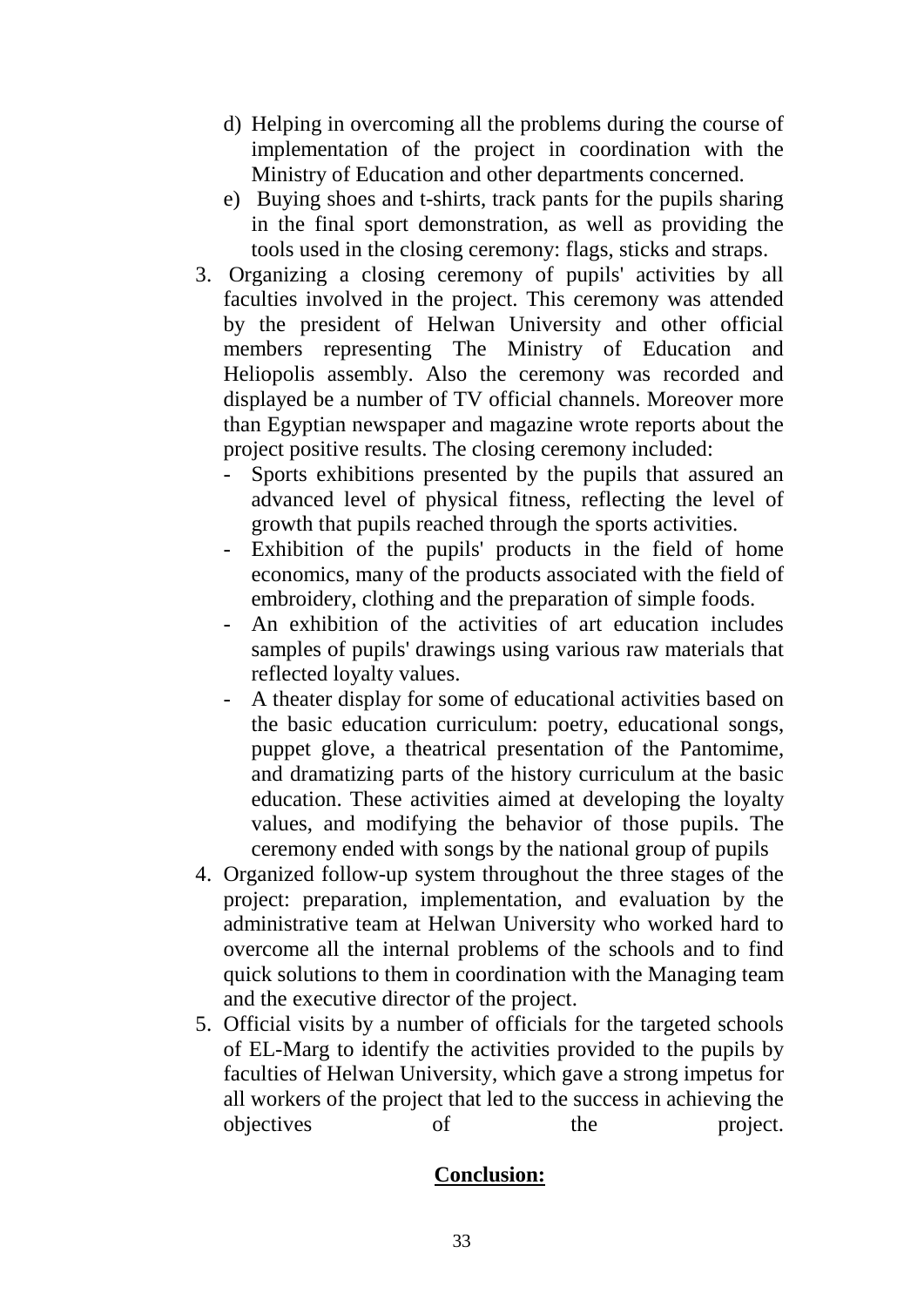This research project is considered an effective attribution towards decreasing the wide gap between urban slum primary school children and those in better urban settings in attaining quality education, modifying behaviors, developing loyalty values, and improving attitude towards school. It also shed light on the prevailing conditions in urban area slum primary education and created awareness about the need for policy reforms in education and the local government sector. The research found that overcrowding in classrooms was the biggest challenge to education in slums, standing at 77%-82% in public schools and at 62% in private schools. Teacher-pupil ratio was reported at as high as 1:100-150 in most public schools. Having established that urban-slum conditions were impeding efforts to increase pupil enrollment, participation, retention and attaining quality education for primary school pupils, the project study recommends that government should upgrade slum areas and invest in health, economic, social programs and projects that enhance quality education for slum children. Moreover, the project proposed that government focuses on upgrading slum areas, putting in place methods that improve behavior modification, develop loyalty values, healthy interventions and food security to motivate pupils with healthier and active lives to concentrate on their studies. It recommended affirmative action and sponsorship for slum area pupils by universities, donors, government and international agencies is a significant step towards improving educational as well as behavioral standards of slum pupils.

Building slums pupils' loyalty values, self esteem and self confidence, positive attitudes towards school, broadening their knowledge and sharpening their skills, helps in unlocking their potential and teaches them that they are full members of society. This also equips them with the same tools that pupils of more elite social classes have access to, thereby giving underprivileged youth the opportunity to carve their own niche in the labor market and ascend socially, culturally and economically.

#### **Recommendations:**

 The project team recommend continuation of this project and the dissemination of its aims, developing loyalty values, attitude towards school and modifying arbitrary behaviors among slums pupils, in many schools of different Egyptian governorates through the Egyptian universities to serve and develop the school pupils in a variety of skills related to course material as well as other different activities (sports - art - music – home economics – social work) and this was confirmed by the positive results of this project implemented at one of Egyptian slums namely El-Marg area.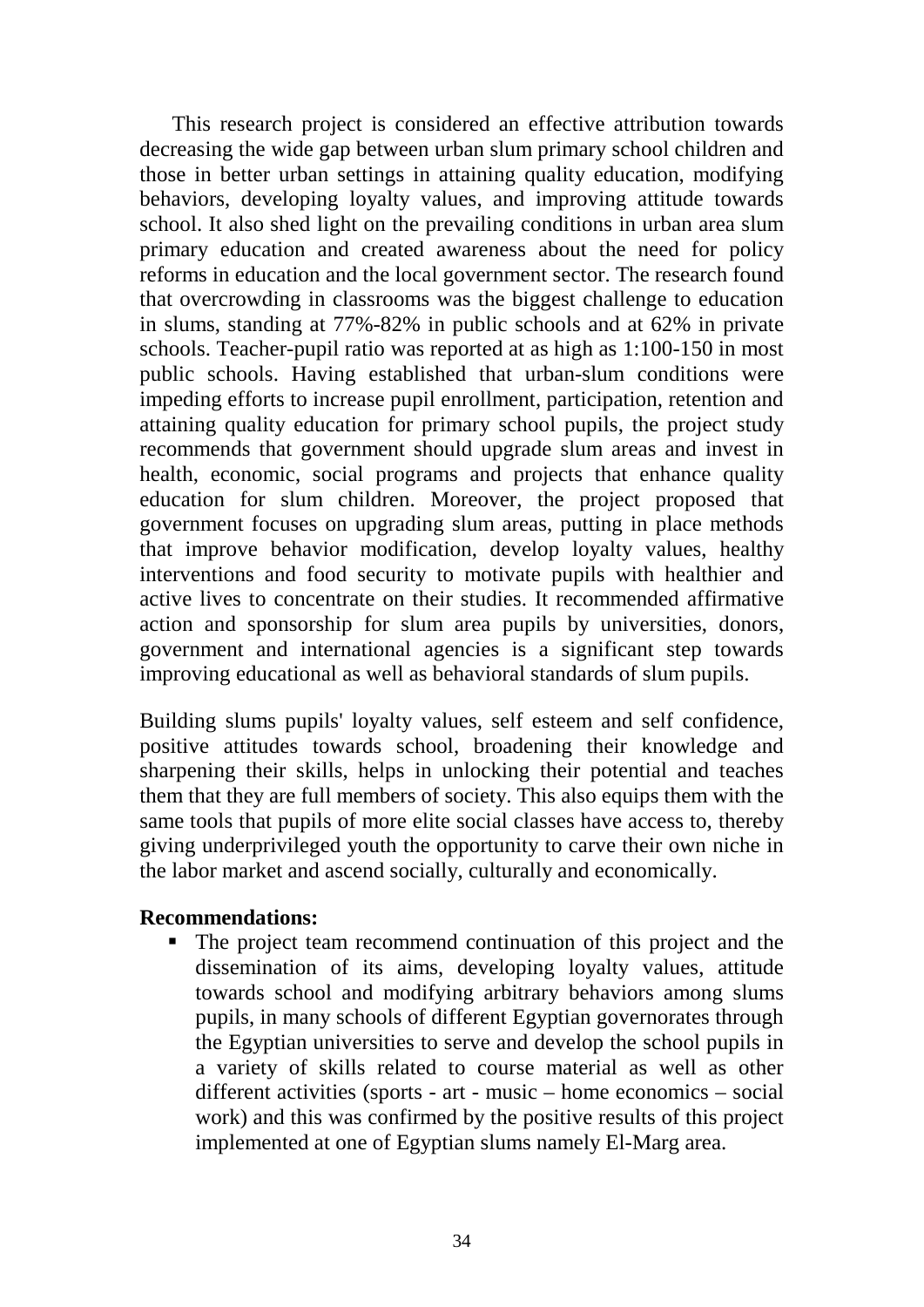- Ensure that increased numbers of children, especially girls, living in remote slum areas have access to primary education of good quality;
- support early childhood education programming in disadvantaged slum areas; and,
- Increase community involvement in education by providing advise and funding to grass-root organizations to identify and find local solutions to increase enrolment.
- Planning training programs that focus on training primary school teachers on new and various techniques and activities that help them in developing loyalty among pupils especially at slum areas.
- Giving more importance for indoor and out door activities at the primary stage especially those that focus on developing pupils values system and helps in modifying their behaviors in a civilized manner.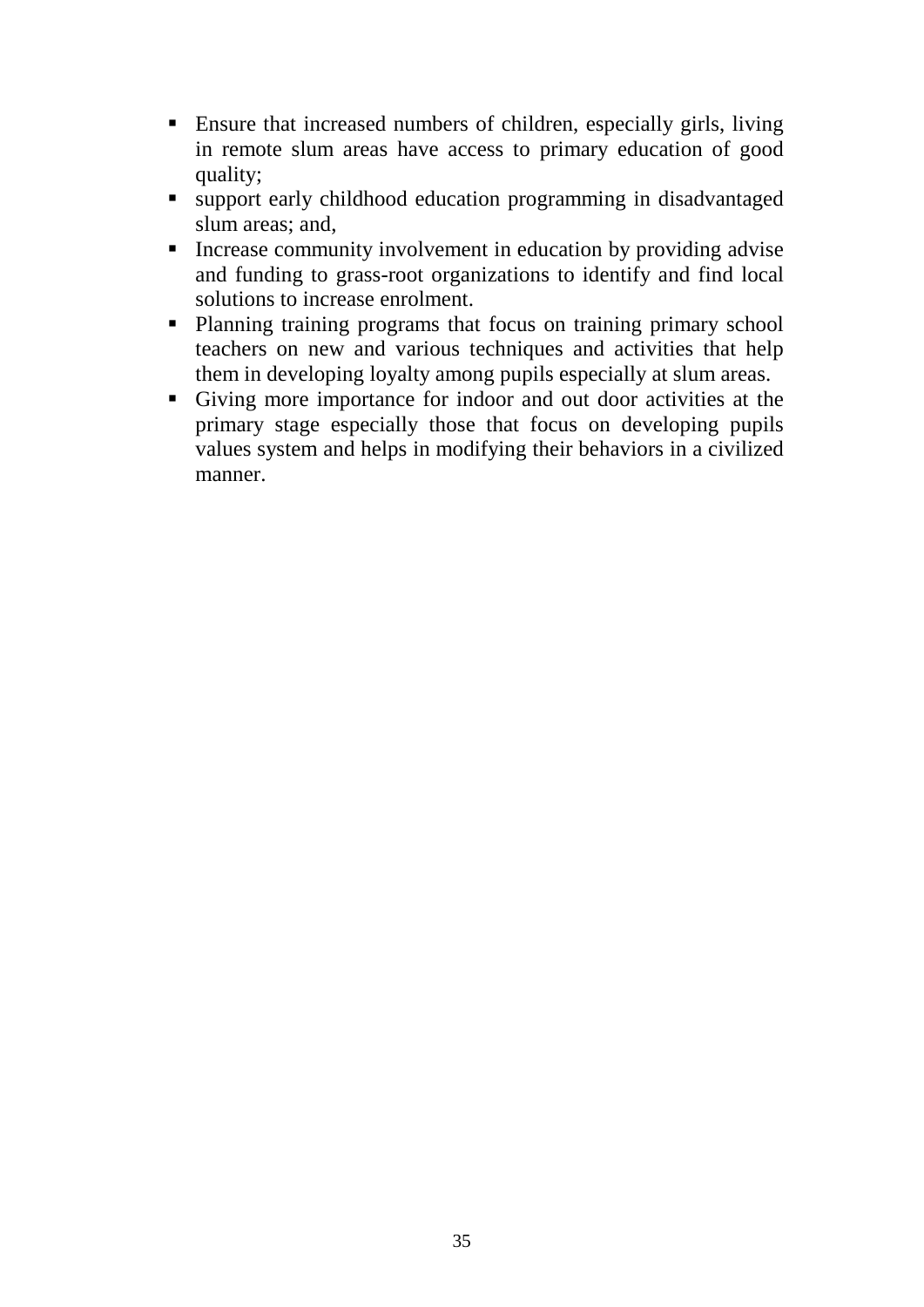## **References**

Bedar Kariman (1995). The effect of some educational activities on developing country loyalty among pre-school children.

Journal of Studies and Researches in Egyptian Childhood, Faculty of Women, Ain Shame University, Alam Elkotob, Cairo, Egypt.among secondary school pupilsthrough art education.

Canadian International Development Agency (CIDA) (2009) . Egypt the country program, available at [www.egyptpsu.com](http://www.egyptpsu.com/) accessed on 10/7/2010.

Elaraby O. Abdallah (2000). Designing a program based on folklore stories and measuring its effect on developing loyalty among kindergarten children. Unpublished MA Thesis faculty of Education, Helwan University.

El-said M. Mostafa (2001). The effect of a suggested teaching model on developing loyalty. Studies in Curriculum and Instruction journal, N.68 January, Ain Shams University, Cairo, Egypt.

Felix M. E. Okpilike (2010). Basic social values in modern Nigerian school system. Academic Leadership, Volume 8 -Issue 3.

Ghosh Shanti and Shah Dheeraj (2004). Indian Pediatrics Environmental Health Project Special Article Series: Nutritional Problems in Urban Slum Children. Available at:

http[://indianpediatrics.net/july2004/july-682-696.htm](http://indianpediatrics.net/july2004/july-682-696.htm)

Titus, Dale N (1994). Values Education in American Secondary Schools. Paper presented at the Kutztown University Education Conference. (Kutztown, PA, September 16, 1994). ERIC\_NO- ED381423

Musinguizi Joan (2009). Why urban slum pupils dropout of school. Available at [http://www.observer.ug,](http://www.observer.ug/) accessed on 20/7/2010.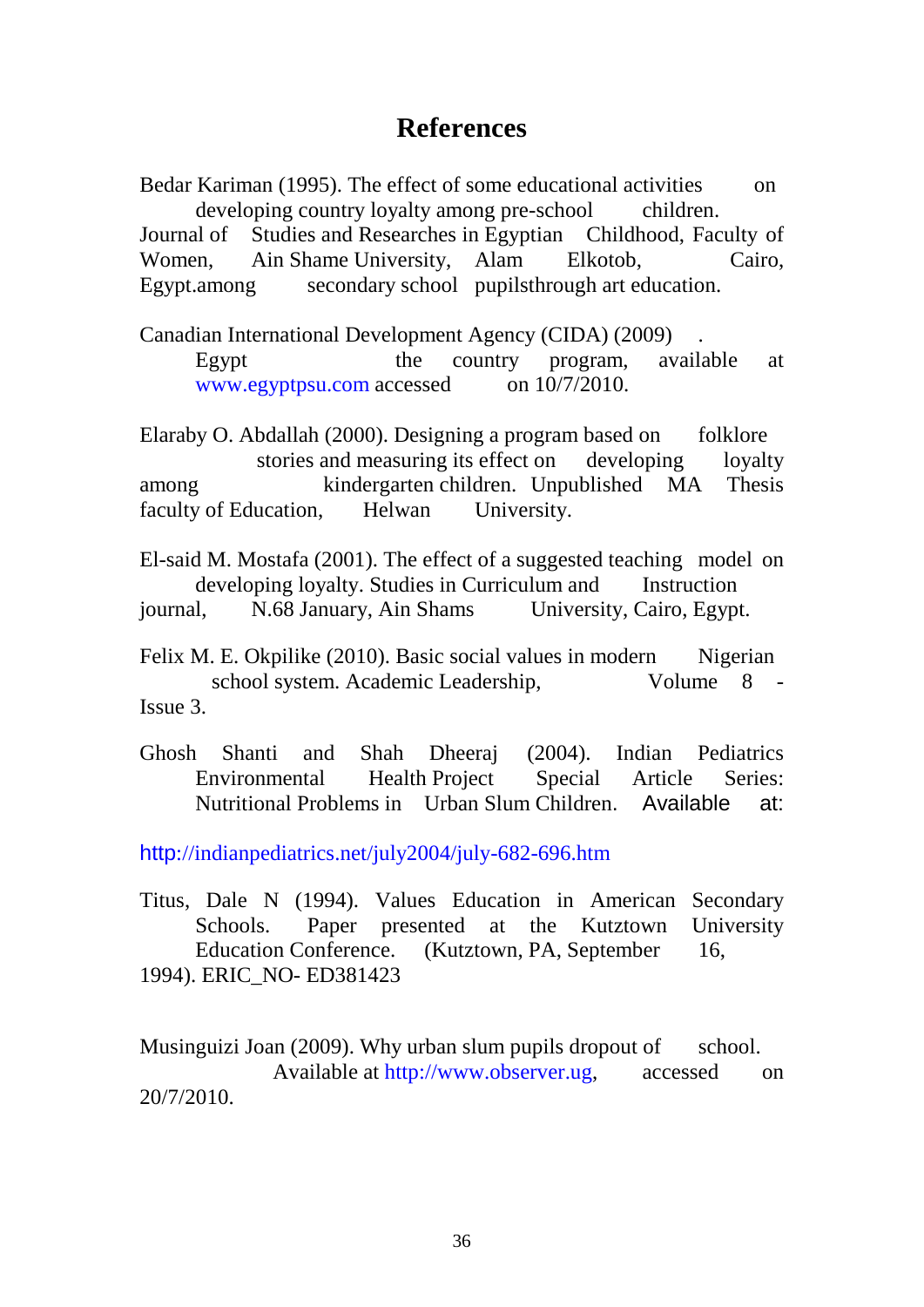- Pachano Lizabeth (1997). The effect of a curricula plan on Aging on children's attitude toward senior Citizens. University of South Florida. Dissertation abstract, vol 58, no.11, may 1998.
- Ratib N. Abdelhamid (1999). Social loyalty among Egyptian youth: a sociological study in the opening era, Elmahrosa Publishing sociological study in the opening era, Elmahrosa Center, Cairo, Egypt.
- Sergio W. Carvalho<sup>a</sup>; Marcio de Oliveira Mota (2010). The role of trust in creating value and student loyalty in relational exchanges between higher education institutions and their students. Journal of Marketing [for Higher Education,](http://www.informaworld.com/smpp/title~db=all~content=t792306933) Volume [20,](http://www.informaworld.com/smpp/title~db=all~content=t792306933~tab=issueslist~branches=20#v20) Issue [1](http://www.informaworld.com/smpp/title~db=all~content=g924400053) January 2010, pages  $145 - 165$ .

[www.irimews.org:](http://www.irimews.org/) Humanitarian news & analysis project of the UN office for the coordination of human affairs (2010).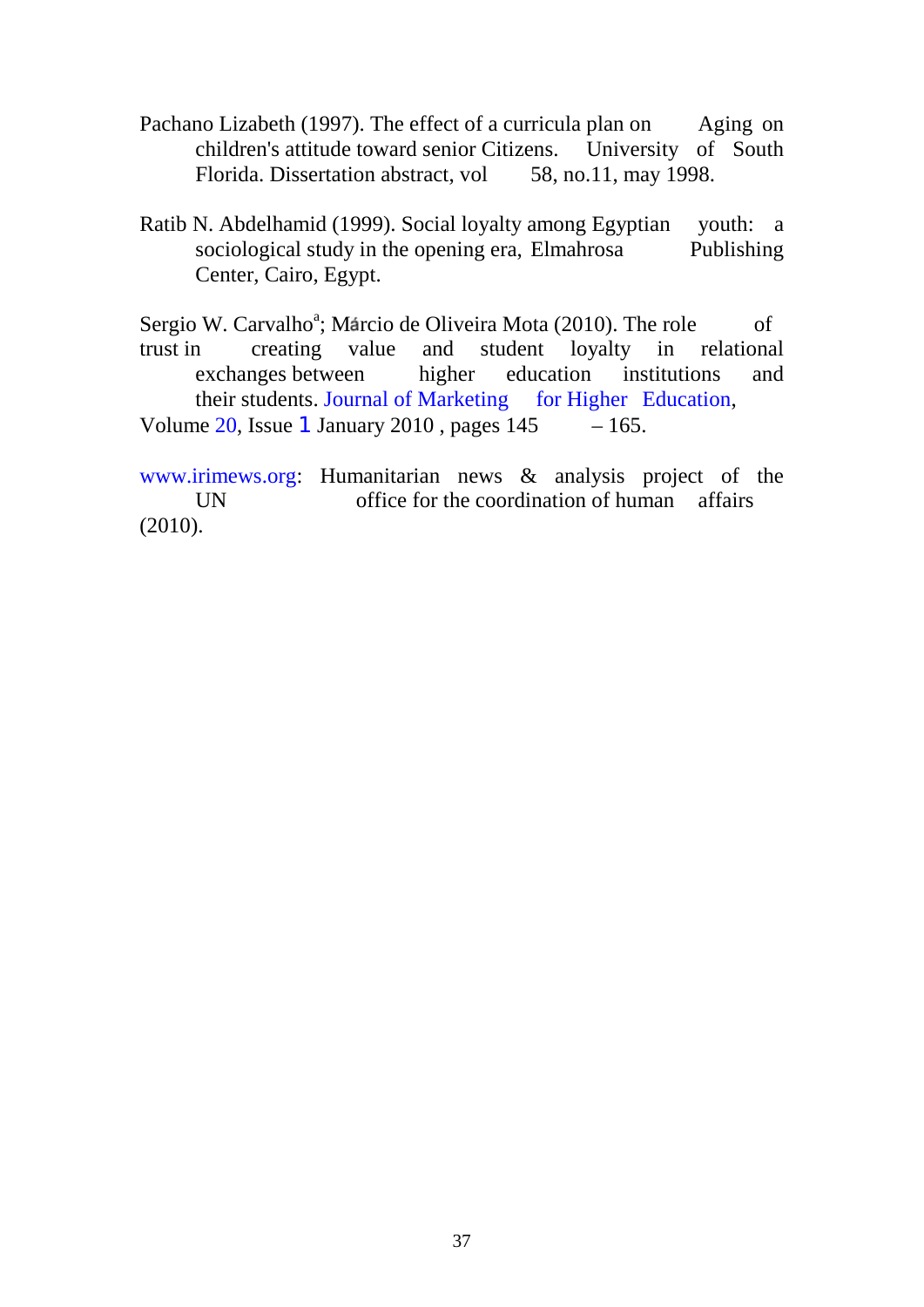## **Appendix (a) The loyalty photographical measure For pupils' age (6-9 years) In its first version**

## **Aim of the measure:**

This measure aims at identifying the loyalty level of pupils' age group (6- 9) joining the first, second and third primary stages.

## **The main cores of the measure:**

The measure is consisted of four main cores with five questions on each:

- Loyalty to self
- Loyalty to family
- Loyalty to school
- Loyalty to the country

## **Application of the measure:**

It is to be applied on primary pupils individually to assure the subjectivity of their answers.

## **Instructions:**

- Right answer takes two marks
- Wrong answer takes one mark
- If the pupil does not answer he takes zero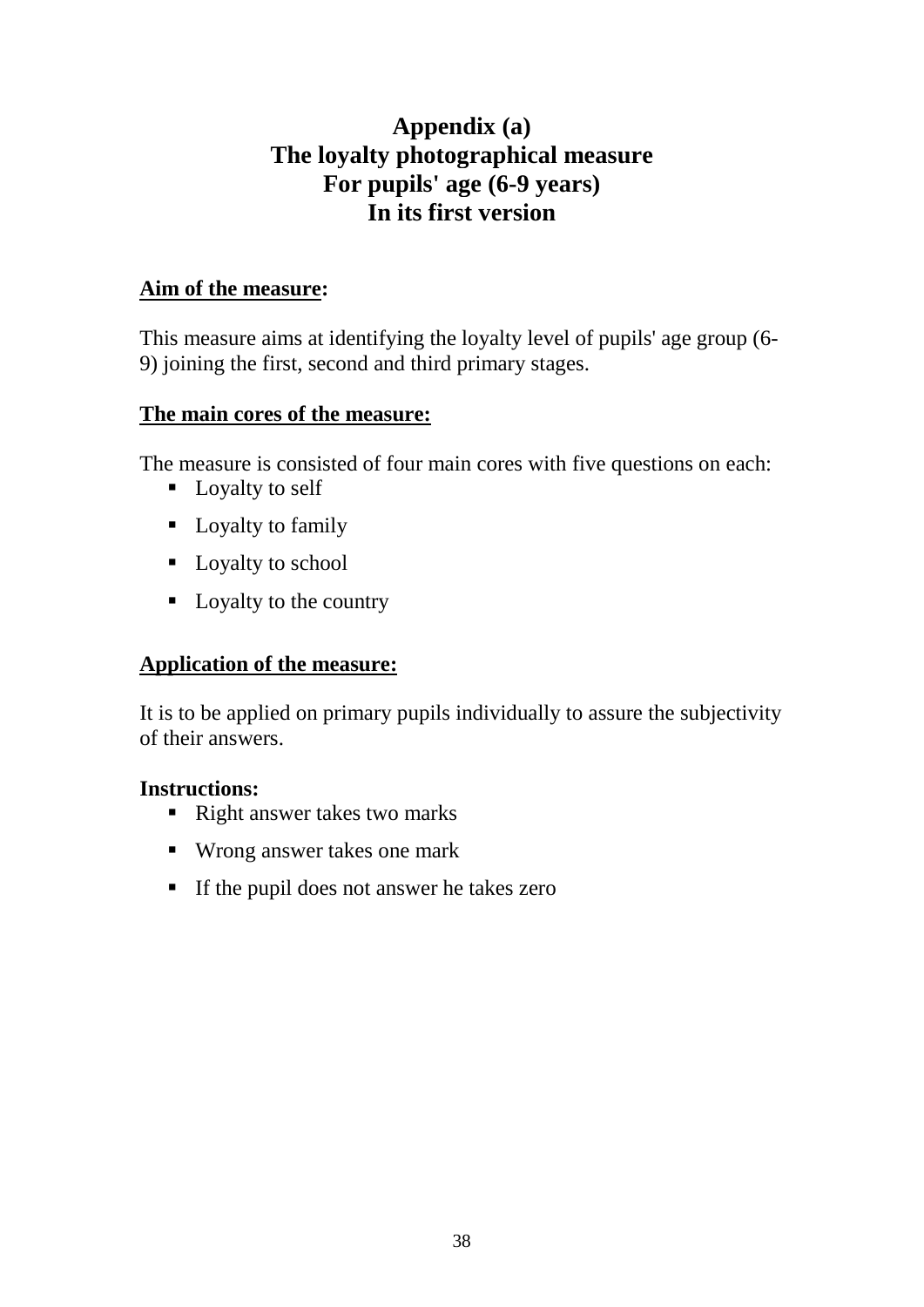## **The Measure**

| Pupil's name: |  |
|---------------|--|
| School:       |  |

**Pupil's name:……………… class:……………… School:………………….. date:……………..**

**1. Choose a picture?** 







 **3. Do you comb your hair by yourself or someone help you?**





 **4. Do you dress your self or someone help you?**



 **5. Do you study by yourself or depend on someone?** 

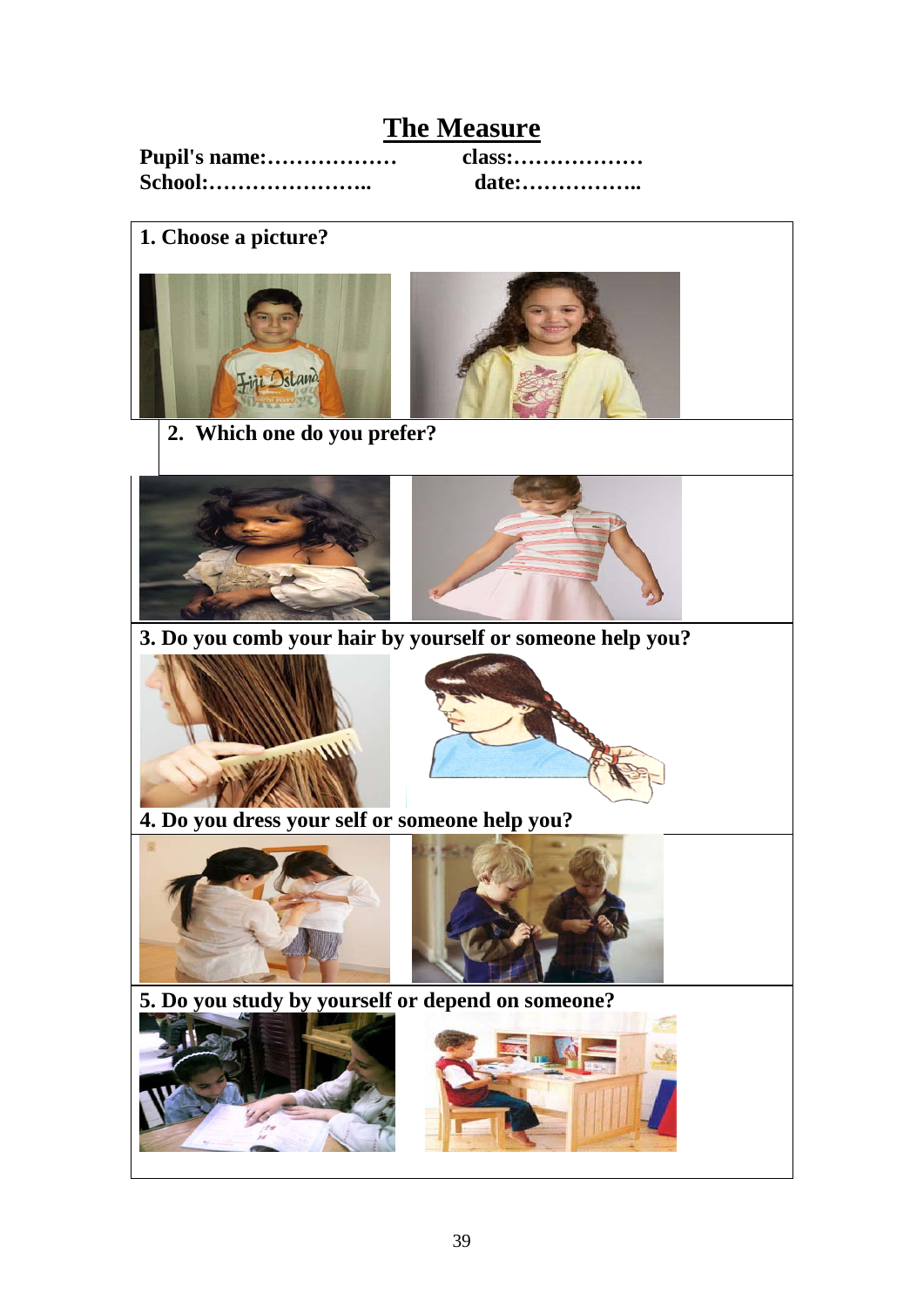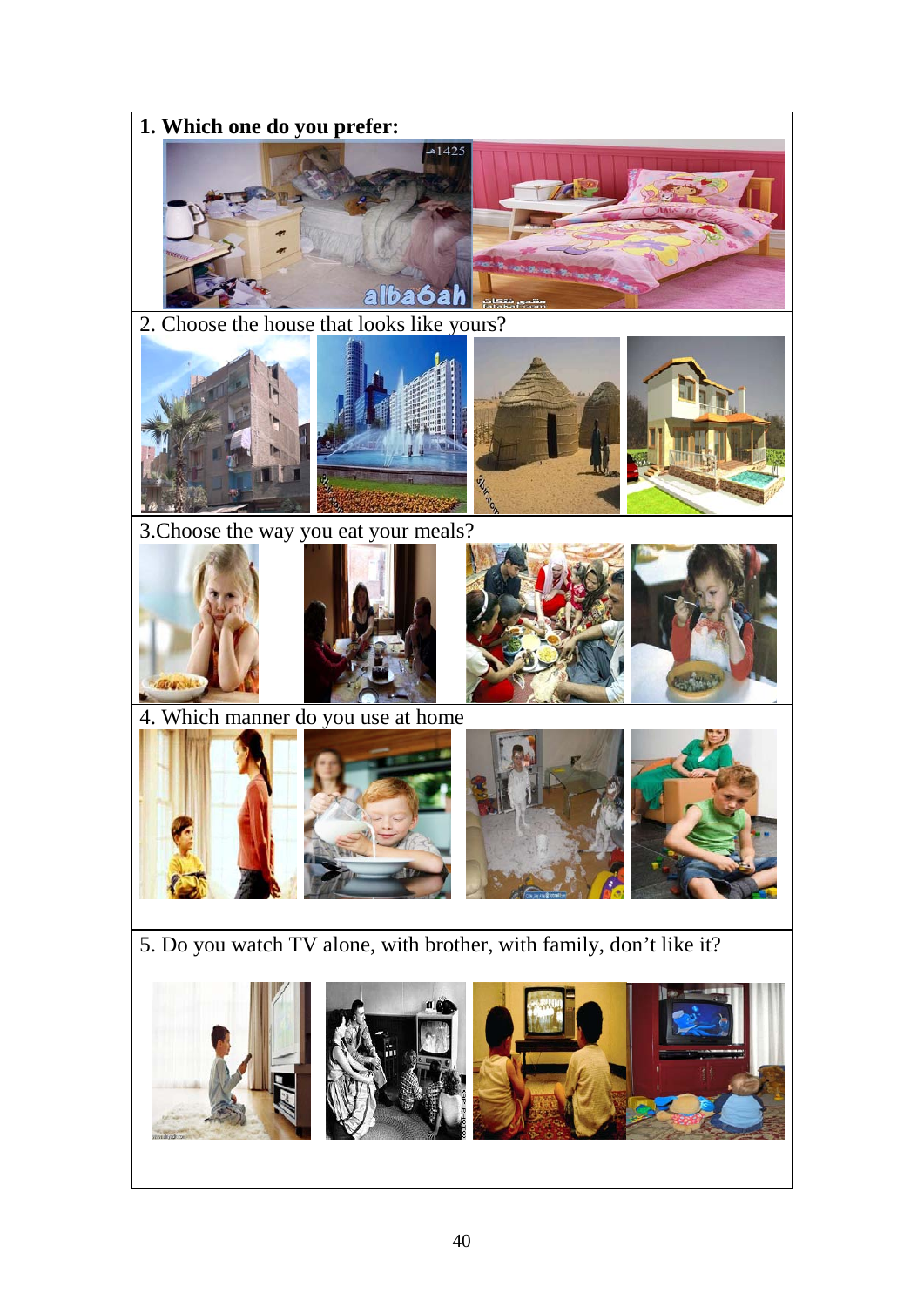**1. do you prefer playing alone, with your friends at school, with a slingshot?** 



 **2. Which do you prefer: buy and sale, going to school, playing in the street?**







 **3. Chose how your school looks like?**



 **4. if your teacher asked you to share in planting the school yard: share, sleep, go away?**







 **5. How your school library looks like?**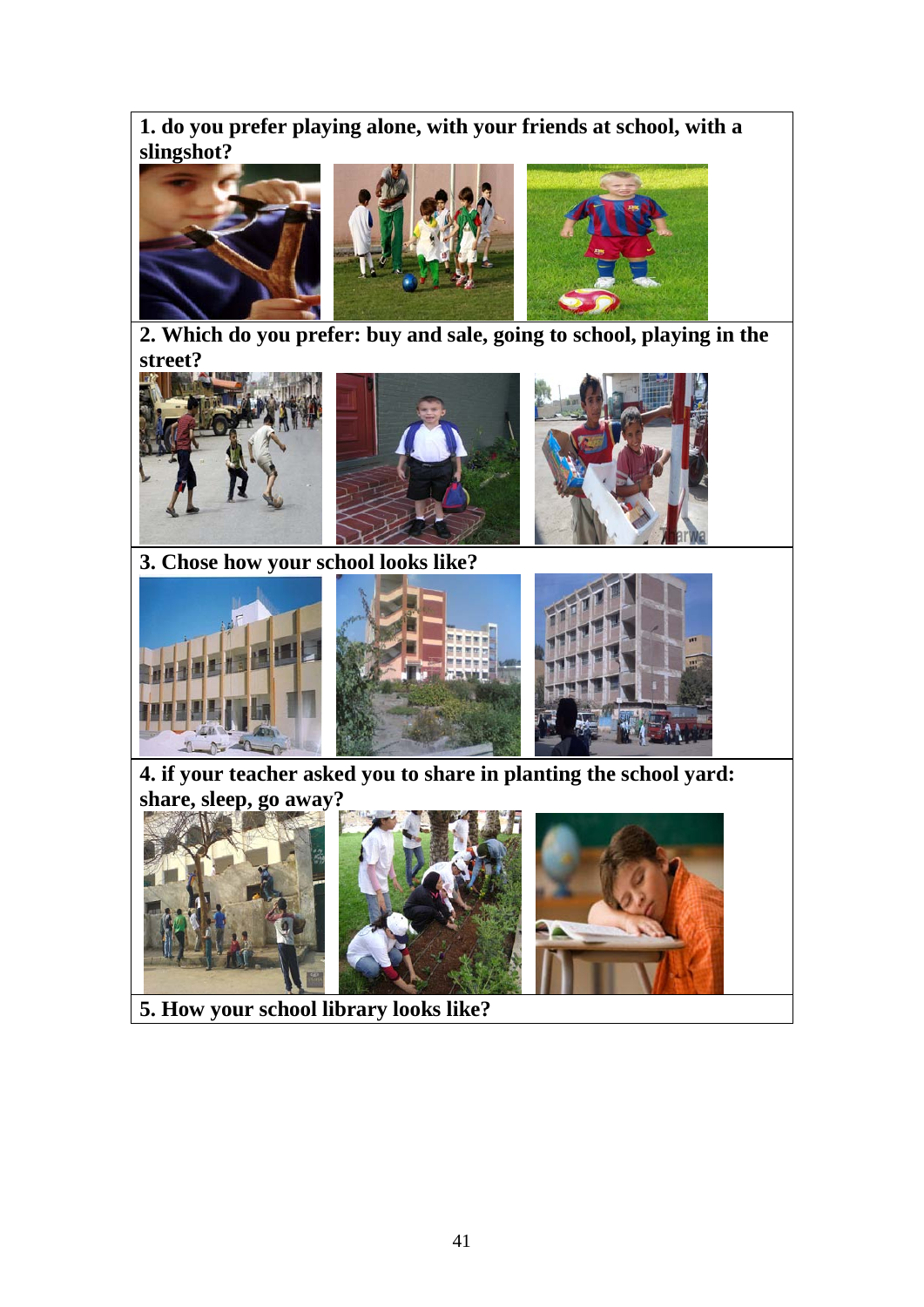

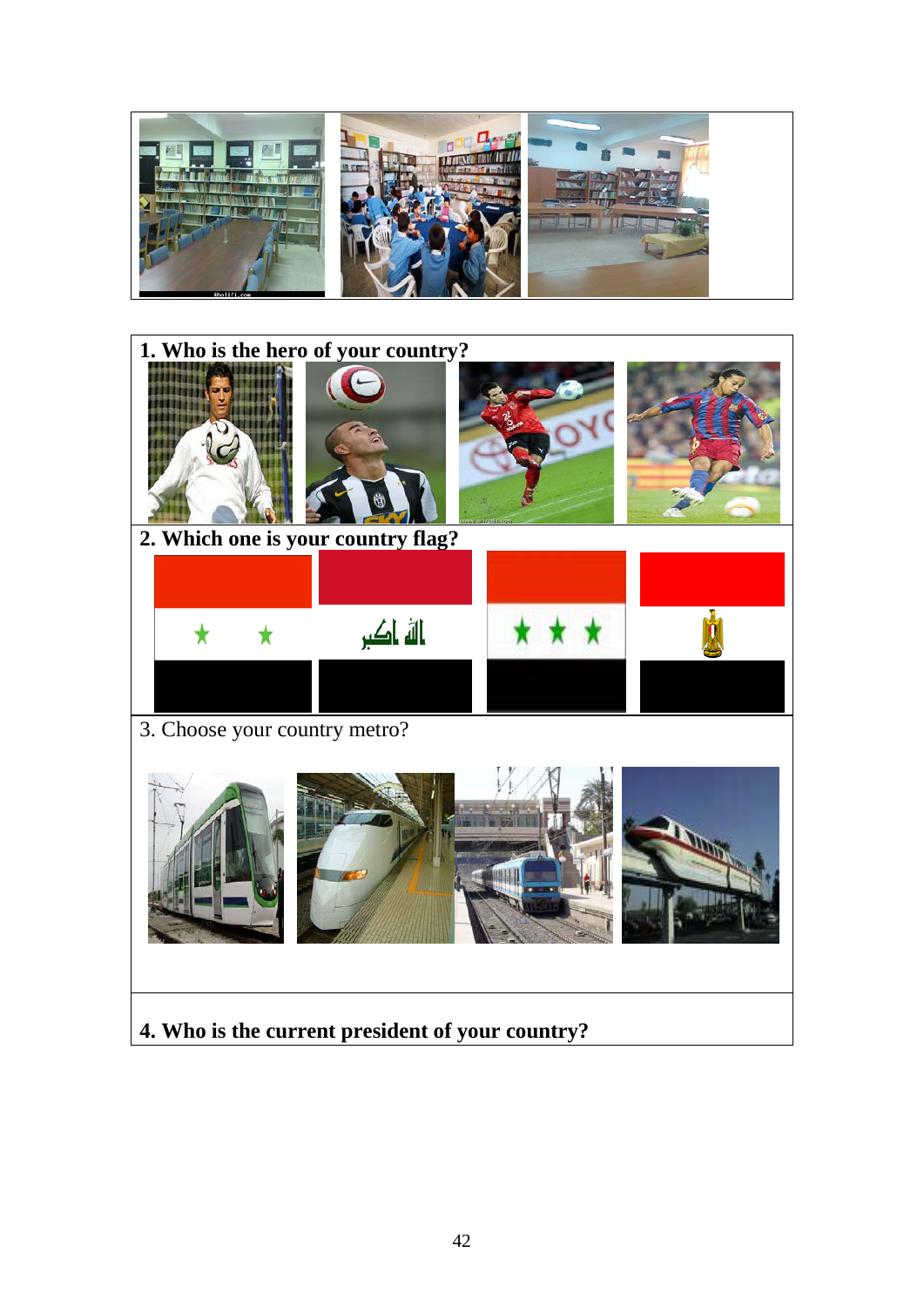

**5. Which status belongs to your country?**







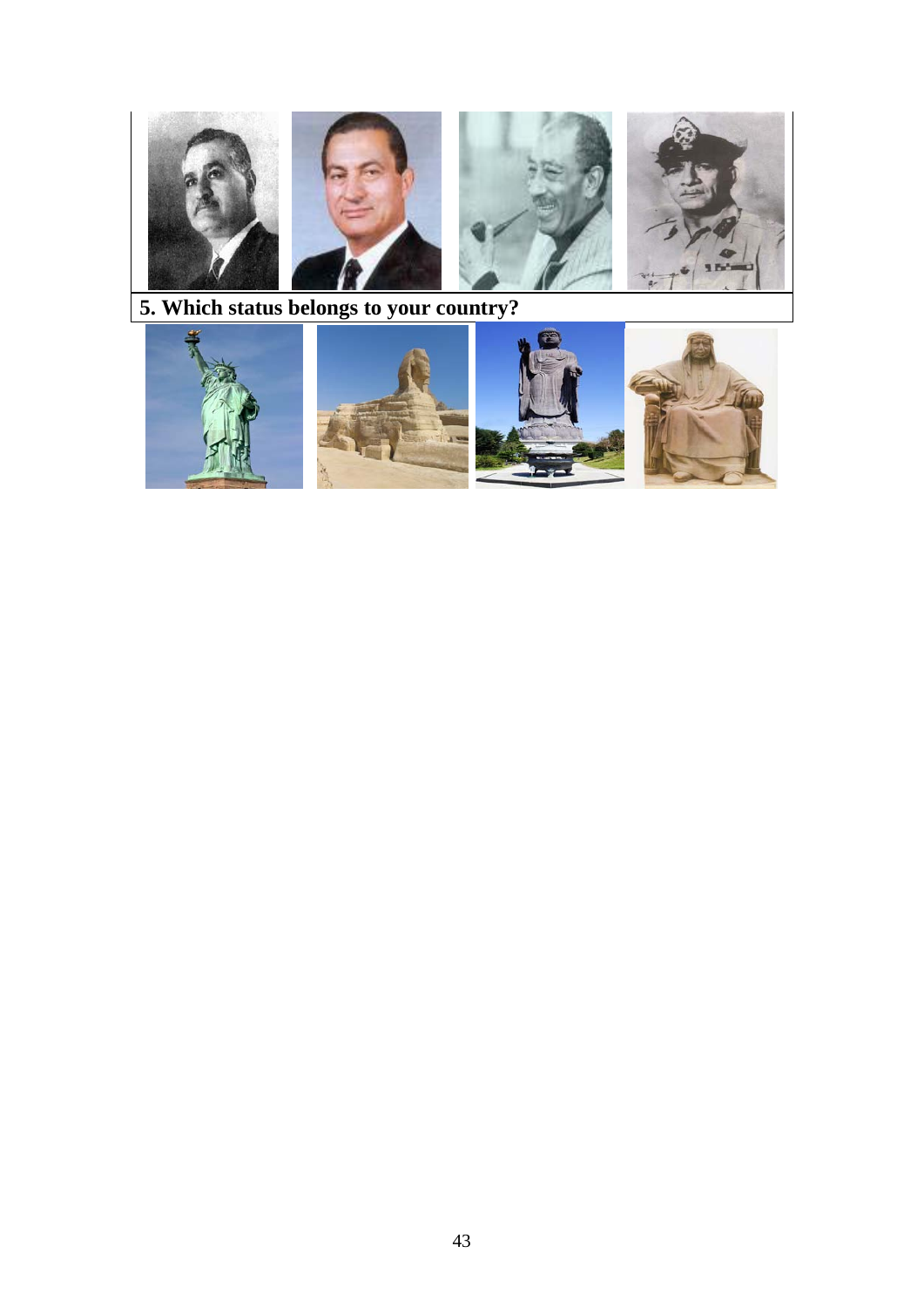# **Appendix (b) The situation based copy of the loyalty measure**

| <b>Family status</b> (have sisters or<br>brothers or both): $\dots$                                                                                                                                                                                                                                                                     | <b>School:</b><br>Date: $\dots$                                                                                                                                                                                                                                                                                                         |
|-----------------------------------------------------------------------------------------------------------------------------------------------------------------------------------------------------------------------------------------------------------------------------------------------------------------------------------------|-----------------------------------------------------------------------------------------------------------------------------------------------------------------------------------------------------------------------------------------------------------------------------------------------------------------------------------------|
| your ideas):                                                                                                                                                                                                                                                                                                                            | Put a circle around the statement number that best express you: (note that<br>there is no wrong and right answer, just choose the one that best reflect                                                                                                                                                                                 |
| 1. when you are sitting with a<br>group of friends from different<br>countries, you<br>a) Tell<br>them that ancient<br>Egyptian civilization<br>has<br>become just a memory.<br>b) Tell them that you want to<br>travel to live in another<br>country.<br>c) Be proud for being Egyptian<br>citizen who has that great<br>civilization. | 2. if you heard someone speaking<br>badly about a patriotic character in<br>your country, what will you do?<br>a) Just listen and leave.<br>b) Do not listen to him and leave.<br>c) Try to discuss the point with<br>him and make him aware<br>that what he is saying isn't<br>true.                                                   |
| 3. When you see the blood<br>donation car, you belief that<br>a) Donation is a duty as long as<br>your health is good.<br>b) Through donation you have<br>rewards (clothes, money,<br>food)<br>c) Blood donation makes you<br>tired.                                                                                                    | 4. When you see your neighbors<br>burning garbage in the street, you<br>a) Ask them not to do this.<br>b) Go away from the fire to be save<br>c) Convince them about the bad<br>effects of<br>this<br>the<br>on<br>environment.                                                                                                         |
| 5. When your school participate<br>competition<br>of the<br>in<br>a<br>educational administration, what<br>will you do?<br>a) Share and support your school<br>team<br>b) Convince your colleges<br>to<br>share<br>c) Stay at home and just hope<br>that they will win.                                                                 | 6. When one of the national team<br>players speaks, in an international<br>conference, in Arabic although he<br>can speak in English, what's your<br>opinion?<br>a) See that this is a completely right<br>behavior as the player is proud<br>of our language.<br>b) See that this is a wrong choice<br>causes defamation<br>that<br>to |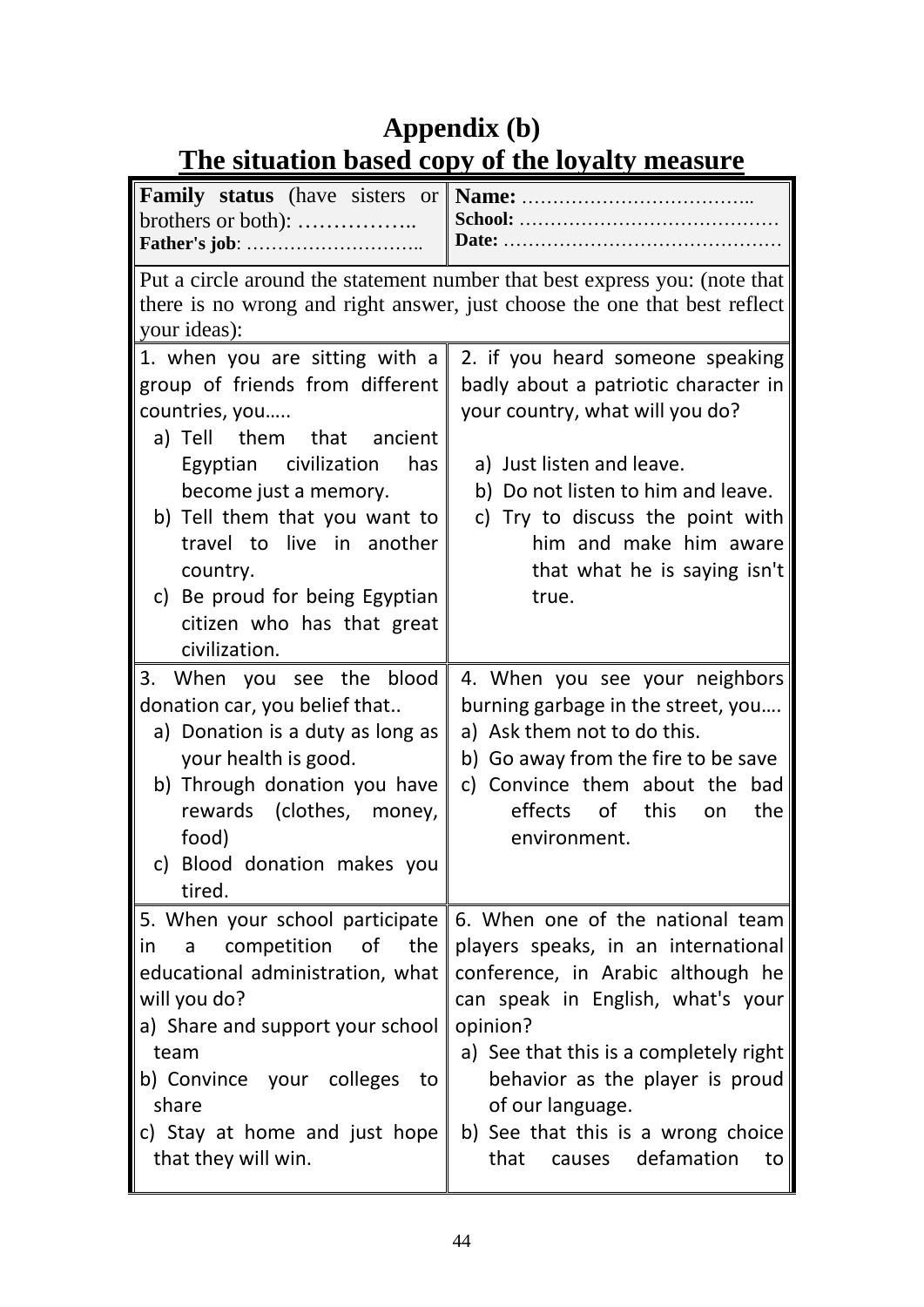|                                                                                                                                                                                                                                                                                                                                     | Egyptian people.<br>c) See that that is a personal choice<br>as long as the player does not<br>know the English language.                                                                                                                                                                    |
|-------------------------------------------------------------------------------------------------------------------------------------------------------------------------------------------------------------------------------------------------------------------------------------------------------------------------------------|----------------------------------------------------------------------------------------------------------------------------------------------------------------------------------------------------------------------------------------------------------------------------------------------|
| 7. one of your colleges left the<br>water open in the washing<br>room, what will you do/<br>a) Tell the responsible person<br>in the school.<br>b) Make the same.<br>c) Just leave the place.                                                                                                                                       | 8. You read in the news paper that<br>one of the citizens smuggled an<br>antique abroad, what will you do?<br>a) Be angry because you see that is<br>against your country.<br>b) See that that man must have a<br>cruel punishment.<br>c) Don't be interested as you don't<br>like antiques. |
| 9. If you watched one of the<br>satellite TV channels<br>presenting places that defame<br>your country, what will you<br>do?<br>a) Share in the program to<br>have money<br>b) Share in the program to give<br>a correct picture about your<br>country.<br>c) Refuse to share in such<br>programs that are against<br>your country. | 10. When the football star 'Abou-<br>Trika' was chosen as the best<br>player in Africa, what did you do?<br>a) Was very happy as this is a<br>victory for all Egyptians.<br>b) Wasn't interested as his<br>winning would not benefit you.<br>c) Was happy as he won a lot of<br>money.       |
| the<br>colleges<br>write<br>on                                                                                                                                                                                                                                                                                                      | 11. During your journey to Luxor 12. What is your opinion about<br>and Aswan you saw some of your   Egyptians who search for having<br>another nationality even if they                                                                                                                      |
| monuments, what will you do?                                                                                                                                                                                                                                                                                                        | marry a foreigner?                                                                                                                                                                                                                                                                           |
| a) Prevent them and tell the<br>supervisor.<br>b) Tell them that what they are<br>doing is wrong, and leave.<br>c) Imitate them.                                                                                                                                                                                                    | a) See that it's their own personal<br>choice.<br>b) See that is against the Egyptian<br>women.<br>c) See that it is wrong to have<br>another nationality.                                                                                                                                   |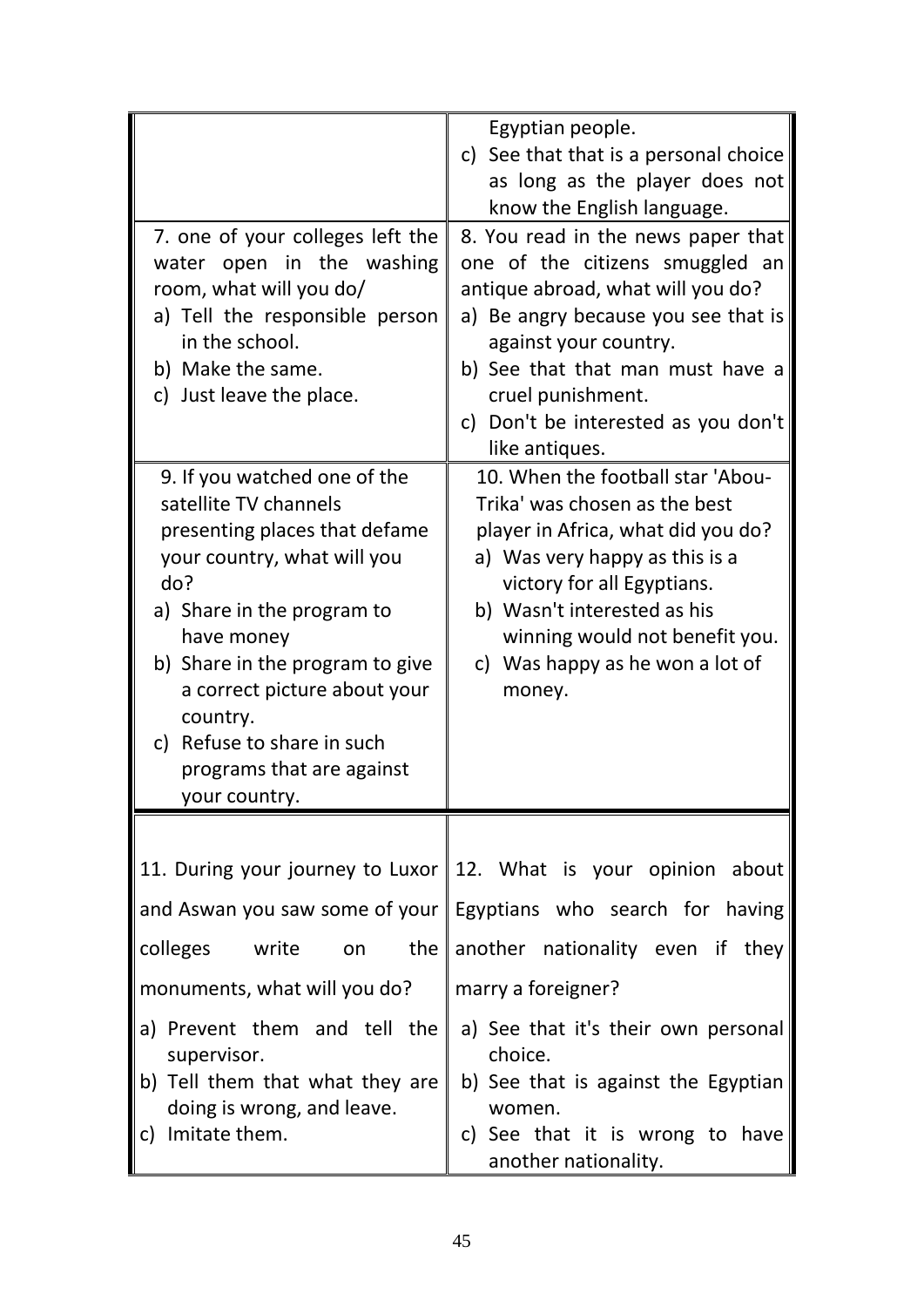| 13. If you found that your<br>favorite web site presents<br>subjects that are against your<br>country, what will you do?<br>Stop using the site.<br>a)<br>Collaborate with your<br>b)<br>colleges in designing another<br>site that present good ideas<br>about your country.<br>c) Do not pay attention as<br>this is not your business.                                                                                                   | 14. If your school organized a day for<br>cleaning the classes, what will you<br>do?<br>a) Share happily in the work.<br>b) Do not share as you see there<br>are others who should do it.<br>c) Encourage your colleges to<br>share with you in the cleaning<br>work.                                                                                                                     |  |  |  |
|---------------------------------------------------------------------------------------------------------------------------------------------------------------------------------------------------------------------------------------------------------------------------------------------------------------------------------------------------------------------------------------------------------------------------------------------|-------------------------------------------------------------------------------------------------------------------------------------------------------------------------------------------------------------------------------------------------------------------------------------------------------------------------------------------------------------------------------------------|--|--|--|
| pyramids you met a group of<br>talking about their<br>tourists<br>countries, what will you say?<br>Be proud of your self being<br>a)<br>an Egyptian.<br>Tell them that you prefer to<br>b)<br>live in their countries.<br>Tell them that Egypt was<br>C)<br>developed in the past but<br>know every thing changed.                                                                                                                          | 15. During your visit to the 16. If you see a college throwing<br>garbage in the school yard, what will<br>you do?<br>a)<br>Just leave as it is your business.<br>Try to advice him that this is a<br>b)<br>bad behavior.<br>Collect the garbage in front of<br>c)<br>him and put it in the basket to<br>feel him with his fault.                                                         |  |  |  |
| 17. during your stay in a hotel<br>there were a lot of foreign<br>children who were doing some<br>behaviors that are against our<br>customs and traditions and asked<br>you to share them, what did you<br>do?<br>a) Refuse and just watch<br>what they are doing.<br>b) Accept their offer as these<br>behaviors are not bad in<br>their societies.<br>c) Refuse and leave as you<br>your<br>country<br>respect<br>customs and traditions. | 18. Your school organized a journey<br>to one of the museums that have old<br>monuments and antiques, what will<br>you do?<br>a) Join it as this will help you in<br>studying the history subject.<br>b) Join as this will help you in<br>getting familiar with your<br>country civilization.<br>c) Join just for having the chance<br>to play and enjoy good time<br>with your colleges. |  |  |  |